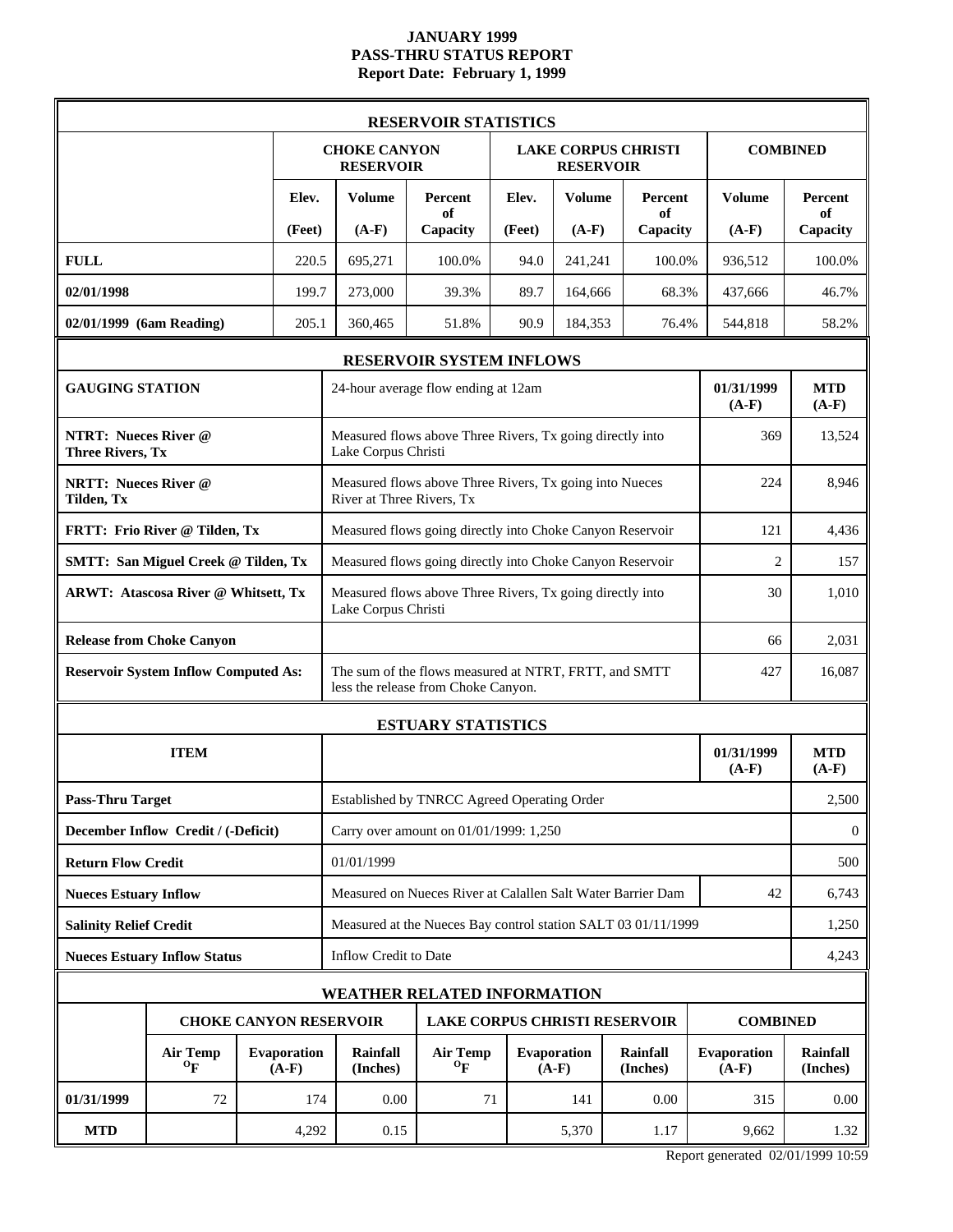### **FEBRUARY 1999 PASS-THRU STATUS REPORT Report Date: February 2, 1999**

|                                                        |                                             |                        |                                                                                  | <b>RESERVOIR STATISTICS</b>                                                                  |        |                               |                             |                        |                       |
|--------------------------------------------------------|---------------------------------------------|------------------------|----------------------------------------------------------------------------------|----------------------------------------------------------------------------------------------|--------|-------------------------------|-----------------------------|------------------------|-----------------------|
|                                                        |                                             |                        | <b>CHOKE CANYON</b><br><b>RESERVOIR</b>                                          |                                                                                              |        | <b>RESERVOIR</b>              | <b>LAKE CORPUS CHRISTI</b>  |                        | <b>COMBINED</b>       |
|                                                        |                                             | Elev.                  | <b>Volume</b>                                                                    | Percent<br>of                                                                                | Elev.  | <b>Volume</b>                 | Percent<br>of               | <b>Volume</b>          | Percent<br>of         |
|                                                        |                                             | (Feet)                 | $(A-F)$                                                                          | Capacity                                                                                     | (Feet) | $(A-F)$                       | Capacity                    | $(A-F)$                | Capacity              |
| <b>FULL</b>                                            |                                             | 220.5                  | 695,271                                                                          | 100.0%                                                                                       | 94.0   | 241,241                       | 100.0%                      | 936,512                | 100.0%                |
| 02/02/1998                                             |                                             | 199.8                  | 273,299                                                                          | 39.3%                                                                                        | 89.7   | 164,666                       | 68.3%                       | 437,965                | 46.8%                 |
| 02/02/1999 (6am Reading)                               |                                             | 205.1                  | 360,290                                                                          | 51.8%                                                                                        | 90.9   | 184,526                       | 76.5%                       | 544,816                | 58.2%                 |
|                                                        |                                             |                        |                                                                                  | <b>RESERVOIR SYSTEM INFLOWS</b>                                                              |        |                               |                             |                        |                       |
| <b>GAUGING STATION</b>                                 |                                             |                        |                                                                                  | 24-hour average flow ending at 12am                                                          |        |                               |                             | 02/01/1999<br>$(A-F)$  | <b>MTD</b><br>$(A-F)$ |
| <b>NTRT: Nueces River @</b><br><b>Three Rivers, Tx</b> |                                             |                        | Lake Corpus Christi                                                              | Measured flows above Three Rivers, Tx going directly into                                    |        |                               |                             | 359                    | 359                   |
| <b>NRTT: Nueces River @</b><br>Tilden, Tx              |                                             |                        | River at Three Rivers, Tx                                                        | Measured flows above Three Rivers, Tx going into Nueces                                      |        |                               |                             | 220                    | 220                   |
|                                                        | FRTT: Frio River @ Tilden, Tx               |                        | Measured flows going directly into Choke Canyon Reservoir                        | 121                                                                                          | 121    |                               |                             |                        |                       |
|                                                        | <b>SMTT: San Miguel Creek @ Tilden, Tx</b>  |                        | Measured flows going directly into Choke Canyon Reservoir                        | $\overline{2}$                                                                               | 2      |                               |                             |                        |                       |
|                                                        | <b>ARWT: Atascosa River @ Whitsett, Tx</b>  |                        | Measured flows above Three Rivers, Tx going directly into<br>Lake Corpus Christi | 30                                                                                           | 30     |                               |                             |                        |                       |
|                                                        | <b>Release from Choke Canyon</b>            |                        |                                                                                  | 66                                                                                           | 66     |                               |                             |                        |                       |
|                                                        | <b>Reservoir System Inflow Computed As:</b> |                        |                                                                                  | The sum of the flows measured at NTRT, FRTT, and SMTT<br>less the release from Choke Canyon. |        |                               |                             | 417                    | 417                   |
|                                                        |                                             |                        | <b>ESTUARY STATISTICS</b>                                                        |                                                                                              |        |                               |                             |                        |                       |
|                                                        | <b>ITEM</b>                                 |                        |                                                                                  |                                                                                              |        |                               |                             | 02/01/1999<br>$(A-F)$  | <b>MTD</b><br>$(A-F)$ |
| <b>Pass-Thru Target</b>                                |                                             |                        |                                                                                  | Established by TNRCC Agreed Operating Order                                                  |        |                               |                             |                        | 2,500                 |
|                                                        | January Inflow Credit / (-Deficit)          |                        |                                                                                  | Carry over amount on 02/01/1999: 1,250                                                       |        |                               |                             |                        | $\theta$              |
| <b>Return Flow Credit</b>                              |                                             |                        | 02/01/1999                                                                       |                                                                                              |        |                               |                             |                        | 500                   |
| <b>Nueces Estuary Inflow</b>                           |                                             |                        |                                                                                  | Measured on Nueces River at Calallen Salt Water Barrier Dam                                  |        |                               |                             | 24                     | 24                    |
| <b>Salinity Relief Credit</b>                          |                                             |                        |                                                                                  | Measured at the Nueces Bay control station SALT 03                                           |        |                               |                             |                        | $\mathbf{0}$          |
|                                                        | <b>Nueces Estuary Inflow Status</b>         |                        | Inflow Credit to Date                                                            |                                                                                              |        |                               |                             |                        | $\boldsymbol{0}$      |
|                                                        |                                             |                        | <b>WEATHER RELATED INFORMATION</b>                                               |                                                                                              |        |                               |                             |                        |                       |
|                                                        |                                             |                        | <b>CHOKE CANYON RESERVOIR</b>                                                    | <b>LAKE CORPUS CHRISTI RESERVOIR</b>                                                         |        |                               |                             | <b>COMBINED</b>        |                       |
|                                                        | <b>Air Temp</b><br>$\mathbf{p}$             | Evaporation<br>$(A-F)$ | <b>Rainfall</b><br>(Inches)                                                      | <b>Air Temp</b><br>$\mathbf{^0F}$                                                            |        | <b>Evaporation</b><br>$(A-F)$ | <b>Rainfall</b><br>(Inches) | Evaporation<br>$(A-F)$ | Rainfall<br>(Inches)  |
| 02/01/1999                                             | 78                                          | 154                    | 0.00                                                                             | 77                                                                                           |        | 172                           | 0.00                        | 326                    | 0.00                  |
| <b>MTD</b>                                             |                                             | 154                    | 0.00                                                                             |                                                                                              |        | 172                           | 0.00                        | 326                    | $0.00\,$              |

Report generated 02/02/1999 10:29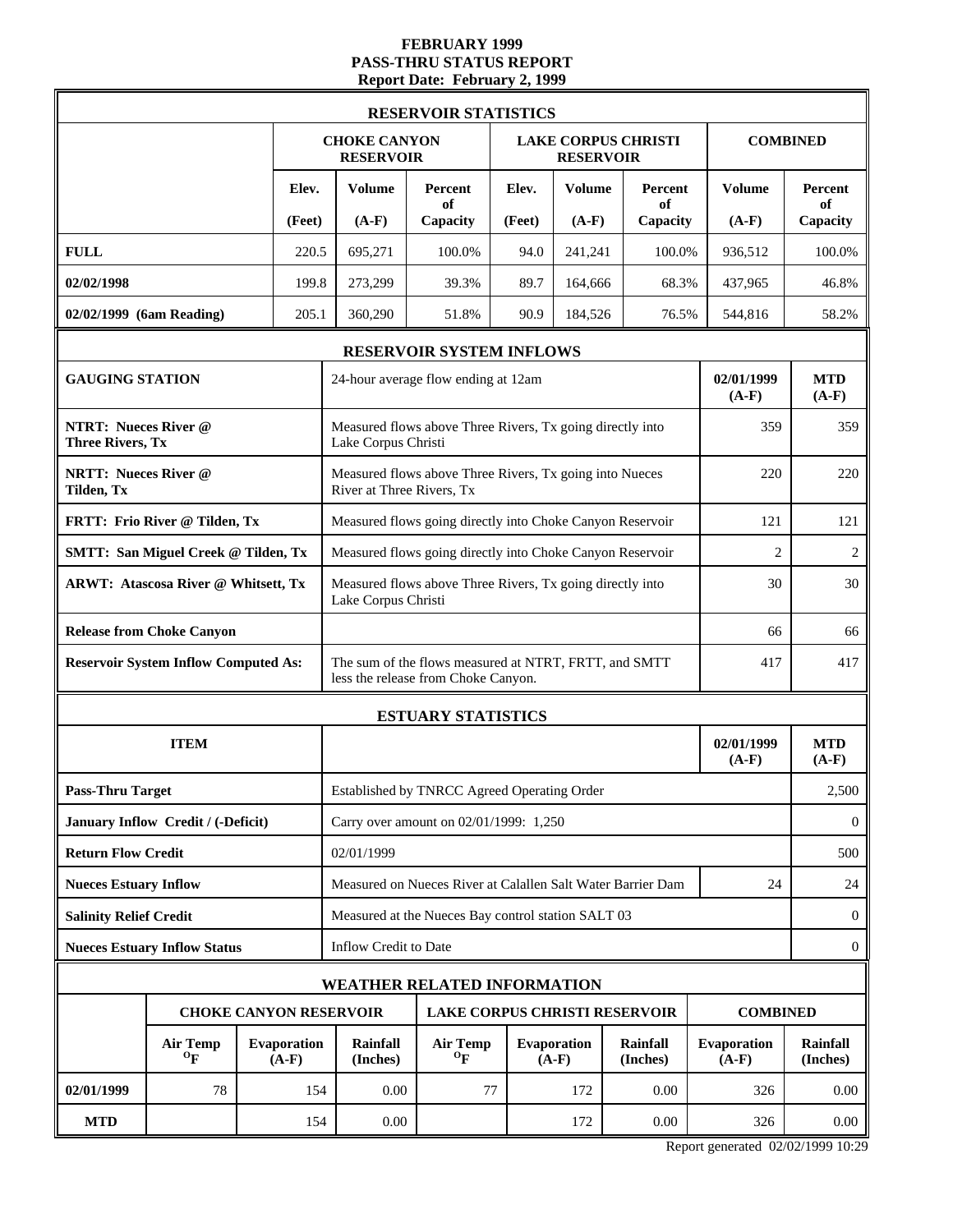### **FEBRUARY 1999 PASS-THRU STATUS REPORT Report Date: February 3, 1999**

|                                                        |                                             |                        |                                                                                  | <b>RESERVOIR STATISTICS</b>                                                                  |        |                               |                            |                        |                       |
|--------------------------------------------------------|---------------------------------------------|------------------------|----------------------------------------------------------------------------------|----------------------------------------------------------------------------------------------|--------|-------------------------------|----------------------------|------------------------|-----------------------|
|                                                        |                                             |                        | <b>CHOKE CANYON</b><br><b>RESERVOIR</b>                                          |                                                                                              |        | <b>RESERVOIR</b>              | <b>LAKE CORPUS CHRISTI</b> |                        | <b>COMBINED</b>       |
|                                                        |                                             | Elev.                  | <b>Volume</b>                                                                    | Percent<br>of                                                                                | Elev.  | <b>Volume</b>                 | Percent<br>of              | <b>Volume</b>          | Percent<br>of         |
|                                                        |                                             | (Feet)                 | $(A-F)$                                                                          | Capacity                                                                                     | (Feet) | $(A-F)$                       | Capacity                   | $(A-F)$                | Capacity              |
| <b>FULL</b>                                            |                                             | 220.5                  | 695,271                                                                          | 100.0%                                                                                       | 94.0   | 241,241                       | 100.0%                     | 936,512                | 100.0%                |
| 02/03/1998                                             |                                             | 199.8                  | 273,299                                                                          | 39.3%                                                                                        | 89.7   | 164,832                       | 68.3%                      | 438,131                | 46.8%                 |
| 02/03/1999 (6am Reading)                               |                                             | 205.1                  | 360,290                                                                          | 51.8%                                                                                        | 90.9   | 184,526                       | 76.5%                      | 544,816                | 58.2%                 |
|                                                        |                                             |                        |                                                                                  | <b>RESERVOIR SYSTEM INFLOWS</b>                                                              |        |                               |                            |                        |                       |
| <b>GAUGING STATION</b>                                 |                                             |                        |                                                                                  | 24-hour average flow ending at 12am                                                          |        |                               |                            | 02/02/1999<br>$(A-F)$  | <b>MTD</b><br>$(A-F)$ |
| <b>NTRT: Nueces River @</b><br><b>Three Rivers, Tx</b> |                                             |                        | Lake Corpus Christi                                                              | Measured flows above Three Rivers, Tx going directly into                                    |        |                               |                            | 351                    | 711                   |
| <b>NRTT: Nueces River @</b><br>Tilden, Tx              |                                             |                        | River at Three Rivers, Tx                                                        | Measured flows above Three Rivers, Tx going into Nueces                                      |        |                               |                            | 224                    | 445                   |
|                                                        | FRTT: Frio River @ Tilden, Tx               |                        | Measured flows going directly into Choke Canyon Reservoir                        | 123                                                                                          | 244    |                               |                            |                        |                       |
|                                                        | <b>SMTT: San Miguel Creek @ Tilden, Tx</b>  |                        | Measured flows going directly into Choke Canyon Reservoir                        | 1                                                                                            | 3      |                               |                            |                        |                       |
|                                                        | <b>ARWT: Atascosa River @ Whitsett, Tx</b>  |                        | Measured flows above Three Rivers, Tx going directly into<br>Lake Corpus Christi | 30                                                                                           | 60     |                               |                            |                        |                       |
|                                                        | <b>Release from Choke Canyon</b>            |                        |                                                                                  | 66                                                                                           | 131    |                               |                            |                        |                       |
|                                                        | <b>Reservoir System Inflow Computed As:</b> |                        |                                                                                  | The sum of the flows measured at NTRT, FRTT, and SMTT<br>less the release from Choke Canyon. |        |                               |                            | 410                    | 827                   |
|                                                        |                                             |                        | <b>ESTUARY STATISTICS</b>                                                        |                                                                                              |        |                               |                            |                        |                       |
|                                                        | <b>ITEM</b>                                 |                        |                                                                                  |                                                                                              |        |                               |                            | 02/02/1999<br>$(A-F)$  | <b>MTD</b><br>$(A-F)$ |
| <b>Pass-Thru Target</b>                                |                                             |                        |                                                                                  | Established by TNRCC Agreed Operating Order                                                  |        |                               |                            |                        | 2,500                 |
|                                                        | January Inflow Credit / (-Deficit)          |                        |                                                                                  | Carry over amount on 02/01/1999: 1,250                                                       |        |                               |                            |                        | $\theta$              |
| <b>Return Flow Credit</b>                              |                                             |                        | 02/01/1999                                                                       |                                                                                              |        |                               |                            |                        | 500                   |
| <b>Nueces Estuary Inflow</b>                           |                                             |                        |                                                                                  | Measured on Nueces River at Calallen Salt Water Barrier Dam                                  |        |                               |                            | 19                     | 42                    |
| <b>Salinity Relief Credit</b>                          |                                             |                        |                                                                                  | Measured at the Nueces Bay control station SALT 03                                           |        |                               |                            |                        | $\mathbf{0}$          |
|                                                        | <b>Nueces Estuary Inflow Status</b>         |                        | Inflow Credit to Date                                                            |                                                                                              |        |                               |                            |                        | $\boldsymbol{0}$      |
|                                                        |                                             |                        | <b>WEATHER RELATED INFORMATION</b>                                               |                                                                                              |        |                               |                            |                        |                       |
|                                                        |                                             |                        | <b>CHOKE CANYON RESERVOIR</b>                                                    | <b>LAKE CORPUS CHRISTI RESERVOIR</b>                                                         |        |                               |                            | <b>COMBINED</b>        |                       |
|                                                        | <b>Air Temp</b><br>$\mathbf{p}$             | Evaporation<br>$(A-F)$ | <b>Rainfall</b><br>(Inches)                                                      | <b>Air Temp</b><br>$\mathbf{^0F}$                                                            |        | <b>Evaporation</b><br>$(A-F)$ | Rainfall<br>(Inches)       | Evaporation<br>$(A-F)$ | Rainfall<br>(Inches)  |
| 02/02/1999                                             | 71                                          | 184                    | 0.00                                                                             | 71                                                                                           |        | 91                            | 0.05                       | 275                    | 0.05                  |
| <b>MTD</b>                                             |                                             | 338                    | 0.00                                                                             |                                                                                              |        | 263                           | 0.05                       | 601                    | 0.05                  |

Report generated 02/03/1999 08:51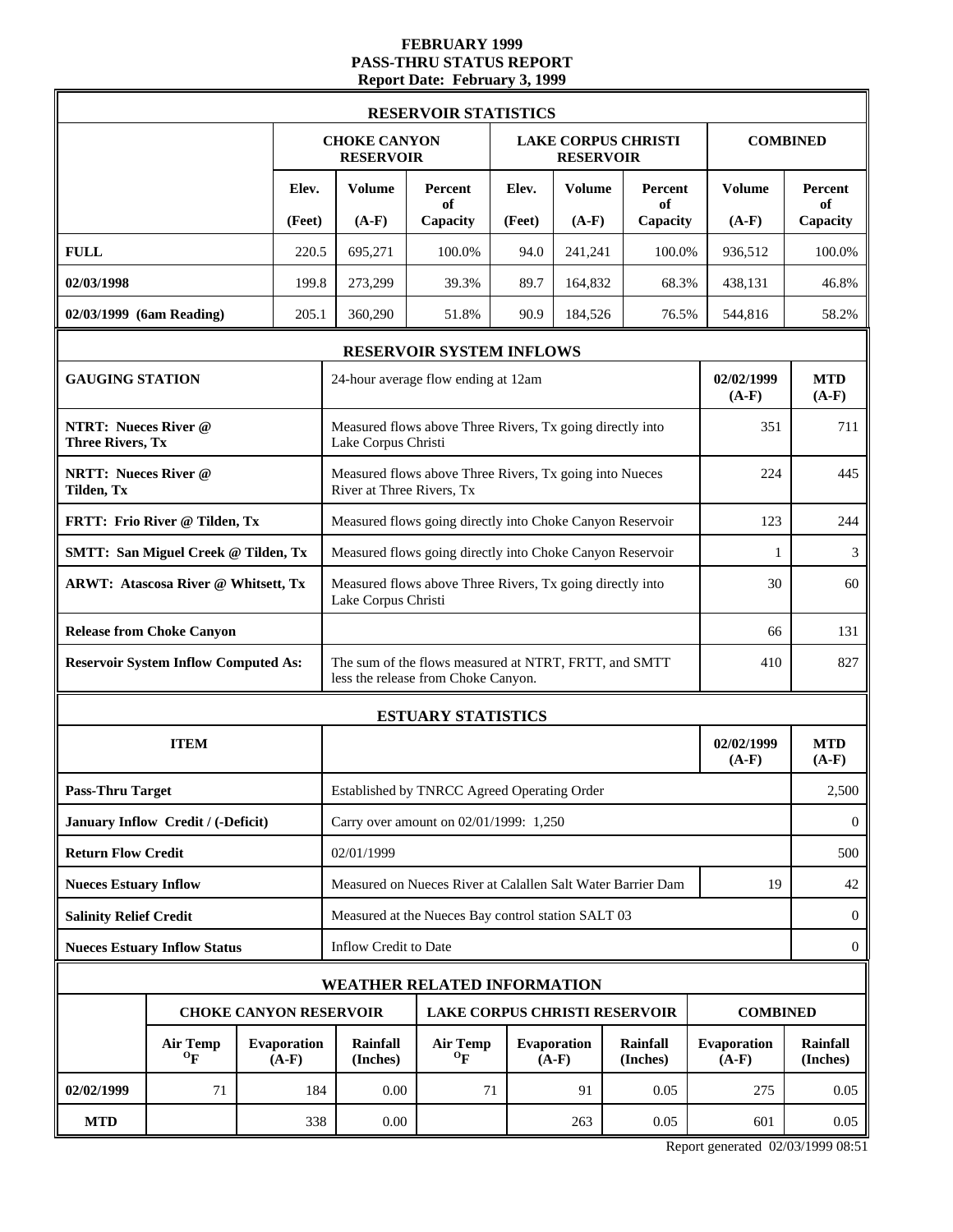#### **FEBRUARY 1999 PASS-THRU STATUS REPORT Report Date: February 4, 1999**

|                                                        |                                              |                               |                                                                                  | <b>RESERVOIR STATISTICS</b>                                                                  |        |                               |                                      |                        |                             |
|--------------------------------------------------------|----------------------------------------------|-------------------------------|----------------------------------------------------------------------------------|----------------------------------------------------------------------------------------------|--------|-------------------------------|--------------------------------------|------------------------|-----------------------------|
|                                                        |                                              |                               | <b>CHOKE CANYON</b><br><b>RESERVOIR</b>                                          |                                                                                              |        | <b>RESERVOIR</b>              | <b>LAKE CORPUS CHRISTI</b>           |                        | <b>COMBINED</b>             |
|                                                        |                                              | Elev.                         | Volume                                                                           | <b>Percent</b><br>of                                                                         | Elev.  | <b>Volume</b>                 | <b>Percent</b><br>of                 | Volume                 | <b>Percent</b><br>of        |
|                                                        |                                              | (Feet)                        | $(A-F)$                                                                          | Capacity                                                                                     | (Feet) | $(A-F)$                       | Capacity                             | $(A-F)$                | Capacity                    |
| <b>FULL</b>                                            |                                              | 220.5                         | 695,271                                                                          | 100.0%                                                                                       | 94.0   | 241,241                       | 100.0%                               | 936,512                | 100.0%                      |
| 02/04/1998                                             |                                              | 199.8                         | 273,299                                                                          | 39.3%                                                                                        | 89.9   | 166,828                       | 69.2%                                | 440,127                | 47.0%                       |
| 02/04/1999 (6am Reading)                               |                                              | 205.1                         | 359,938                                                                          | 51.8%                                                                                        | 90.9   | 184,526                       | 76.5%                                | 544,464                | 58.1%                       |
|                                                        |                                              |                               |                                                                                  | RESERVOIR SYSTEM INFLOWS                                                                     |        |                               |                                      |                        |                             |
| <b>GAUGING STATION</b>                                 |                                              |                               |                                                                                  | 24-hour average flow ending at 12am                                                          |        |                               |                                      | 02/03/1999<br>$(A-F)$  | <b>MTD</b><br>$(A-F)$       |
| <b>NTRT: Nueces River @</b><br><b>Three Rivers, Tx</b> |                                              |                               | Lake Corpus Christi                                                              | Measured flows above Three Rivers, Tx going directly into                                    |        |                               |                                      | 355                    | 1,066                       |
| <b>NRTT: Nueces River @</b><br>Tilden, Tx              |                                              |                               | River at Three Rivers, Tx                                                        | Measured flows above Three Rivers, Tx going into Nueces                                      |        |                               |                                      | 331                    | 776                         |
|                                                        | FRTT: Frio River @ Tilden, Tx                |                               | Measured flows going directly into Choke Canyon Reservoir                        | 119                                                                                          | 363    |                               |                                      |                        |                             |
|                                                        | <b>SMTT: San Miguel Creek @ Tilden, Tx</b>   |                               | Measured flows going directly into Choke Canyon Reservoir                        | 1                                                                                            | 4      |                               |                                      |                        |                             |
|                                                        | <b>ARWT: Atascosa River @ Whitsett, Tx</b>   |                               | Measured flows above Three Rivers, Tx going directly into<br>Lake Corpus Christi | 30                                                                                           | 89     |                               |                                      |                        |                             |
|                                                        | <b>Release from Choke Canyon</b>             |                               |                                                                                  | 66                                                                                           | 197    |                               |                                      |                        |                             |
|                                                        | <b>Reservoir System Inflow Computed As:</b>  |                               |                                                                                  | The sum of the flows measured at NTRT, FRTT, and SMTT<br>less the release from Choke Canyon. |        |                               |                                      | 410                    | 1,236                       |
|                                                        |                                              |                               | <b>ESTUARY STATISTICS</b>                                                        |                                                                                              |        |                               |                                      |                        |                             |
|                                                        | <b>ITEM</b>                                  |                               |                                                                                  |                                                                                              |        |                               |                                      | 02/03/1999<br>$(A-F)$  | <b>MTD</b><br>$(A-F)$       |
| <b>Pass-Thru Target</b>                                |                                              |                               |                                                                                  | Established by TNRCC Agreed Operating Order                                                  |        |                               |                                      |                        | 2,500                       |
|                                                        | January Inflow Credit / (-Deficit)           |                               |                                                                                  | Carry over amount on 02/01/1999: 1,250                                                       |        |                               |                                      |                        | $\mathbf{0}$                |
| <b>Return Flow Credit</b>                              |                                              |                               | 02/01/1999                                                                       |                                                                                              |        |                               |                                      |                        | 500                         |
| <b>Nueces Estuary Inflow</b>                           |                                              |                               |                                                                                  | Measured on Nueces River at Calallen Salt Water Barrier Dam                                  |        |                               |                                      | 3                      | 45                          |
| <b>Salinity Relief Credit</b>                          |                                              |                               |                                                                                  | Measured at the Nueces Bay control station SALT 03                                           |        |                               |                                      |                        | $\mathbf{0}$                |
|                                                        | <b>Nueces Estuary Inflow Status</b>          |                               | Inflow Credit to Date                                                            |                                                                                              |        |                               |                                      |                        | $\boldsymbol{0}$            |
|                                                        |                                              |                               |                                                                                  | WEATHER RELATED INFORMATION                                                                  |        |                               |                                      |                        |                             |
|                                                        |                                              |                               | <b>CHOKE CANYON RESERVOIR</b>                                                    |                                                                                              |        |                               | <b>LAKE CORPUS CHRISTI RESERVOIR</b> | <b>COMBINED</b>        |                             |
|                                                        | <b>Air Temp</b><br>$\mathbf{O}_{\mathbf{F}}$ | <b>Evaporation</b><br>$(A-F)$ | <b>Rainfall</b><br>(Inches)                                                      | <b>Air Temp</b><br>$\mathbf{o}_{\mathbf{F}}$                                                 |        | <b>Evaporation</b><br>$(A-F)$ | Rainfall<br>(Inches)                 | Evaporation<br>$(A-F)$ | <b>Rainfall</b><br>(Inches) |
| 02/03/1999                                             | 76                                           | 41                            | 0.00                                                                             | 76                                                                                           |        | 61                            | 0.00                                 | 102                    | 0.00                        |
| <b>MTD</b>                                             |                                              | 379                           | 0.00                                                                             |                                                                                              |        | 324                           | 0.05                                 | 703                    | 0.05                        |

Report generated 02/04/1999 09:09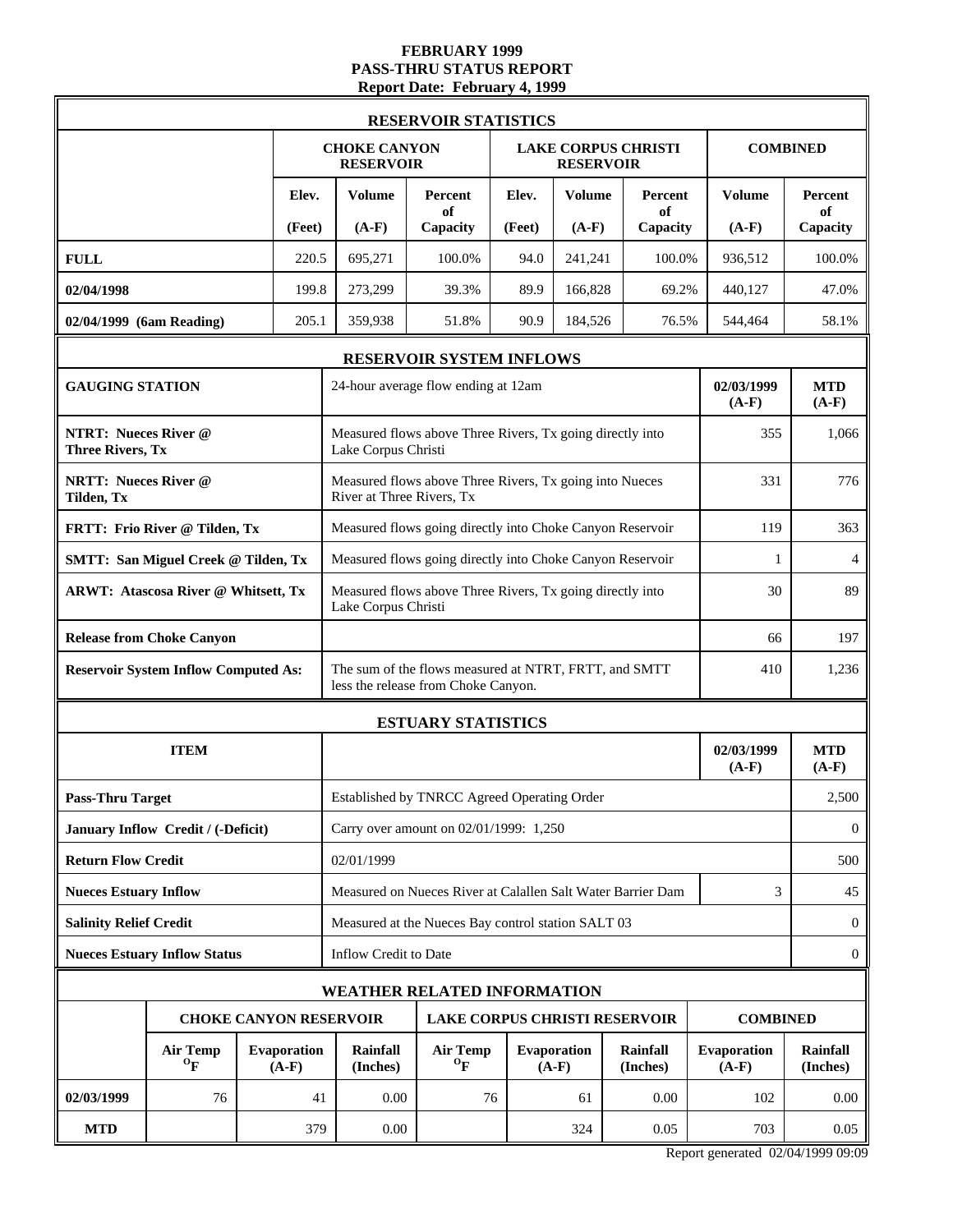#### **FEBRUARY 1999 PASS-THRU STATUS REPORT Report Date: February 5, 1999**

|                                                        |                                              |                               |                                                                                  | <b>RESERVOIR STATISTICS</b>                                                                  |        |                               |                            |                        |                                                          |
|--------------------------------------------------------|----------------------------------------------|-------------------------------|----------------------------------------------------------------------------------|----------------------------------------------------------------------------------------------|--------|-------------------------------|----------------------------|------------------------|----------------------------------------------------------|
|                                                        |                                              |                               | <b>CHOKE CANYON</b><br><b>RESERVOIR</b>                                          |                                                                                              |        | <b>RESERVOIR</b>              | <b>LAKE CORPUS CHRISTI</b> |                        | <b>COMBINED</b>                                          |
|                                                        |                                              | Elev.                         | <b>Volume</b>                                                                    | Percent<br>of                                                                                | Elev.  | <b>Volume</b>                 | Percent<br>of              | Volume                 | <b>Percent</b><br>of                                     |
|                                                        |                                              | (Feet)                        | $(A-F)$                                                                          | Capacity                                                                                     | (Feet) | $(A-F)$                       | Capacity                   | $(A-F)$                | Capacity                                                 |
| <b>FULL</b>                                            |                                              | 220.5                         | 695,271                                                                          | 100.0%                                                                                       | 94.0   | 241,241                       | 100.0%                     | 936,512                | 100.0%                                                   |
| 02/05/1998                                             |                                              | 199.8                         | 273,299                                                                          | 39.3%                                                                                        | 90.0   | 168,667                       | 69.9%                      | 441,966                | 47.2%                                                    |
| 02/05/1999 (6am Reading)                               |                                              | 205.1                         | 359,938                                                                          | 51.8%                                                                                        | 90.9   | 184,526                       | 76.5%                      | 544,464                | 58.1%                                                    |
|                                                        |                                              |                               |                                                                                  | RESERVOIR SYSTEM INFLOWS                                                                     |        |                               |                            |                        |                                                          |
| <b>GAUGING STATION</b>                                 |                                              |                               |                                                                                  | 24-hour average flow ending at 12am                                                          |        |                               |                            | 02/04/1999<br>$(A-F)$  | <b>MTD</b><br>$(A-F)$                                    |
| <b>NTRT: Nueces River @</b><br><b>Three Rivers, Tx</b> |                                              |                               | Lake Corpus Christi                                                              | Measured flows above Three Rivers, Tx going directly into                                    |        |                               |                            | 353                    | 1,419                                                    |
| <b>NRTT: Nueces River @</b><br>Tilden, Tx              |                                              |                               | River at Three Rivers, Tx                                                        | Measured flows above Three Rivers, Tx going into Nueces                                      |        |                               |                            | 314                    | 1,090                                                    |
|                                                        | FRTT: Frio River @ Tilden, Tx                |                               | Measured flows going directly into Choke Canyon Reservoir                        | 119                                                                                          | 482    |                               |                            |                        |                                                          |
|                                                        | <b>SMTT: San Miguel Creek @ Tilden, Tx</b>   |                               |                                                                                  | Measured flows going directly into Choke Canyon Reservoir                                    | 1      | $\overline{4}$                |                            |                        |                                                          |
|                                                        | <b>ARWT: Atascosa River @ Whitsett, Tx</b>   |                               | Measured flows above Three Rivers, Tx going directly into<br>Lake Corpus Christi | 30                                                                                           | 119    |                               |                            |                        |                                                          |
|                                                        | <b>Release from Choke Canyon</b>             |                               |                                                                                  | 66                                                                                           | 262    |                               |                            |                        |                                                          |
|                                                        | <b>Reservoir System Inflow Computed As:</b>  |                               |                                                                                  | The sum of the flows measured at NTRT, FRTT, and SMTT<br>less the release from Choke Canyon. |        |                               |                            | 408                    | 1,644                                                    |
|                                                        |                                              |                               | <b>ESTUARY STATISTICS</b>                                                        |                                                                                              |        |                               |                            |                        |                                                          |
|                                                        | <b>ITEM</b>                                  |                               |                                                                                  |                                                                                              |        |                               |                            | 02/04/1999<br>$(A-F)$  | <b>MTD</b><br>$(A-F)$                                    |
| <b>Pass-Thru Target</b>                                |                                              |                               |                                                                                  | Established by TNRCC Agreed Operating Order                                                  |        |                               |                            |                        | 2,500                                                    |
|                                                        | January Inflow Credit / (-Deficit)           |                               |                                                                                  | Carry over amount on 02/01/1999: 1,250                                                       |        |                               |                            |                        | $\bf{0}$                                                 |
| <b>Return Flow Credit</b>                              |                                              |                               | 02/01/1999                                                                       |                                                                                              |        |                               |                            |                        | 500                                                      |
| <b>Nueces Estuary Inflow</b>                           |                                              |                               |                                                                                  | Measured on Nueces River at Calallen Salt Water Barrier Dam                                  |        |                               |                            | $\mathbf{0}$           | 45                                                       |
| <b>Salinity Relief Credit</b>                          |                                              |                               |                                                                                  | Measured at the Nueces Bay control station SALT 03                                           |        |                               |                            |                        | $\bf{0}$                                                 |
|                                                        | <b>Nueces Estuary Inflow Status</b>          |                               | Inflow Credit to Date                                                            |                                                                                              |        |                               |                            |                        | $\mathbf{0}$                                             |
|                                                        |                                              |                               |                                                                                  | WEATHER RELATED INFORMATION                                                                  |        |                               |                            |                        |                                                          |
|                                                        |                                              |                               | <b>CHOKE CANYON RESERVOIR</b>                                                    | <b>LAKE CORPUS CHRISTI RESERVOIR</b>                                                         |        |                               |                            | <b>COMBINED</b>        |                                                          |
|                                                        | <b>Air Temp</b><br>$\mathbf{O}_{\mathbf{F}}$ | <b>Evaporation</b><br>$(A-F)$ | <b>Rainfall</b><br>(Inches)                                                      | <b>Air Temp</b><br>$\mathbf{O}_{\mathbf{F}}$                                                 |        | <b>Evaporation</b><br>$(A-F)$ | Rainfall<br>(Inches)       | Evaporation<br>$(A-F)$ | Rainfall<br>(Inches)                                     |
| 02/04/1999                                             | 79                                           | 113                           | 0.00                                                                             | 78                                                                                           |        | 121                           | 0.00                       | 234                    | 0.00                                                     |
| <b>MTD</b>                                             |                                              | 492                           | 0.00                                                                             |                                                                                              |        | 445                           | 0.05                       | 937                    | 0.05<br>$\sim$ $\sim$ $\sim$ $\sim$ $\sim$ $\sim$ $\sim$ |

Report generated 02/05/1999 09:27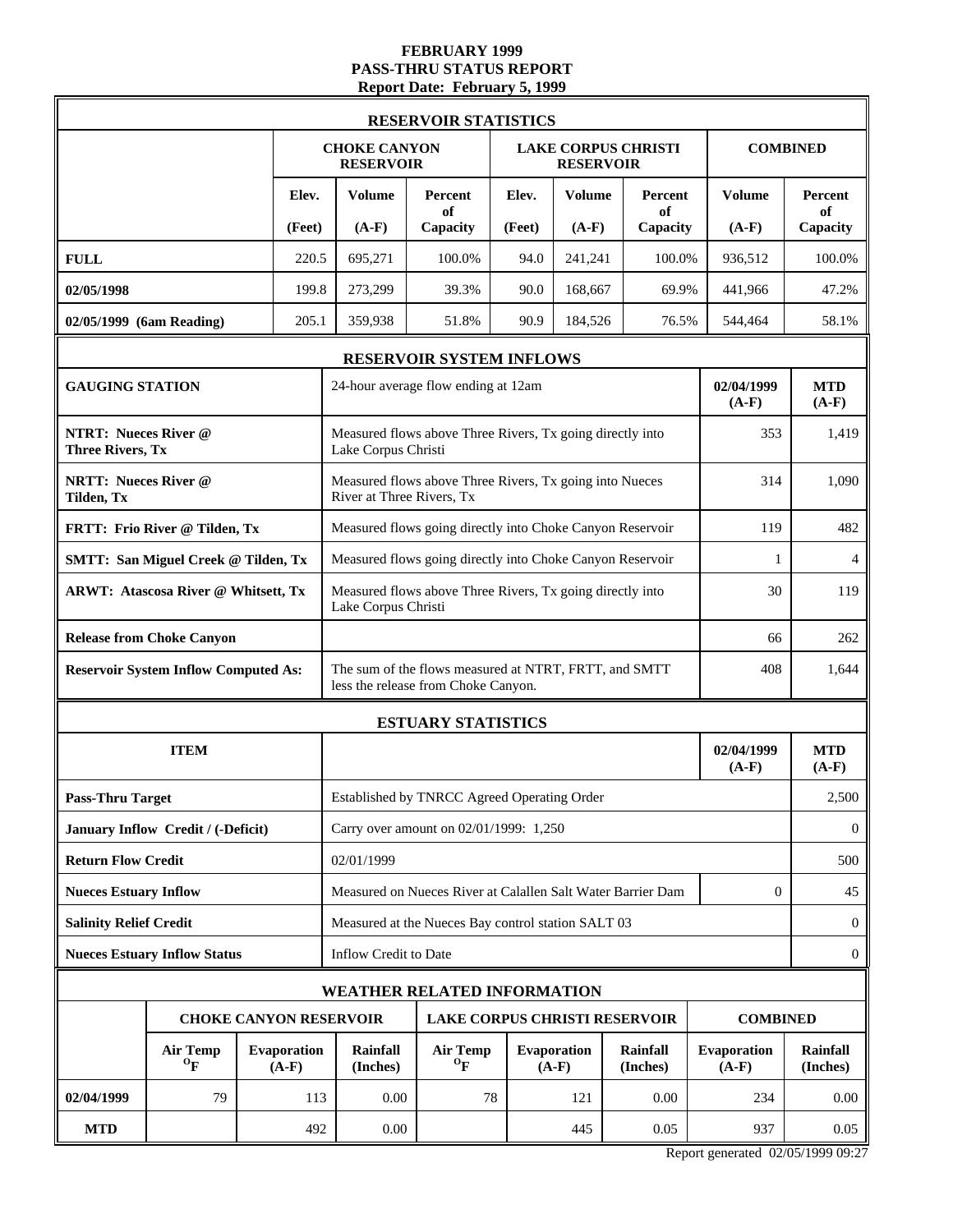#### **FEBRUARY 1999 PASS-THRU STATUS REPORT Report Date: February 6, 1999**

|                                                        |                                              |                               |                                                                                        | <b>RESERVOIR STATISTICS</b>                                                                  |                 |                               |                                      |                        |                           |  |
|--------------------------------------------------------|----------------------------------------------|-------------------------------|----------------------------------------------------------------------------------------|----------------------------------------------------------------------------------------------|-----------------|-------------------------------|--------------------------------------|------------------------|---------------------------|--|
|                                                        |                                              |                               | <b>CHOKE CANYON</b><br><b>RESERVOIR</b>                                                |                                                                                              |                 | <b>RESERVOIR</b>              | <b>LAKE CORPUS CHRISTI</b>           |                        | <b>COMBINED</b>           |  |
|                                                        |                                              | Elev.<br>(Feet)               | <b>Volume</b><br>$(A-F)$                                                               | Percent<br>of<br>Capacity                                                                    | Elev.<br>(Feet) | <b>Volume</b><br>$(A-F)$      | Percent<br>of<br>Capacity            | Volume<br>$(A-F)$      | Percent<br>of<br>Capacity |  |
| <b>FULL</b>                                            |                                              | 220.5                         | 695,271                                                                                | 100.0%                                                                                       | 94.0            | 241,241                       | 100.0%                               | 936,512                | 100.0%                    |  |
| 02/06/1998                                             |                                              | 199.8                         | 273,299                                                                                | 39.3%                                                                                        | 90.0            | 168,667                       | 69.9%                                | 441,966                | 47.2%                     |  |
| 02/06/1999 (6am Reading)                               |                                              | 205.1                         | 359,938                                                                                | 51.8%                                                                                        | 90.9            | 184,526                       | 76.5%                                | 544,464                | 58.1%                     |  |
|                                                        |                                              |                               |                                                                                        | RESERVOIR SYSTEM INFLOWS                                                                     |                 |                               |                                      |                        |                           |  |
| <b>GAUGING STATION</b>                                 |                                              |                               |                                                                                        | 24-hour average flow ending at 12am                                                          |                 |                               |                                      | 02/05/1999<br>$(A-F)$  | <b>MTD</b><br>$(A-F)$     |  |
| <b>NTRT: Nueces River @</b><br><b>Three Rivers, Tx</b> |                                              |                               | Lake Corpus Christi                                                                    | Measured flows above Three Rivers, Tx going directly into                                    |                 |                               |                                      | 343                    | 1,763                     |  |
| <b>NRTT: Nueces River @</b><br>Tilden, Tx              |                                              |                               | River at Three Rivers, Tx                                                              | Measured flows above Three Rivers, Tx going into Nueces                                      |                 |                               |                                      | 304                    | 1,393                     |  |
|                                                        | FRTT: Frio River @ Tilden, Tx                |                               | Measured flows going directly into Choke Canyon Reservoir                              | 125                                                                                          | 607             |                               |                                      |                        |                           |  |
|                                                        | <b>SMTT: San Miguel Creek @ Tilden, Tx</b>   |                               | Measured flows going directly into Choke Canyon Reservoir                              | 5                                                                                            |                 |                               |                                      |                        |                           |  |
|                                                        | <b>ARWT: Atascosa River @ Whitsett, Tx</b>   |                               | Measured flows above Three Rivers, Tx going directly into<br>30<br>Lake Corpus Christi |                                                                                              |                 |                               |                                      |                        |                           |  |
|                                                        | <b>Release from Choke Canyon</b>             |                               |                                                                                        | 66                                                                                           |                 |                               |                                      |                        |                           |  |
|                                                        | <b>Reservoir System Inflow Computed As:</b>  |                               |                                                                                        | The sum of the flows measured at NTRT, FRTT, and SMTT<br>less the release from Choke Canyon. |                 |                               |                                      | 404                    | 2,048                     |  |
|                                                        |                                              |                               | <b>ESTUARY STATISTICS</b>                                                              |                                                                                              |                 |                               |                                      |                        |                           |  |
|                                                        | <b>ITEM</b>                                  |                               |                                                                                        |                                                                                              |                 |                               |                                      | 02/05/1999<br>$(A-F)$  | <b>MTD</b><br>$(A-F)$     |  |
| <b>Pass-Thru Target</b>                                |                                              |                               |                                                                                        | Established by TNRCC Agreed Operating Order                                                  |                 |                               |                                      |                        | 2,500                     |  |
|                                                        | January Inflow Credit / (-Deficit)           |                               |                                                                                        | Carry over amount on 02/01/1999: 1,250                                                       |                 |                               |                                      |                        | $\bf{0}$                  |  |
| <b>Return Flow Credit</b>                              |                                              |                               | 02/01/1999                                                                             |                                                                                              |                 |                               |                                      |                        | 500                       |  |
| <b>Nueces Estuary Inflow</b>                           |                                              |                               |                                                                                        | Measured on Nueces River at Calallen Salt Water Barrier Dam                                  |                 |                               |                                      | $\mathbf{0}$           | 45                        |  |
| <b>Salinity Relief Credit</b>                          |                                              |                               |                                                                                        | Measured at the Nueces Bay control station SALT 03                                           |                 |                               |                                      |                        | $\bf{0}$                  |  |
|                                                        | <b>Nueces Estuary Inflow Status</b>          |                               | Inflow Deficit to Date                                                                 |                                                                                              |                 |                               |                                      |                        | $\bf{0}$                  |  |
|                                                        |                                              |                               |                                                                                        | <b>WEATHER RELATED INFORMATION</b>                                                           |                 |                               |                                      |                        |                           |  |
|                                                        |                                              |                               | <b>CHOKE CANYON RESERVOIR</b>                                                          |                                                                                              |                 |                               | <b>LAKE CORPUS CHRISTI RESERVOIR</b> | <b>COMBINED</b>        |                           |  |
|                                                        | <b>Air Temp</b><br>$\mathbf{O}_{\mathbf{F}}$ | <b>Evaporation</b><br>$(A-F)$ | <b>Rainfall</b><br>(Inches)                                                            | <b>Air Temp</b><br>$\mathbf{O}_{\mathbf{F}}$                                                 |                 | <b>Evaporation</b><br>$(A-F)$ | Rainfall<br>(Inches)                 | Evaporation<br>$(A-F)$ | Rainfall<br>(Inches)      |  |
| 02/05/1999                                             | 82                                           | 143                           | 0.00                                                                                   | 82                                                                                           |                 | 131                           | 0.00                                 | 274                    | 0.00                      |  |
| <b>MTD</b>                                             |                                              | 635                           | 0.00                                                                                   |                                                                                              |                 | 576                           | 0.05                                 | 1,211                  | 0.05                      |  |

Report generated 02/06/1999 08:40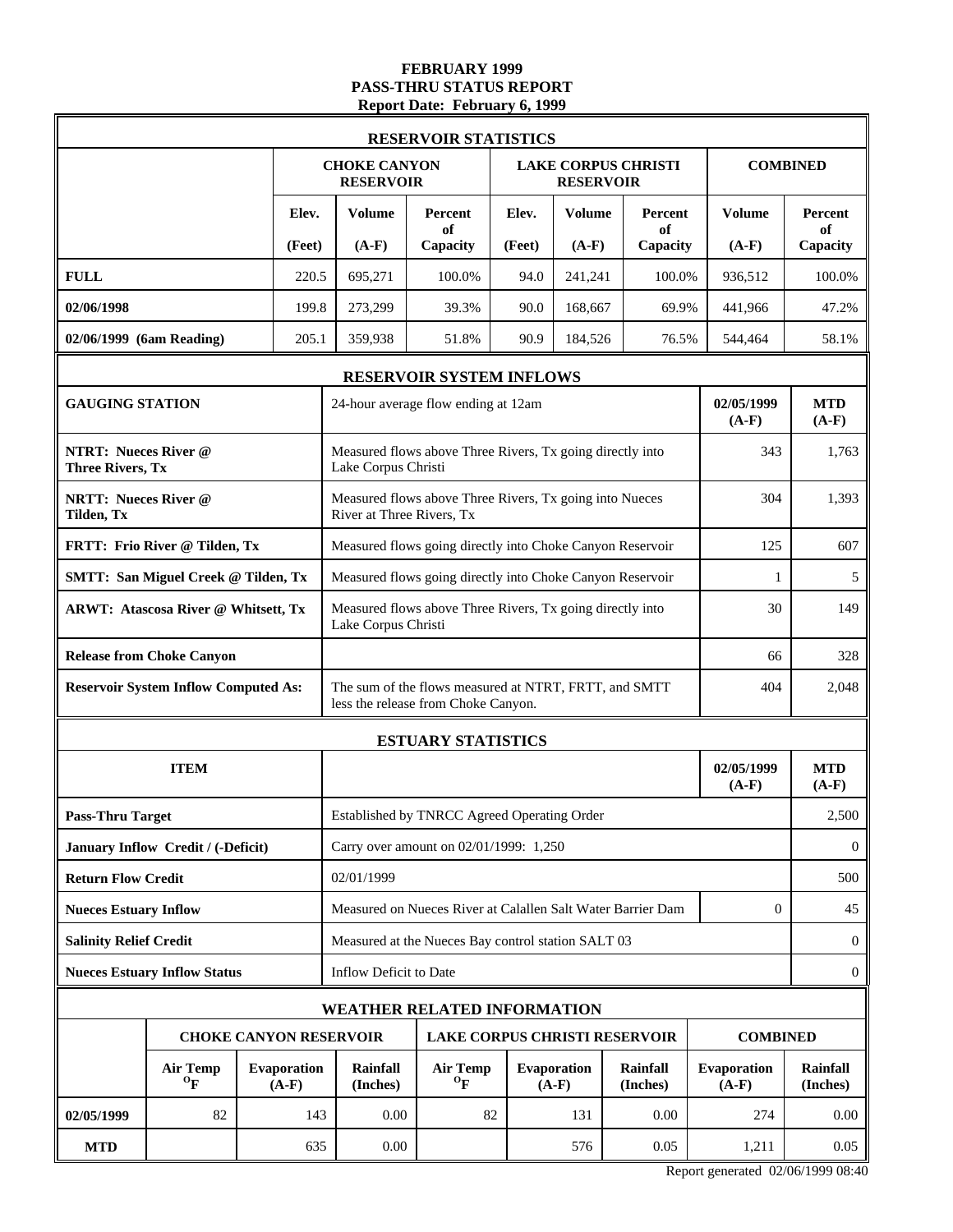#### **FEBRUARY 1999 PASS-THRU STATUS REPORT Report Date: February 7, 1999**

|                                                        |                                              |                               |                                                                                  | <b>RESERVOIR STATISTICS</b>                                                                  |                |                               |                            |                        |                             |
|--------------------------------------------------------|----------------------------------------------|-------------------------------|----------------------------------------------------------------------------------|----------------------------------------------------------------------------------------------|----------------|-------------------------------|----------------------------|------------------------|-----------------------------|
|                                                        |                                              |                               | <b>CHOKE CANYON</b><br><b>RESERVOIR</b>                                          |                                                                                              |                | <b>RESERVOIR</b>              | <b>LAKE CORPUS CHRISTI</b> | <b>COMBINED</b>        |                             |
|                                                        |                                              | Elev.                         | <b>Volume</b>                                                                    | Percent<br>of                                                                                | Elev.          | <b>Volume</b>                 | Percent<br>of              | <b>Volume</b>          | <b>Percent</b><br>of        |
| <b>FULL</b>                                            |                                              | (Feet)<br>220.5               | $(A-F)$<br>695,271                                                               | Capacity<br>100.0%                                                                           | (Feet)<br>94.0 | $(A-F)$<br>241,241            | Capacity<br>100.0%         | $(A-F)$<br>936,512     | Capacity<br>100.0%          |
| 02/07/1998                                             |                                              | 199.7                         | 273,150                                                                          | 39.3%                                                                                        | 90.0           | 169,171                       | 70.1%                      | 442,321                | 47.2%                       |
| 02/07/1999 (6am Reading)                               |                                              | 205.1                         | 359,938                                                                          | 51.8%                                                                                        | 90.9           | 184,699                       | 76.6%                      | 544,637                | 58.2%                       |
|                                                        |                                              |                               |                                                                                  | RESERVOIR SYSTEM INFLOWS                                                                     |                |                               |                            |                        |                             |
| <b>GAUGING STATION</b>                                 |                                              |                               |                                                                                  | 24-hour average flow ending at 12am                                                          |                |                               |                            | 02/06/1999<br>$(A-F)$  | <b>MTD</b><br>$(A-F)$       |
| <b>NTRT: Nueces River @</b><br><b>Three Rivers, Tx</b> |                                              |                               | Lake Corpus Christi                                                              | Measured flows above Three Rivers, Tx going directly into                                    |                |                               |                            | 337                    | 2,100                       |
| <b>NRTT: Nueces River @</b><br>Tilden, Tx              |                                              |                               | River at Three Rivers, Tx                                                        | Measured flows above Three Rivers, Tx going into Nueces                                      |                |                               |                            | 298                    | 1,691                       |
|                                                        | FRTT: Frio River @ Tilden, Tx                |                               | Measured flows going directly into Choke Canyon Reservoir                        | 732                                                                                          |                |                               |                            |                        |                             |
|                                                        | <b>SMTT: San Miguel Creek @ Tilden, Tx</b>   |                               | Measured flows going directly into Choke Canyon Reservoir                        | 1                                                                                            | 6              |                               |                            |                        |                             |
|                                                        | <b>ARWT: Atascosa River @ Whitsett, Tx</b>   |                               | Measured flows above Three Rivers, Tx going directly into<br>Lake Corpus Christi | 30                                                                                           | 179            |                               |                            |                        |                             |
|                                                        | <b>Release from Choke Canyon</b>             |                               | 66                                                                               |                                                                                              |                |                               |                            |                        |                             |
|                                                        | <b>Reservoir System Inflow Computed As:</b>  |                               |                                                                                  | The sum of the flows measured at NTRT, FRTT, and SMTT<br>less the release from Choke Canyon. |                |                               |                            | 398                    | 2,446                       |
|                                                        |                                              |                               | <b>ESTUARY STATISTICS</b>                                                        |                                                                                              |                |                               |                            |                        |                             |
|                                                        | <b>ITEM</b>                                  |                               |                                                                                  |                                                                                              |                |                               |                            | 02/06/1999<br>$(A-F)$  | <b>MTD</b><br>$(A-F)$       |
| <b>Pass-Thru Target</b>                                |                                              |                               |                                                                                  | Established by TNRCC Agreed Operating Order                                                  |                |                               |                            |                        | 2,500                       |
|                                                        | January Inflow Credit / (-Deficit)           |                               |                                                                                  | Carry over amount on 02/01/1999: 1,250                                                       |                |                               |                            |                        | $\mathbf{0}$                |
| <b>Return Flow Credit</b>                              |                                              |                               | 02/01/1999                                                                       |                                                                                              |                |                               |                            |                        | 500                         |
| <b>Nueces Estuary Inflow</b>                           |                                              |                               |                                                                                  | Measured on Nueces River at Calallen Salt Water Barrier Dam                                  |                |                               |                            | $\mathbf{0}$           | 45                          |
| <b>Salinity Relief Credit</b>                          |                                              |                               |                                                                                  | Measured at the Nueces Bay control station SALT 03                                           |                |                               |                            |                        | $\mathbf{0}$                |
|                                                        | <b>Nueces Estuary Inflow Status</b>          |                               | Inflow Deficit to Date                                                           |                                                                                              |                |                               |                            |                        | $\boldsymbol{0}$            |
|                                                        |                                              |                               | <b>WEATHER RELATED INFORMATION</b>                                               |                                                                                              |                |                               |                            |                        |                             |
|                                                        |                                              |                               | <b>CHOKE CANYON RESERVOIR</b>                                                    | <b>LAKE CORPUS CHRISTI RESERVOIR</b>                                                         |                |                               |                            | <b>COMBINED</b>        |                             |
|                                                        | <b>Air Temp</b><br>$\mathbf{O}_{\mathbf{F}}$ | <b>Evaporation</b><br>$(A-F)$ | Rainfall<br>(Inches)                                                             | <b>Air Temp</b><br>$\mathbf{o}_{\mathbf{F}}$                                                 |                | <b>Evaporation</b><br>$(A-F)$ | Rainfall<br>(Inches)       | Evaporation<br>$(A-F)$ | <b>Rainfall</b><br>(Inches) |
| 02/06/1999                                             | 87                                           | 154                           | 0.00                                                                             | 82                                                                                           |                | 202                           | 0.00                       | 356                    | 0.00                        |
| <b>MTD</b>                                             |                                              | 789                           | 0.00                                                                             |                                                                                              |                | 778                           | 0.05                       | 1,567                  | 0.05                        |

Report generated 02/07/1999 08:17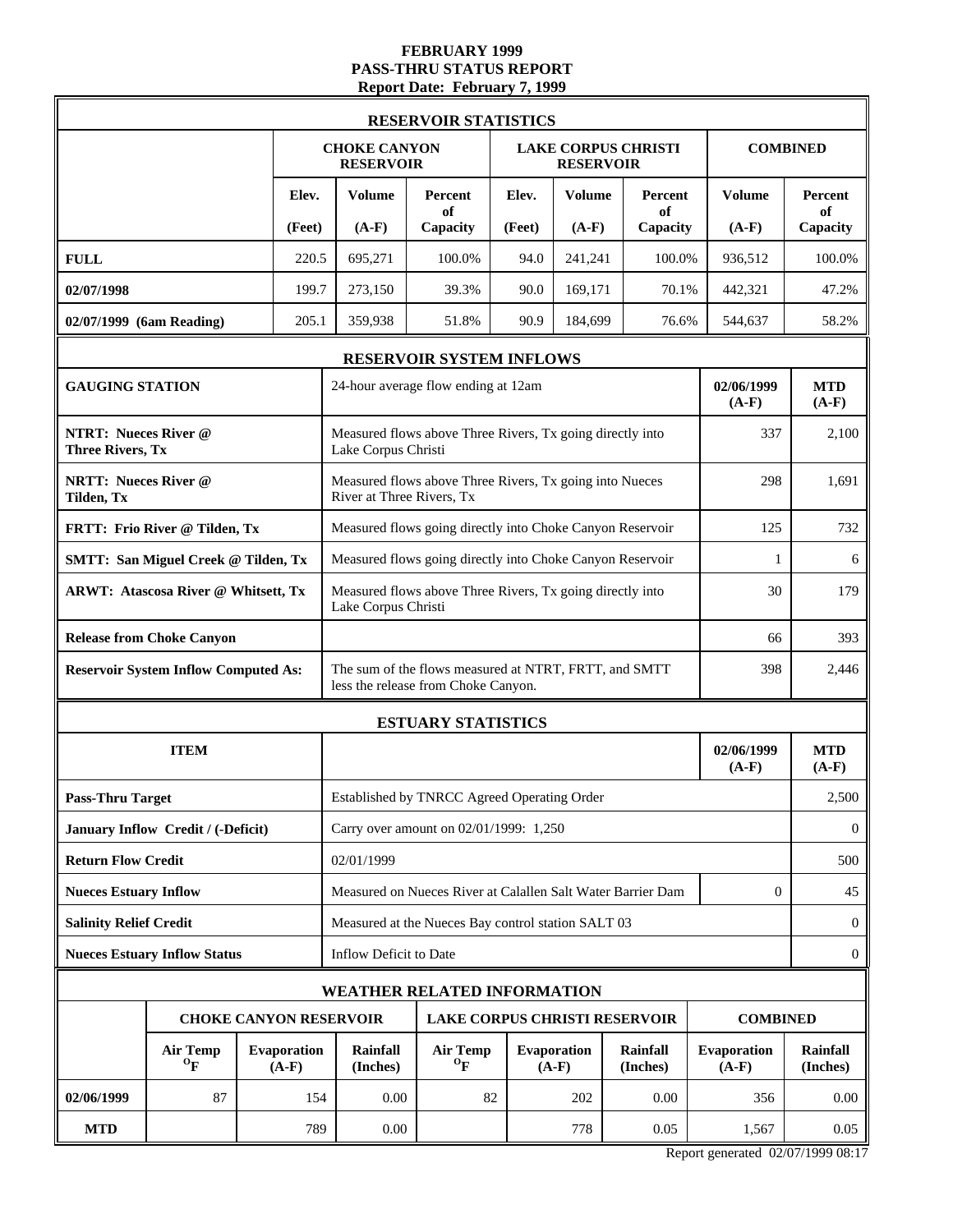#### **FEBRUARY 1999 PASS-THRU STATUS REPORT Report Date: February 8, 1999**

|                                                        |                                              |                               |                                                                                  | <b>RESERVOIR STATISTICS</b>                                                                  |        |                               |                            |                        |                                                                 |
|--------------------------------------------------------|----------------------------------------------|-------------------------------|----------------------------------------------------------------------------------|----------------------------------------------------------------------------------------------|--------|-------------------------------|----------------------------|------------------------|-----------------------------------------------------------------|
|                                                        |                                              |                               | <b>CHOKE CANYON</b><br><b>RESERVOIR</b>                                          |                                                                                              |        | <b>RESERVOIR</b>              | <b>LAKE CORPUS CHRISTI</b> |                        | <b>COMBINED</b>                                                 |
|                                                        |                                              | Elev.                         | <b>Volume</b>                                                                    | <b>Percent</b><br>of                                                                         | Elev.  | <b>Volume</b>                 | Percent<br>of              | Volume                 | <b>Percent</b><br>of                                            |
|                                                        |                                              | (Feet)                        | $(A-F)$                                                                          | Capacity                                                                                     | (Feet) | $(A-F)$                       | Capacity                   | $(A-F)$                | Capacity                                                        |
| <b>FULL</b>                                            |                                              | 220.5                         | 695,271                                                                          | 100.0%                                                                                       | 94.0   | 241,241                       | 100.0%                     | 936,512                | 100.0%                                                          |
| 02/08/1998                                             |                                              | 199.7                         | 273,000                                                                          | 39.3%                                                                                        | 90.0   | 169,003                       | 70.1%                      | 442,003                | 47.2%                                                           |
| 02/08/1999 (6am Reading)                               |                                              | 205.1                         | 359,938                                                                          | 51.8%                                                                                        | 90.9   | 184,873                       | 76.6%                      | 544,811                | 58.2%                                                           |
|                                                        |                                              |                               |                                                                                  | RESERVOIR SYSTEM INFLOWS                                                                     |        |                               |                            |                        |                                                                 |
| <b>GAUGING STATION</b>                                 |                                              |                               |                                                                                  | 24-hour average flow ending at 12am                                                          |        |                               |                            | 02/07/1999<br>$(A-F)$  | <b>MTD</b><br>$(A-F)$                                           |
| <b>NTRT: Nueces River @</b><br><b>Three Rivers, Tx</b> |                                              |                               | Lake Corpus Christi                                                              | Measured flows above Three Rivers, Tx going directly into                                    |        |                               |                            | 331                    | 2,432                                                           |
| <b>NRTT: Nueces River @</b><br>Tilden, Tx              |                                              |                               | River at Three Rivers, Tx                                                        | Measured flows above Three Rivers, Tx going into Nueces                                      |        |                               |                            | 294                    | 1,985                                                           |
|                                                        | FRTT: Frio River @ Tilden, Tx                |                               | Measured flows going directly into Choke Canyon Reservoir                        | 121                                                                                          | 854    |                               |                            |                        |                                                                 |
|                                                        | <b>SMTT: San Miguel Creek @ Tilden, Tx</b>   |                               | Measured flows going directly into Choke Canyon Reservoir                        | 1                                                                                            | 8      |                               |                            |                        |                                                                 |
|                                                        | <b>ARWT: Atascosa River @ Whitsett, Tx</b>   |                               | Measured flows above Three Rivers, Tx going directly into<br>Lake Corpus Christi | 30                                                                                           | 208    |                               |                            |                        |                                                                 |
|                                                        | <b>Release from Choke Canyon</b>             |                               |                                                                                  | 66                                                                                           | 459    |                               |                            |                        |                                                                 |
|                                                        | <b>Reservoir System Inflow Computed As:</b>  |                               |                                                                                  | The sum of the flows measured at NTRT, FRTT, and SMTT<br>less the release from Choke Canyon. |        |                               |                            | 388                    | 2,834                                                           |
|                                                        |                                              |                               | <b>ESTUARY STATISTICS</b>                                                        |                                                                                              |        |                               |                            |                        |                                                                 |
|                                                        | <b>ITEM</b>                                  |                               |                                                                                  |                                                                                              |        |                               |                            | 02/07/1999<br>$(A-F)$  | <b>MTD</b><br>$(A-F)$                                           |
| <b>Pass-Thru Target</b>                                |                                              |                               |                                                                                  | Established by TNRCC Agreed Operating Order                                                  |        |                               |                            |                        | 2,500                                                           |
|                                                        | January Inflow Credit / (-Deficit)           |                               |                                                                                  | Carry over amount on 02/01/1999: 1,250                                                       |        |                               |                            |                        | $\bf{0}$                                                        |
| <b>Return Flow Credit</b>                              |                                              |                               | 02/01/1999                                                                       |                                                                                              |        |                               |                            |                        | 500                                                             |
| <b>Nueces Estuary Inflow</b>                           |                                              |                               |                                                                                  | Measured on Nueces River at Calallen Salt Water Barrier Dam                                  |        |                               |                            | 26                     | 71                                                              |
| <b>Salinity Relief Credit</b>                          |                                              |                               |                                                                                  | Measured at the Nueces Bay control station SALT 03                                           |        |                               |                            |                        | $\bf{0}$                                                        |
|                                                        | <b>Nueces Estuary Inflow Status</b>          |                               | Inflow Deficit to Date                                                           |                                                                                              |        |                               |                            |                        | $\mathbf{0}$                                                    |
|                                                        |                                              |                               | WEATHER RELATED INFORMATION                                                      |                                                                                              |        |                               |                            |                        |                                                                 |
|                                                        |                                              |                               | <b>CHOKE CANYON RESERVOIR</b>                                                    | <b>LAKE CORPUS CHRISTI RESERVOIR</b>                                                         |        |                               |                            | <b>COMBINED</b>        |                                                                 |
|                                                        | <b>Air Temp</b><br>$\mathbf{O}_{\mathbf{F}}$ | <b>Evaporation</b><br>$(A-F)$ | <b>Rainfall</b><br>(Inches)                                                      | <b>Air Temp</b><br>$\mathbf{O}_{\mathbf{F}}$                                                 |        | <b>Evaporation</b><br>$(A-F)$ | Rainfall<br>(Inches)       | Evaporation<br>$(A-F)$ | Rainfall<br>(Inches)                                            |
| 02/07/1999                                             | 79                                           | 143                           | 0.00                                                                             | 81                                                                                           |        | 81                            | 0.00                       | 224                    | 0.00                                                            |
| <b>MTD</b>                                             |                                              | 932                           | 0.00                                                                             |                                                                                              |        | 859                           | 0.05                       | 1,791                  | 0.05<br>$\sim$ $\sim$ $\sim$ $\sim$ $\sim$ $\sim$ $\sim$ $\sim$ |

Report generated 02/08/1999 08:18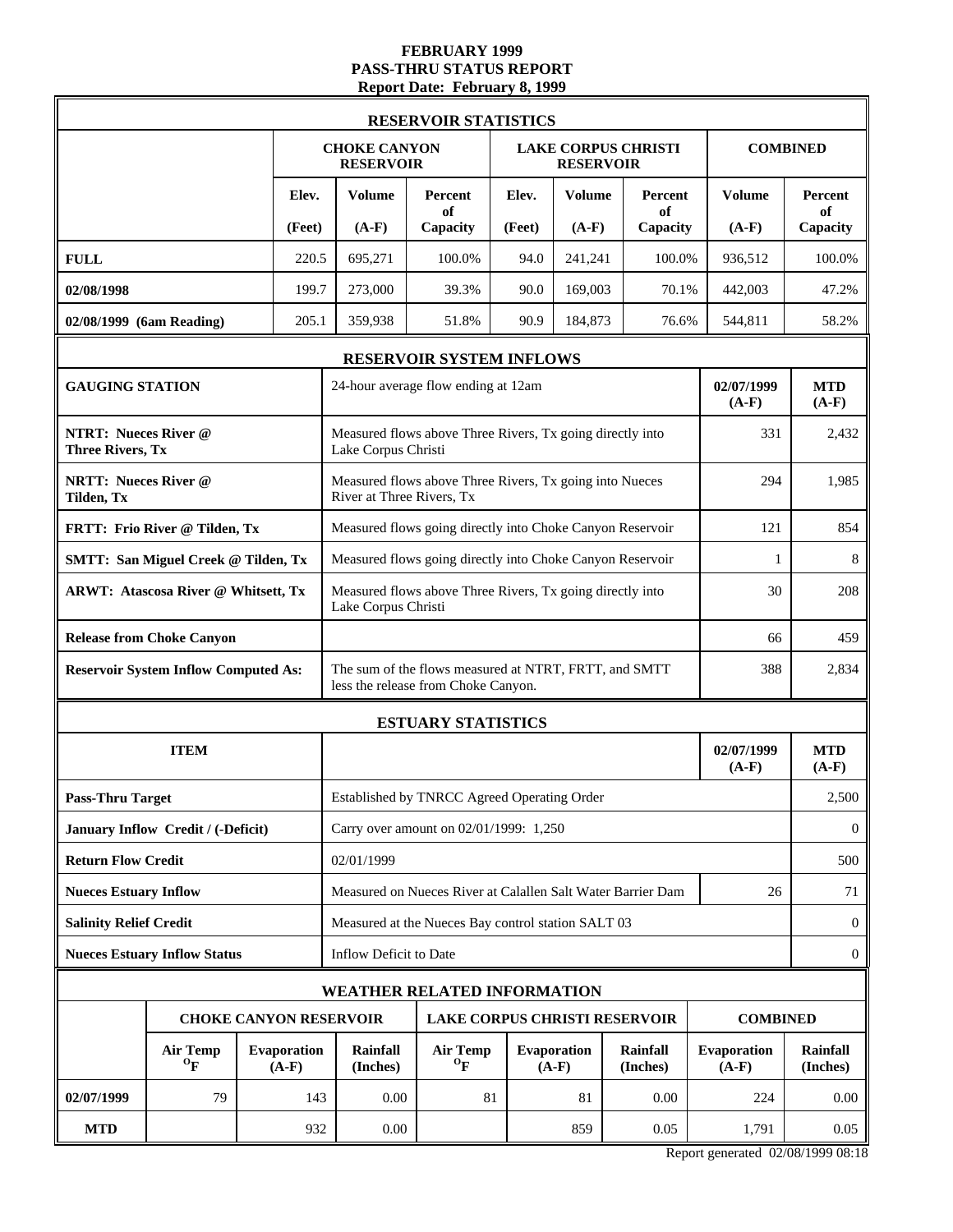#### **FEBRUARY 1999 PASS-THRU STATUS REPORT Report Date: February 9, 1999**

|                                                        |                                              |                               |                                                                                  | <b>RESERVOIR STATISTICS</b>                                                                  |        |                               |                            |                        |                             |  |
|--------------------------------------------------------|----------------------------------------------|-------------------------------|----------------------------------------------------------------------------------|----------------------------------------------------------------------------------------------|--------|-------------------------------|----------------------------|------------------------|-----------------------------|--|
|                                                        |                                              |                               | <b>CHOKE CANYON</b><br><b>RESERVOIR</b>                                          |                                                                                              |        | <b>RESERVOIR</b>              | <b>LAKE CORPUS CHRISTI</b> |                        | <b>COMBINED</b>             |  |
|                                                        |                                              | Elev.                         | Volume                                                                           | Percent<br>of                                                                                | Elev.  | <b>Volume</b>                 | <b>Percent</b><br>of       | Volume                 | <b>Percent</b><br>of        |  |
|                                                        |                                              | (Feet)                        | $(A-F)$                                                                          | Capacity                                                                                     | (Feet) | $(A-F)$                       | Capacity                   | $(A-F)$                | Capacity                    |  |
| <b>FULL</b>                                            |                                              | 220.5                         | 695,271                                                                          | 100.0%                                                                                       | 94.0   | 241,241                       | 100.0%                     | 936,512                | 100.0%                      |  |
| 02/09/1998                                             |                                              | 199.7                         | 273,000                                                                          | 39.3%                                                                                        | 90.0   | 169,003                       | 70.1%                      | 442,003                | 47.2%                       |  |
| 02/09/1999 (6am Reading)                               |                                              | 205.1                         | 359,938                                                                          | 51.8%                                                                                        | 90.9   | 184,873                       | 76.6%                      | 544,811                | 58.2%                       |  |
|                                                        |                                              |                               |                                                                                  | RESERVOIR SYSTEM INFLOWS                                                                     |        |                               |                            |                        |                             |  |
| <b>GAUGING STATION</b>                                 |                                              |                               |                                                                                  | 24-hour average flow ending at 12am                                                          |        |                               |                            | 02/08/1999<br>$(A-F)$  | <b>MTD</b><br>$(A-F)$       |  |
| <b>NTRT: Nueces River @</b><br><b>Three Rivers, Tx</b> |                                              |                               | Lake Corpus Christi                                                              | Measured flows above Three Rivers, Tx going directly into                                    |        |                               |                            | 330                    | 2,761                       |  |
| <b>NRTT: Nueces River @</b><br>Tilden, Tx              |                                              |                               | River at Three Rivers, Tx                                                        | Measured flows above Three Rivers, Tx going into Nueces                                      |        |                               |                            | 290                    | 2,275                       |  |
|                                                        | FRTT: Frio River @ Tilden, Tx                |                               | Measured flows going directly into Choke Canyon Reservoir<br>121                 |                                                                                              |        |                               |                            |                        |                             |  |
|                                                        | <b>SMTT: San Miguel Creek @ Tilden, Tx</b>   |                               | Measured flows going directly into Choke Canyon Reservoir                        | 1                                                                                            | 8      |                               |                            |                        |                             |  |
|                                                        | <b>ARWT: Atascosa River @ Whitsett, Tx</b>   |                               | Measured flows above Three Rivers, Tx going directly into<br>Lake Corpus Christi | 238                                                                                          |        |                               |                            |                        |                             |  |
|                                                        | <b>Release from Choke Canyon</b>             |                               |                                                                                  | 66                                                                                           | 524    |                               |                            |                        |                             |  |
|                                                        | <b>Reservoir System Inflow Computed As:</b>  |                               |                                                                                  | The sum of the flows measured at NTRT, FRTT, and SMTT<br>less the release from Choke Canyon. |        |                               |                            | 386                    | 3,220                       |  |
|                                                        |                                              |                               |                                                                                  | <b>ESTUARY STATISTICS</b>                                                                    |        |                               |                            |                        |                             |  |
|                                                        | <b>ITEM</b>                                  |                               |                                                                                  |                                                                                              |        |                               |                            | 02/08/1999<br>$(A-F)$  | <b>MTD</b><br>$(A-F)$       |  |
| <b>Pass-Thru Target</b>                                |                                              |                               |                                                                                  | Established by TNRCC Agreed Operating Order                                                  |        |                               |                            |                        | 2,500                       |  |
|                                                        | January Inflow Credit / (-Deficit)           |                               |                                                                                  | Carry over amount on 02/01/1999: 1,250                                                       |        |                               |                            |                        | $\mathbf{0}$                |  |
| <b>Return Flow Credit</b>                              |                                              |                               | 02/01/1999                                                                       |                                                                                              |        |                               |                            |                        | 500                         |  |
| <b>Nueces Estuary Inflow</b>                           |                                              |                               |                                                                                  | Measured on Nueces River at Calallen Salt Water Barrier Dam                                  |        |                               |                            | 1                      | 73                          |  |
| <b>Salinity Relief Credit</b>                          |                                              |                               |                                                                                  | Measured at the Nueces Bay control station SALT 03                                           |        |                               |                            |                        | $\mathbf{0}$                |  |
|                                                        | <b>Nueces Estuary Inflow Status</b>          |                               | Inflow Deficit to Date                                                           |                                                                                              |        |                               |                            |                        | $\boldsymbol{0}$            |  |
|                                                        |                                              |                               | WEATHER RELATED INFORMATION                                                      |                                                                                              |        |                               |                            |                        |                             |  |
|                                                        |                                              |                               | <b>CHOKE CANYON RESERVOIR</b>                                                    | <b>LAKE CORPUS CHRISTI RESERVOIR</b>                                                         |        |                               |                            | <b>COMBINED</b>        |                             |  |
|                                                        | <b>Air Temp</b><br>$\mathbf{O}_{\mathbf{F}}$ | <b>Evaporation</b><br>$(A-F)$ | <b>Rainfall</b><br>(Inches)                                                      | <b>Air Temp</b><br>$\mathbf{o}_{\mathbf{F}}$                                                 |        | <b>Evaporation</b><br>$(A-F)$ | Rainfall<br>(Inches)       | Evaporation<br>$(A-F)$ | <b>Rainfall</b><br>(Inches) |  |
| 02/08/1999                                             | 85                                           | 143                           | 0.00                                                                             | 85                                                                                           |        | 222                           | 0.00                       | 365                    | 0.00                        |  |
| <b>MTD</b>                                             |                                              | 1,075                         | $0.00\,$                                                                         |                                                                                              |        | 1,081                         | 0.05                       | 2,156                  | 0.05                        |  |

Report generated 02/09/1999 08:20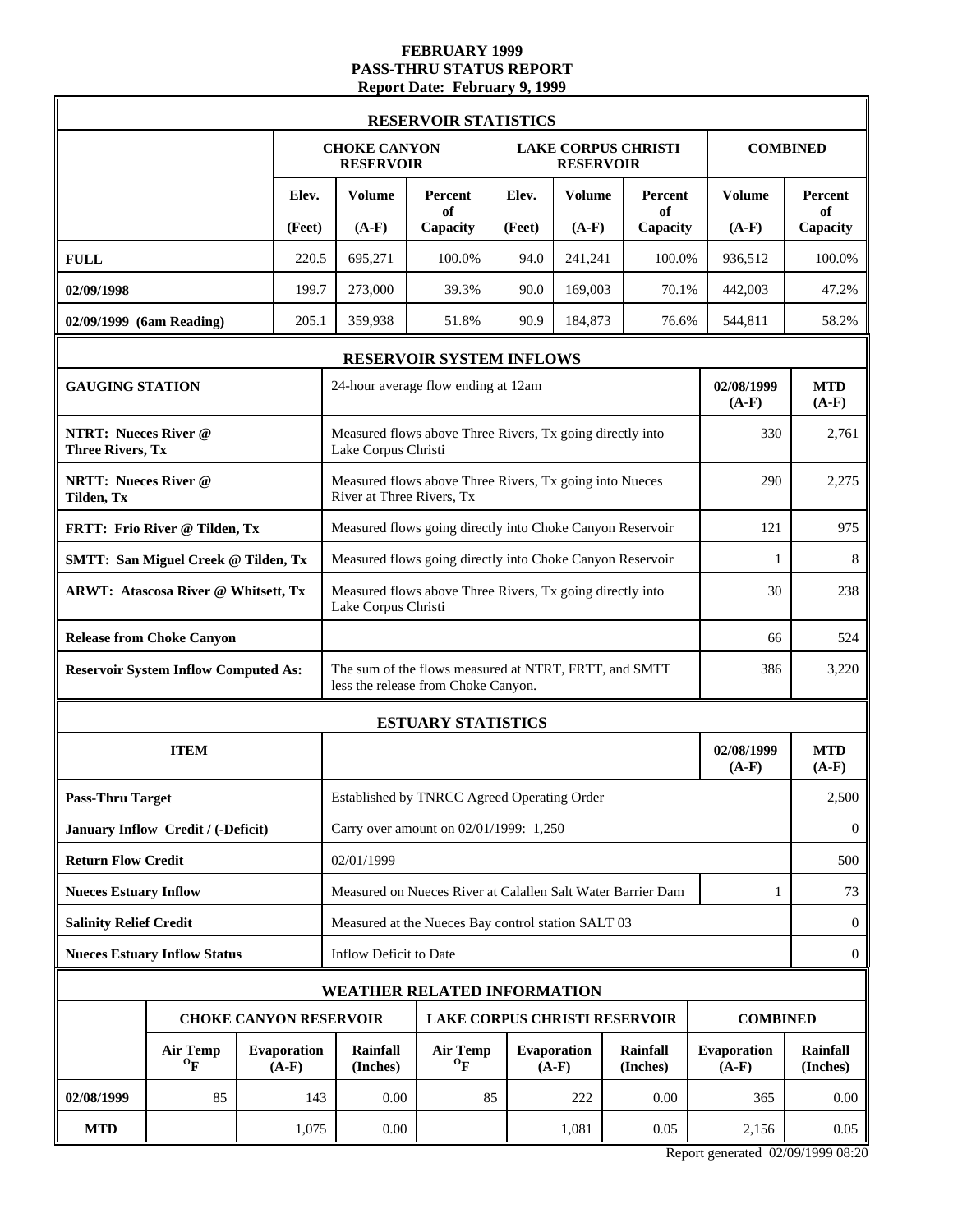#### **FEBRUARY 1999 PASS-THRU STATUS REPORT Report Date: February 10, 1999**

|                                                        |                                              |                               |                                                                                  | <b>RESERVOIR STATISTICS</b>                                                                  |        |                               |                            |                               |                       |
|--------------------------------------------------------|----------------------------------------------|-------------------------------|----------------------------------------------------------------------------------|----------------------------------------------------------------------------------------------|--------|-------------------------------|----------------------------|-------------------------------|-----------------------|
|                                                        |                                              |                               | <b>CHOKE CANYON</b><br><b>RESERVOIR</b>                                          |                                                                                              |        | <b>RESERVOIR</b>              | <b>LAKE CORPUS CHRISTI</b> |                               | <b>COMBINED</b>       |
|                                                        |                                              | Elev.                         | <b>Volume</b>                                                                    | Percent<br>of                                                                                | Elev.  | <b>Volume</b>                 | Percent<br>of              | <b>Volume</b>                 | Percent<br>of         |
|                                                        |                                              | (Feet)                        | $(A-F)$                                                                          | Capacity                                                                                     | (Feet) | $(A-F)$                       | Capacity                   | $(A-F)$                       | Capacity              |
| <b>FULL</b>                                            |                                              | 220.5                         | 695,271                                                                          | 100.0%                                                                                       | 94.0   | 241,241                       | 100.0%                     | 936,512                       | 100.0%                |
| 02/10/1998                                             |                                              | 199.7                         | 272,851                                                                          | 39.2%                                                                                        | 90.0   | 168,667                       | 69.9%                      | 441,518                       | 47.1%                 |
| 02/10/1999 (6am Reading)                               |                                              | 205.1                         | 359,938                                                                          | 51.8%                                                                                        | 90.9   | 184,873                       | 76.6%                      | 544,811                       | 58.2%                 |
|                                                        |                                              |                               |                                                                                  | RESERVOIR SYSTEM INFLOWS                                                                     |        |                               |                            |                               |                       |
| <b>GAUGING STATION</b>                                 |                                              |                               |                                                                                  | 24-hour average flow ending at 12am                                                          |        |                               |                            | 02/09/1999<br>$(A-F)$         | <b>MTD</b><br>$(A-F)$ |
| <b>NTRT: Nueces River @</b><br><b>Three Rivers, Tx</b> |                                              |                               | Lake Corpus Christi                                                              | Measured flows above Three Rivers, Tx going directly into                                    |        |                               |                            | 326                           | 3,087                 |
| <b>NRTT: Nueces River @</b><br>Tilden, Tx              |                                              |                               | River at Three Rivers, Tx                                                        | Measured flows above Three Rivers, Tx going into Nueces                                      |        |                               |                            | 282                           | 2,557                 |
|                                                        | FRTT: Frio River @ Tilden, Tx                |                               | Measured flows going directly into Choke Canyon Reservoir                        | 123                                                                                          | 1,098  |                               |                            |                               |                       |
|                                                        | <b>SMTT: San Miguel Creek @ Tilden, Tx</b>   |                               | Measured flows going directly into Choke Canyon Reservoir                        | 1                                                                                            | 9      |                               |                            |                               |                       |
|                                                        | <b>ARWT: Atascosa River @ Whitsett, Tx</b>   |                               | Measured flows above Three Rivers, Tx going directly into<br>Lake Corpus Christi | 28                                                                                           | 266    |                               |                            |                               |                       |
|                                                        | <b>Release from Choke Canyon</b>             |                               |                                                                                  | 590                                                                                          |        |                               |                            |                               |                       |
|                                                        | <b>Reservoir System Inflow Computed As:</b>  |                               |                                                                                  | The sum of the flows measured at NTRT, FRTT, and SMTT<br>less the release from Choke Canyon. |        |                               |                            | 384                           | 3,604                 |
|                                                        |                                              |                               | <b>ESTUARY STATISTICS</b>                                                        |                                                                                              |        |                               |                            |                               |                       |
|                                                        | <b>ITEM</b>                                  |                               |                                                                                  |                                                                                              |        |                               |                            | 02/09/1999<br>$(A-F)$         | <b>MTD</b><br>$(A-F)$ |
| <b>Pass-Thru Target</b>                                |                                              |                               |                                                                                  | Established by TNRCC Agreed Operating Order                                                  |        |                               |                            |                               | 2,500                 |
|                                                        | January Inflow Credit / (-Deficit)           |                               |                                                                                  | Carry over amount on 02/01/1999: 1,250                                                       |        |                               |                            |                               | $\theta$              |
| <b>Return Flow Credit</b>                              |                                              |                               | 02/01/1999                                                                       |                                                                                              |        |                               |                            |                               | 500                   |
| <b>Nueces Estuary Inflow</b>                           |                                              |                               |                                                                                  | Measured on Nueces River at Calallen Salt Water Barrier Dam                                  |        |                               |                            | $\mathbf{0}$                  | 73                    |
| <b>Salinity Relief Credit</b>                          |                                              |                               |                                                                                  | Measured at the Nueces Bay control station SALT 03                                           |        |                               |                            |                               | $\mathbf{0}$          |
|                                                        | <b>Nueces Estuary Inflow Status</b>          |                               | Inflow Deficit to Date                                                           |                                                                                              |        |                               |                            |                               | $\boldsymbol{0}$      |
|                                                        |                                              |                               | <b>WEATHER RELATED INFORMATION</b>                                               |                                                                                              |        |                               |                            |                               |                       |
|                                                        |                                              |                               | <b>CHOKE CANYON RESERVOIR</b>                                                    | <b>LAKE CORPUS CHRISTI RESERVOIR</b>                                                         |        |                               |                            | <b>COMBINED</b>               |                       |
|                                                        | <b>Air Temp</b><br>$\mathbf{O}_{\mathbf{F}}$ | <b>Evaporation</b><br>$(A-F)$ | <b>Rainfall</b><br>(Inches)                                                      | <b>Air Temp</b><br>$\mathbf{o}_{\mathbf{F}}$                                                 |        | <b>Evaporation</b><br>$(A-F)$ | Rainfall<br>(Inches)       | <b>Evaporation</b><br>$(A-F)$ | Rainfall<br>(Inches)  |
| 02/09/1999                                             | 88                                           | 174                           | 0.00                                                                             | 86                                                                                           |        | 253                           | 0.00                       | 427                           | 0.00                  |
| <b>MTD</b>                                             |                                              | 1,249                         | 0.00                                                                             |                                                                                              |        | 1,334                         | 0.05                       | 2,583                         | 0.05                  |

Report generated 02/10/1999 13:46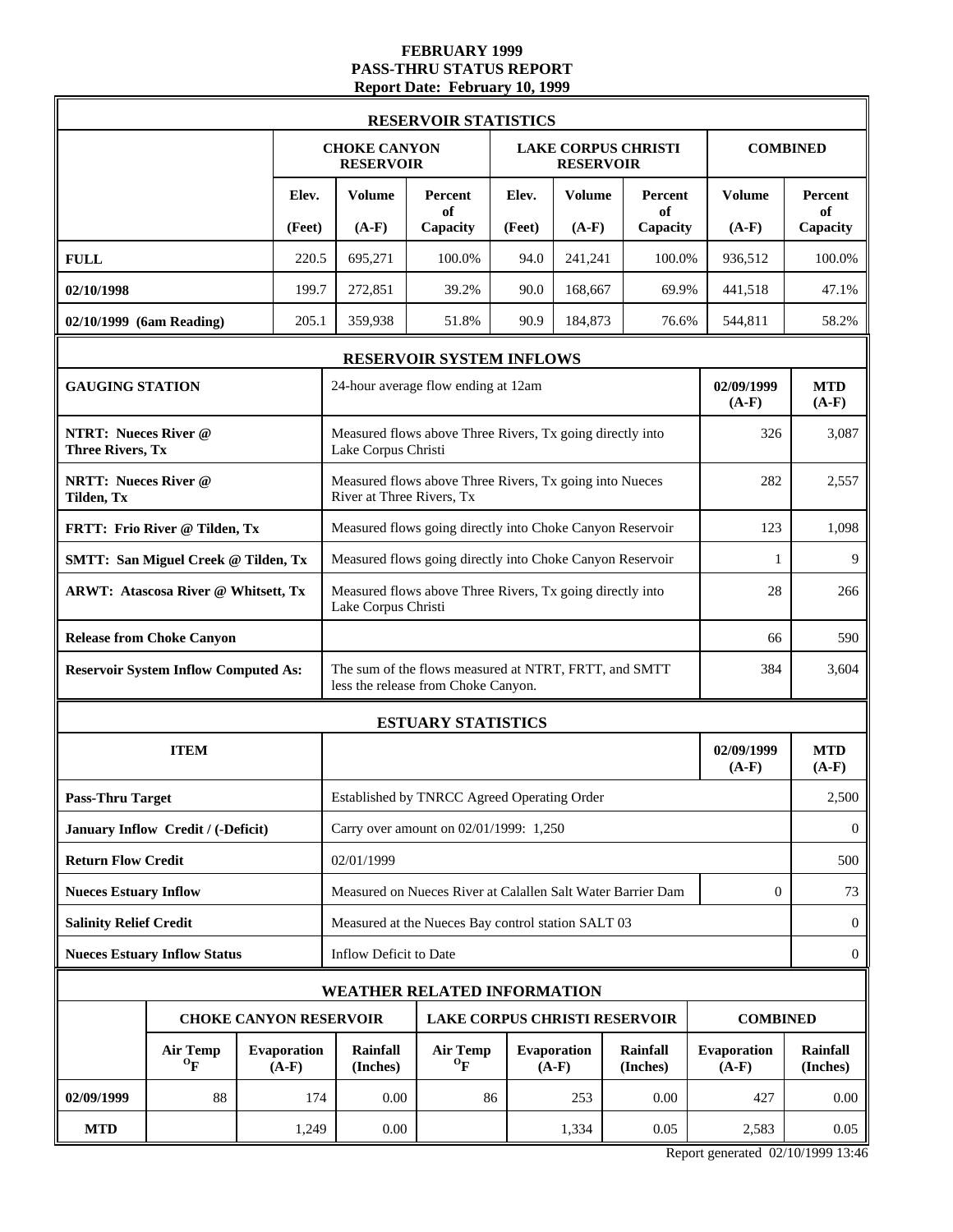#### **FEBRUARY 1999 PASS-THRU STATUS REPORT Report Date: February 11, 1999**

|                                                        |                                              |                               |                                                                                        |                                                                  |                                              | <b>RESERVOIR STATISTICS</b>                                                                  |                               |                      |                                                               |                       |                       |
|--------------------------------------------------------|----------------------------------------------|-------------------------------|----------------------------------------------------------------------------------------|------------------------------------------------------------------|----------------------------------------------|----------------------------------------------------------------------------------------------|-------------------------------|----------------------|---------------------------------------------------------------|-----------------------|-----------------------|
|                                                        |                                              |                               |                                                                                        | <b>CHOKE CANYON</b><br><b>RESERVOIR</b>                          |                                              |                                                                                              |                               | <b>RESERVOIR</b>     | <b>LAKE CORPUS CHRISTI</b>                                    |                       | <b>COMBINED</b>       |
|                                                        |                                              |                               | Elev.                                                                                  | <b>Volume</b>                                                    |                                              | Percent<br>of                                                                                | Elev.                         | <b>Volume</b>        | Percent<br>of                                                 | Volume                | <b>Percent</b><br>of  |
|                                                        |                                              |                               | (Feet)                                                                                 | $(A-F)$                                                          |                                              | Capacity                                                                                     | (Feet)                        | $(A-F)$              | Capacity                                                      | $(A-F)$               | Capacity              |
| <b>FULL</b>                                            |                                              |                               | 220.5                                                                                  | 695,271                                                          |                                              | 100.0%                                                                                       | 94.0                          | 241,241              | 100.0%                                                        | 936,512               | 100.0%                |
| 02/11/1998                                             |                                              |                               | 199.7                                                                                  | 272,702                                                          |                                              | 39.2%                                                                                        | 90.0                          | 168,332              | 69.8%                                                         | 441,034               | 47.1%                 |
| 02/11/1999 (6am Reading)                               |                                              |                               | 205.1                                                                                  | 359,938                                                          |                                              | 51.8%                                                                                        | 90.9                          | 184,873              | 76.6%                                                         | 544,811               | 58.2%                 |
|                                                        |                                              |                               |                                                                                        |                                                                  |                                              | RESERVOIR SYSTEM INFLOWS                                                                     |                               |                      |                                                               |                       |                       |
| <b>GAUGING STATION</b>                                 |                                              |                               |                                                                                        |                                                                  |                                              | 24-hour average flow ending at 12am                                                          |                               |                      |                                                               | 02/10/1999<br>$(A-F)$ | <b>MTD</b><br>$(A-F)$ |
| <b>NTRT: Nueces River @</b><br><b>Three Rivers, Tx</b> |                                              |                               |                                                                                        | Lake Corpus Christi                                              |                                              | Measured flows above Three Rivers, Tx going directly into                                    |                               |                      |                                                               | 318                   | 3,404                 |
| <b>NRTT: Nueces River @</b><br>Tilden, Tx              |                                              |                               |                                                                                        | River at Three Rivers, Tx                                        |                                              | Measured flows above Three Rivers, Tx going into Nueces                                      |                               |                      |                                                               | 270                   | 2,827                 |
|                                                        | FRTT: Frio River @ Tilden, Tx                |                               |                                                                                        | Measured flows going directly into Choke Canyon Reservoir<br>121 |                                              |                                                                                              |                               |                      |                                                               |                       |                       |
|                                                        | <b>SMTT: San Miguel Creek @ Tilden, Tx</b>   |                               |                                                                                        | Measured flows going directly into Choke Canyon Reservoir        | 10                                           |                                                                                              |                               |                      |                                                               |                       |                       |
|                                                        | <b>ARWT: Atascosa River @ Whitsett, Tx</b>   |                               | Measured flows above Three Rivers, Tx going directly into<br>30<br>Lake Corpus Christi |                                                                  |                                              |                                                                                              |                               |                      |                                                               | 296                   |                       |
|                                                        | <b>Release from Choke Canyon</b>             |                               | 66                                                                                     |                                                                  |                                              |                                                                                              |                               |                      |                                                               | 655                   |                       |
|                                                        | <b>Reservoir System Inflow Computed As:</b>  |                               |                                                                                        |                                                                  |                                              | The sum of the flows measured at NTRT, FRTT, and SMTT<br>less the release from Choke Canyon. |                               |                      |                                                               | 374                   | 3,978                 |
|                                                        |                                              |                               |                                                                                        | <b>ESTUARY STATISTICS</b>                                        |                                              |                                                                                              |                               |                      |                                                               |                       |                       |
|                                                        | <b>ITEM</b>                                  |                               |                                                                                        |                                                                  |                                              |                                                                                              |                               |                      |                                                               | 02/10/1999<br>$(A-F)$ | <b>MTD</b><br>$(A-F)$ |
| <b>Pass-Thru Target</b>                                |                                              |                               |                                                                                        |                                                                  |                                              | Established by TNRCC Agreed Operating Order                                                  |                               |                      |                                                               |                       | 2,500                 |
|                                                        | January Inflow Credit / (-Deficit)           |                               |                                                                                        |                                                                  |                                              | Carry over amount on 02/01/1999: 1,250                                                       |                               |                      |                                                               |                       | $\bf{0}$              |
| <b>Return Flow Credit</b>                              |                                              |                               |                                                                                        | 02/01/1999                                                       |                                              |                                                                                              |                               |                      |                                                               |                       | 500                   |
| <b>Nueces Estuary Inflow</b>                           |                                              |                               |                                                                                        |                                                                  |                                              |                                                                                              |                               |                      | Measured on Nueces River at Calallen Salt Water Barrier Dam   | $\mathbf{0}$          | 73                    |
| <b>Salinity Relief Credit</b>                          |                                              |                               |                                                                                        |                                                                  |                                              |                                                                                              |                               |                      | Measured at the Nueces Bay control station SALT 03 02/11/1999 |                       | 625                   |
|                                                        | <b>Nueces Estuary Inflow Status</b>          |                               |                                                                                        | Inflow Deficit to Date                                           |                                              |                                                                                              |                               |                      |                                                               |                       | $\mathbf{0}$          |
|                                                        |                                              |                               |                                                                                        |                                                                  |                                              | WEATHER RELATED INFORMATION                                                                  |                               |                      |                                                               |                       |                       |
|                                                        |                                              |                               |                                                                                        | <b>CHOKE CANYON RESERVOIR</b>                                    |                                              |                                                                                              |                               |                      | <b>LAKE CORPUS CHRISTI RESERVOIR</b>                          | <b>COMBINED</b>       |                       |
|                                                        | <b>Air Temp</b><br>$\mathbf{O}_{\mathbf{F}}$ | <b>Evaporation</b><br>$(A-F)$ | <b>Rainfall</b><br>(Inches)                                                            |                                                                  | <b>Air Temp</b><br>$\mathbf{o}_{\mathbf{F}}$ |                                                                                              | <b>Evaporation</b><br>$(A-F)$ | Rainfall<br>(Inches) | Evaporation<br>$(A-F)$                                        | Rainfall<br>(Inches)  |                       |
| 02/10/1999                                             | 84                                           |                               | 194                                                                                    |                                                                  | 0.00                                         | 82                                                                                           |                               | 243                  | 0.00                                                          | 437                   | 0.00                  |
| <b>MTD</b>                                             |                                              |                               | 1,443                                                                                  |                                                                  | 0.00                                         |                                                                                              |                               | 1,577                | 0.05                                                          | 3,020                 | 0.05                  |

Report generated 02/11/1999 10:50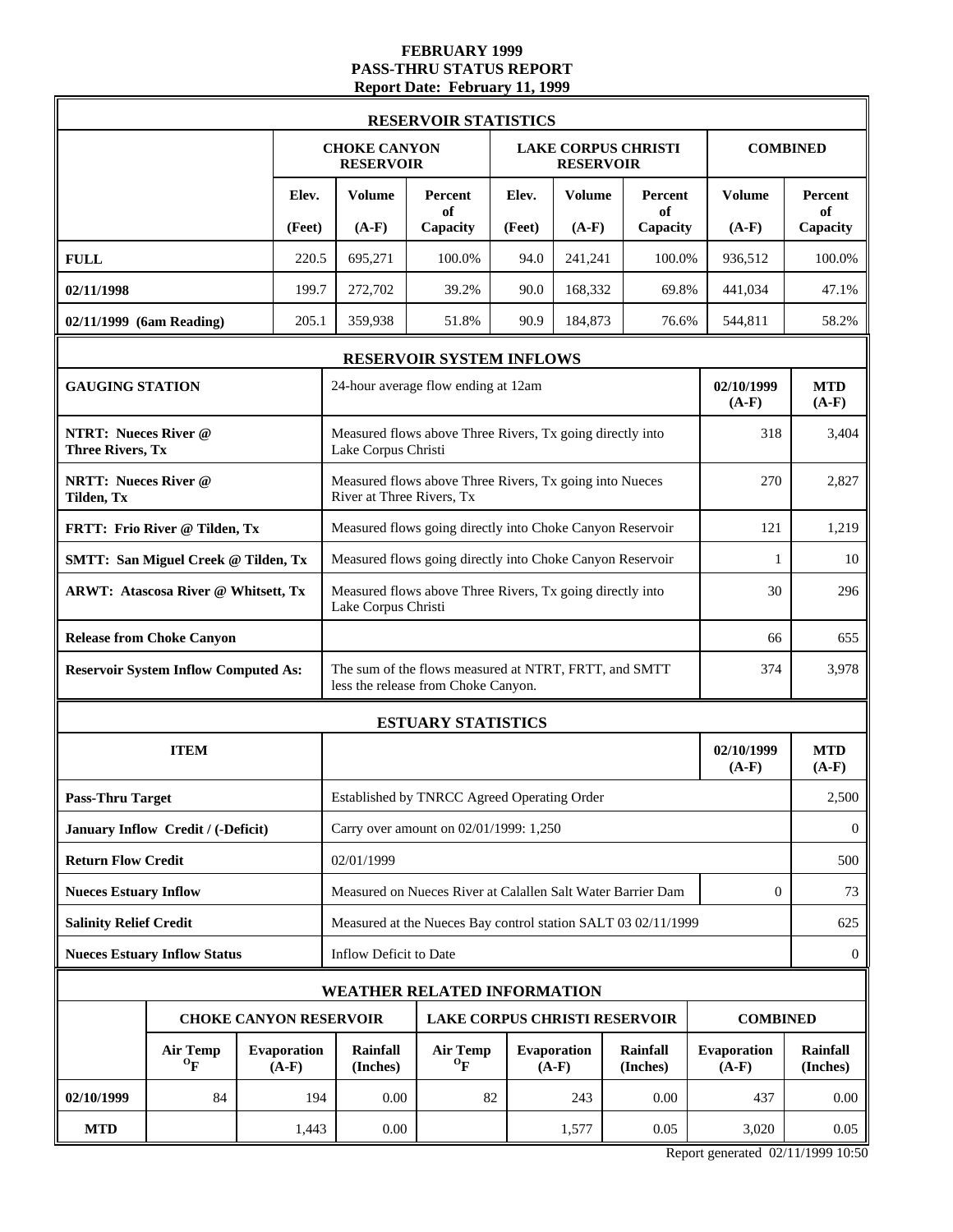#### **FEBRUARY 1999 PASS-THRU STATUS REPORT Report Date: February 12, 1999**

|                                                        |                                              |                                            |                             |                                                                  |                                              | <b>RESERVOIR STATISTICS</b>                                                                  |                               |                      |                                                               |                       |                       |  |
|--------------------------------------------------------|----------------------------------------------|--------------------------------------------|-----------------------------|------------------------------------------------------------------|----------------------------------------------|----------------------------------------------------------------------------------------------|-------------------------------|----------------------|---------------------------------------------------------------|-----------------------|-----------------------|--|
|                                                        |                                              |                                            |                             | <b>CHOKE CANYON</b><br><b>RESERVOIR</b>                          |                                              |                                                                                              |                               | <b>RESERVOIR</b>     | <b>LAKE CORPUS CHRISTI</b>                                    |                       | <b>COMBINED</b>       |  |
|                                                        |                                              |                                            | Elev.                       | <b>Volume</b>                                                    |                                              | Percent<br>of                                                                                | Elev.                         | <b>Volume</b>        | Percent<br>of                                                 | Volume                | <b>Percent</b><br>of  |  |
|                                                        |                                              |                                            | (Feet)                      | $(A-F)$                                                          |                                              | Capacity                                                                                     | (Feet)                        | $(A-F)$              | Capacity                                                      | $(A-F)$               | Capacity              |  |
| <b>FULL</b>                                            |                                              |                                            | 220.5                       | 695,271                                                          |                                              | 100.0%                                                                                       | 94.0                          | 241,241              | 100.0%                                                        | 936,512               | 100.0%                |  |
| 02/12/1998                                             |                                              |                                            | 199.7                       | 272,403                                                          |                                              | 39.2%                                                                                        | 90.0                          | 168,332              | 69.8%                                                         | 440,735               | 47.1%                 |  |
| 02/12/1999 (6am Reading)                               |                                              |                                            | 205.1                       | 359,763                                                          |                                              | 51.7%                                                                                        | 90.9                          | 184,873              | 76.6%                                                         | 544,636               | 58.2%                 |  |
|                                                        |                                              |                                            |                             |                                                                  |                                              | RESERVOIR SYSTEM INFLOWS                                                                     |                               |                      |                                                               |                       |                       |  |
| <b>GAUGING STATION</b>                                 |                                              |                                            |                             |                                                                  |                                              | 24-hour average flow ending at 12am                                                          |                               |                      |                                                               | 02/11/1999<br>$(A-F)$ | <b>MTD</b><br>$(A-F)$ |  |
| <b>NTRT: Nueces River @</b><br><b>Three Rivers, Tx</b> |                                              |                                            |                             | Lake Corpus Christi                                              |                                              | Measured flows above Three Rivers, Tx going directly into                                    |                               |                      |                                                               | 308                   | 3,712                 |  |
| <b>NRTT: Nueces River @</b><br>Tilden, Tx              |                                              |                                            |                             | River at Three Rivers, Tx                                        |                                              | Measured flows above Three Rivers, Tx going into Nueces                                      |                               |                      |                                                               | 266                   | 3,093                 |  |
|                                                        | FRTT: Frio River @ Tilden, Tx                |                                            |                             | Measured flows going directly into Choke Canyon Reservoir<br>117 |                                              |                                                                                              |                               |                      |                                                               |                       |                       |  |
|                                                        | <b>SMTT: San Miguel Creek @ Tilden, Tx</b>   |                                            |                             | Measured flows going directly into Choke Canyon Reservoir        | 11                                           |                                                                                              |                               |                      |                                                               |                       |                       |  |
|                                                        |                                              | <b>ARWT: Atascosa River @ Whitsett, Tx</b> |                             |                                                                  |                                              | Measured flows above Three Rivers, Tx going directly into<br>28<br>Lake Corpus Christi       |                               |                      |                                                               |                       |                       |  |
|                                                        | <b>Release from Choke Canyon</b>             |                                            | 66                          |                                                                  |                                              |                                                                                              |                               |                      |                                                               | 721                   |                       |  |
|                                                        | <b>Reservoir System Inflow Computed As:</b>  |                                            |                             |                                                                  |                                              | The sum of the flows measured at NTRT, FRTT, and SMTT<br>less the release from Choke Canyon. |                               |                      |                                                               | 360                   | 4,338                 |  |
|                                                        |                                              |                                            |                             |                                                                  | <b>ESTUARY STATISTICS</b>                    |                                                                                              |                               |                      |                                                               |                       |                       |  |
|                                                        | <b>ITEM</b>                                  |                                            |                             |                                                                  |                                              |                                                                                              |                               |                      |                                                               | 02/11/1999<br>$(A-F)$ | <b>MTD</b><br>$(A-F)$ |  |
| <b>Pass-Thru Target</b>                                |                                              |                                            |                             |                                                                  |                                              | Established by TNRCC Agreed Operating Order                                                  |                               |                      |                                                               |                       | 2,500                 |  |
|                                                        | January Inflow Credit / (-Deficit)           |                                            |                             |                                                                  |                                              | Carry over amount on 02/01/1999: 1,250                                                       |                               |                      |                                                               |                       | $\bf{0}$              |  |
| <b>Return Flow Credit</b>                              |                                              |                                            |                             | 02/01/1999                                                       |                                              |                                                                                              |                               |                      |                                                               |                       | 500                   |  |
| <b>Nueces Estuary Inflow</b>                           |                                              |                                            |                             |                                                                  |                                              | Measured on Nueces River at Calallen Salt Water Barrier Dam                                  |                               |                      |                                                               | $\mathbf{0}$          | 73                    |  |
| <b>Salinity Relief Credit</b>                          |                                              |                                            |                             |                                                                  |                                              |                                                                                              |                               |                      | Measured at the Nueces Bay control station SALT 03 02/11/1999 |                       | 625                   |  |
|                                                        | <b>Nueces Estuary Inflow Status</b>          |                                            |                             | Inflow Deficit to Date                                           |                                              |                                                                                              |                               |                      |                                                               |                       | $\mathbf{0}$          |  |
|                                                        |                                              |                                            |                             |                                                                  |                                              | WEATHER RELATED INFORMATION                                                                  |                               |                      |                                                               |                       |                       |  |
|                                                        |                                              |                                            |                             | <b>CHOKE CANYON RESERVOIR</b>                                    |                                              |                                                                                              |                               |                      | <b>LAKE CORPUS CHRISTI RESERVOIR</b>                          | <b>COMBINED</b>       |                       |  |
|                                                        | <b>Air Temp</b><br>$\mathbf{O}_{\mathbf{F}}$ | <b>Evaporation</b><br>$(A-F)$              | <b>Rainfall</b><br>(Inches) |                                                                  | <b>Air Temp</b><br>$\mathbf{O}_{\mathbf{F}}$ |                                                                                              | <b>Evaporation</b><br>$(A-F)$ | Rainfall<br>(Inches) | Evaporation<br>$(A-F)$                                        | Rainfall<br>(Inches)  |                       |  |
| 02/11/1999                                             | 79                                           |                                            | 307                         |                                                                  | 0.00                                         | 78                                                                                           |                               | 253                  | 0.11                                                          | 560                   | 0.11                  |  |
| <b>MTD</b>                                             |                                              |                                            | 1,750                       |                                                                  | 0.00                                         |                                                                                              |                               | 1,830                | 0.16                                                          | 3,580                 | 0.16                  |  |

Report generated 02/12/1999 08:42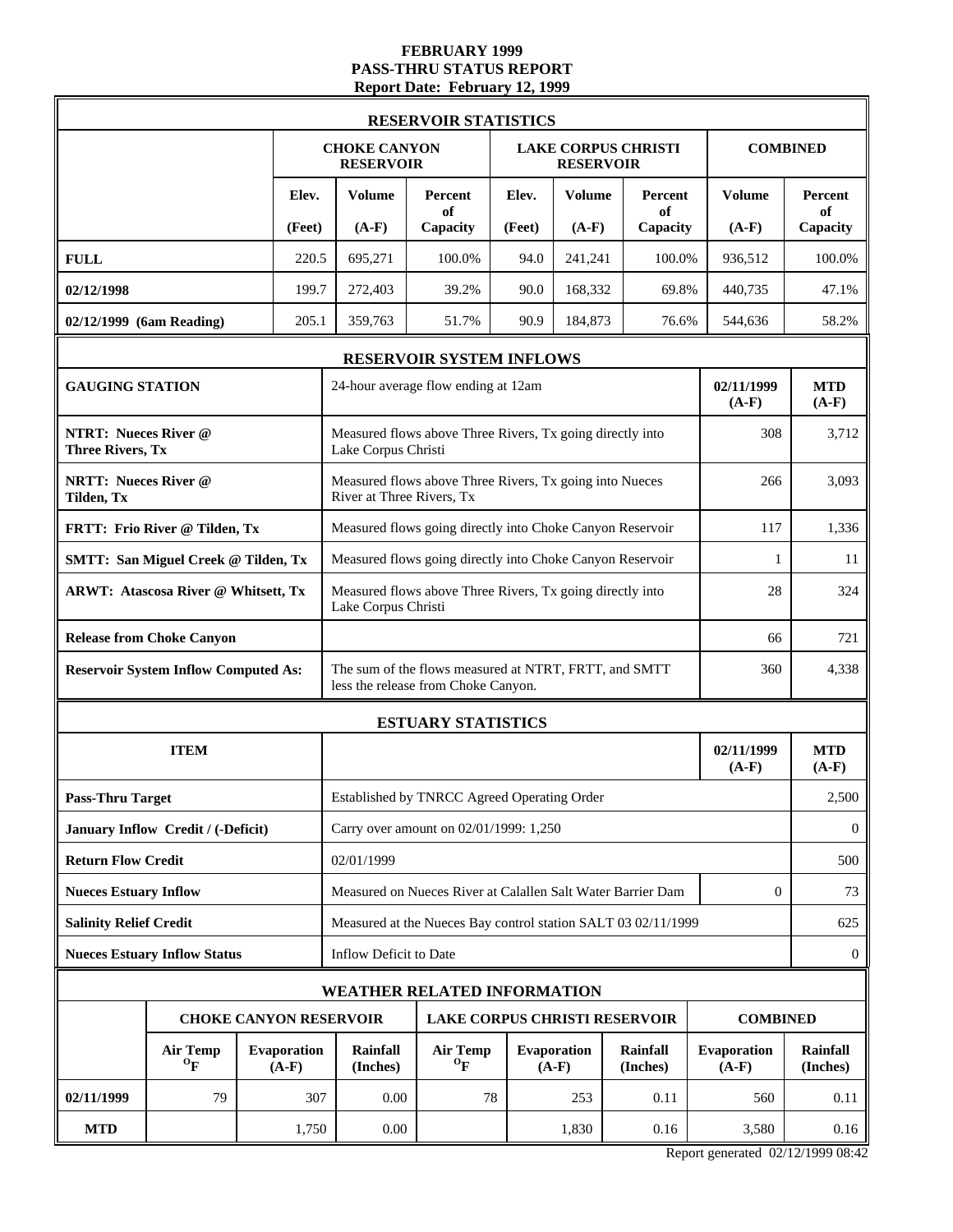#### **FEBRUARY 1999 PASS-THRU STATUS REPORT Report Date: February 13, 1999**

|                                                        |                                              |                               |                                                                                  | <b>RESERVOIR STATISTICS</b>                                                                  |                       |                                      |                            |                        |                       |
|--------------------------------------------------------|----------------------------------------------|-------------------------------|----------------------------------------------------------------------------------|----------------------------------------------------------------------------------------------|-----------------------|--------------------------------------|----------------------------|------------------------|-----------------------|
|                                                        |                                              |                               | <b>CHOKE CANYON</b><br><b>RESERVOIR</b>                                          |                                                                                              |                       | <b>RESERVOIR</b>                     | <b>LAKE CORPUS CHRISTI</b> |                        | <b>COMBINED</b>       |
|                                                        |                                              | Elev.                         | <b>Volume</b>                                                                    | Percent<br>of                                                                                | Elev.                 | <b>Volume</b>                        | Percent<br>of              | Volume                 | <b>Percent</b><br>of  |
|                                                        |                                              | (Feet)                        | $(A-F)$                                                                          | Capacity                                                                                     | (Feet)                | $(A-F)$                              | Capacity                   | $(A-F)$                | Capacity              |
| <b>FULL</b>                                            |                                              | 220.5                         | 695,271                                                                          | 100.0%                                                                                       | 94.0                  | 241,241                              | 100.0%                     | 936,512                | 100.0%                |
| 02/13/1998                                             |                                              | 199.7                         | 272,403                                                                          | 39.2%                                                                                        | 89.9                  | 168,165                              | 69.7%                      | 440,568                | 47.0%                 |
| 02/13/1999 (6am Reading)                               |                                              | 205.0                         | 359,587                                                                          | 51.7%                                                                                        | 90.9                  | 184,699                              | 76.6%                      | 544,286                | 58.1%                 |
|                                                        |                                              |                               |                                                                                  | RESERVOIR SYSTEM INFLOWS                                                                     |                       |                                      |                            |                        |                       |
| <b>GAUGING STATION</b>                                 |                                              |                               |                                                                                  | 24-hour average flow ending at 12am                                                          |                       |                                      |                            | 02/12/1999<br>$(A-F)$  | <b>MTD</b><br>$(A-F)$ |
| <b>NTRT: Nueces River @</b><br><b>Three Rivers, Tx</b> |                                              |                               | Lake Corpus Christi                                                              | Measured flows above Three Rivers, Tx going directly into                                    |                       |                                      |                            | 300                    | 4,012                 |
| <b>NRTT: Nueces River @</b><br>Tilden, Tx              |                                              |                               |                                                                                  | Measured flows above Three Rivers, Tx going into Nueces<br>River at Three Rivers, Tx         |                       |                                      |                            | 266                    | 3,359                 |
|                                                        | FRTT: Frio River @ Tilden, Tx                |                               | Measured flows going directly into Choke Canyon Reservoir<br>113                 |                                                                                              |                       |                                      |                            |                        |                       |
|                                                        | <b>SMTT: San Miguel Creek @ Tilden, Tx</b>   |                               | Measured flows going directly into Choke Canyon Reservoir                        | $\mathbf{0}$                                                                                 | 11                    |                                      |                            |                        |                       |
|                                                        | <b>ARWT: Atascosa River @ Whitsett, Tx</b>   |                               | Measured flows above Three Rivers, Tx going directly into<br>Lake Corpus Christi |                                                                                              |                       |                                      |                            |                        | 351                   |
|                                                        | <b>Release from Choke Canyon</b>             |                               |                                                                                  |                                                                                              |                       |                                      |                            |                        | 786                   |
|                                                        | <b>Reservoir System Inflow Computed As:</b>  |                               |                                                                                  | The sum of the flows measured at NTRT, FRTT, and SMTT<br>less the release from Choke Canyon. |                       |                                      |                            | 348                    | 4,686                 |
|                                                        |                                              |                               | <b>ESTUARY STATISTICS</b>                                                        |                                                                                              |                       |                                      |                            |                        |                       |
|                                                        | <b>ITEM</b>                                  |                               |                                                                                  | 02/12/1999<br>$(A-F)$                                                                        | <b>MTD</b><br>$(A-F)$ |                                      |                            |                        |                       |
| <b>Pass-Thru Target</b>                                |                                              |                               |                                                                                  | Established by TNRCC Agreed Operating Order                                                  |                       |                                      |                            |                        | 2,500                 |
|                                                        | January Inflow Credit / (-Deficit)           |                               |                                                                                  | Carry over amount on 02/01/1999: 1,250                                                       |                       |                                      |                            |                        | $\bf{0}$              |
| <b>Return Flow Credit</b>                              |                                              |                               | 02/01/1999                                                                       |                                                                                              |                       |                                      |                            |                        | 500                   |
| <b>Nueces Estuary Inflow</b>                           |                                              |                               |                                                                                  | Measured on Nueces River at Calallen Salt Water Barrier Dam                                  |                       |                                      |                            | $\mathbf{0}$           | 73                    |
| <b>Salinity Relief Credit</b>                          |                                              |                               |                                                                                  | Measured at the Nueces Bay control station SALT 03 02/11/1999                                |                       |                                      |                            |                        | 625                   |
|                                                        | <b>Nueces Estuary Inflow Status</b>          |                               | Inflow Deficit to Date                                                           |                                                                                              |                       |                                      |                            |                        | $\mathbf{0}$          |
|                                                        |                                              |                               |                                                                                  | WEATHER RELATED INFORMATION                                                                  |                       |                                      |                            |                        |                       |
|                                                        |                                              |                               | <b>CHOKE CANYON RESERVOIR</b>                                                    |                                                                                              |                       | <b>LAKE CORPUS CHRISTI RESERVOIR</b> |                            | <b>COMBINED</b>        |                       |
|                                                        | <b>Air Temp</b><br>$\mathbf{O}_{\mathbf{F}}$ | <b>Evaporation</b><br>$(A-F)$ | <b>Rainfall</b><br>(Inches)                                                      | <b>Air Temp</b><br>$\mathbf{O}_{\mathbf{F}}$                                                 |                       | <b>Evaporation</b><br>$(A-F)$        | Rainfall<br>(Inches)       | Evaporation<br>$(A-F)$ | Rainfall<br>(Inches)  |
| 02/12/1999                                             | 61                                           | 205                           | 0.00                                                                             |                                                                                              | 59                    | 232                                  | 0.00                       | 437                    | 0.00                  |
| <b>MTD</b>                                             |                                              | 1,955                         | 0.00                                                                             |                                                                                              |                       | 2,062                                | 0.16                       | 4,017                  | 0.16                  |

Report generated 02/13/1999 10:20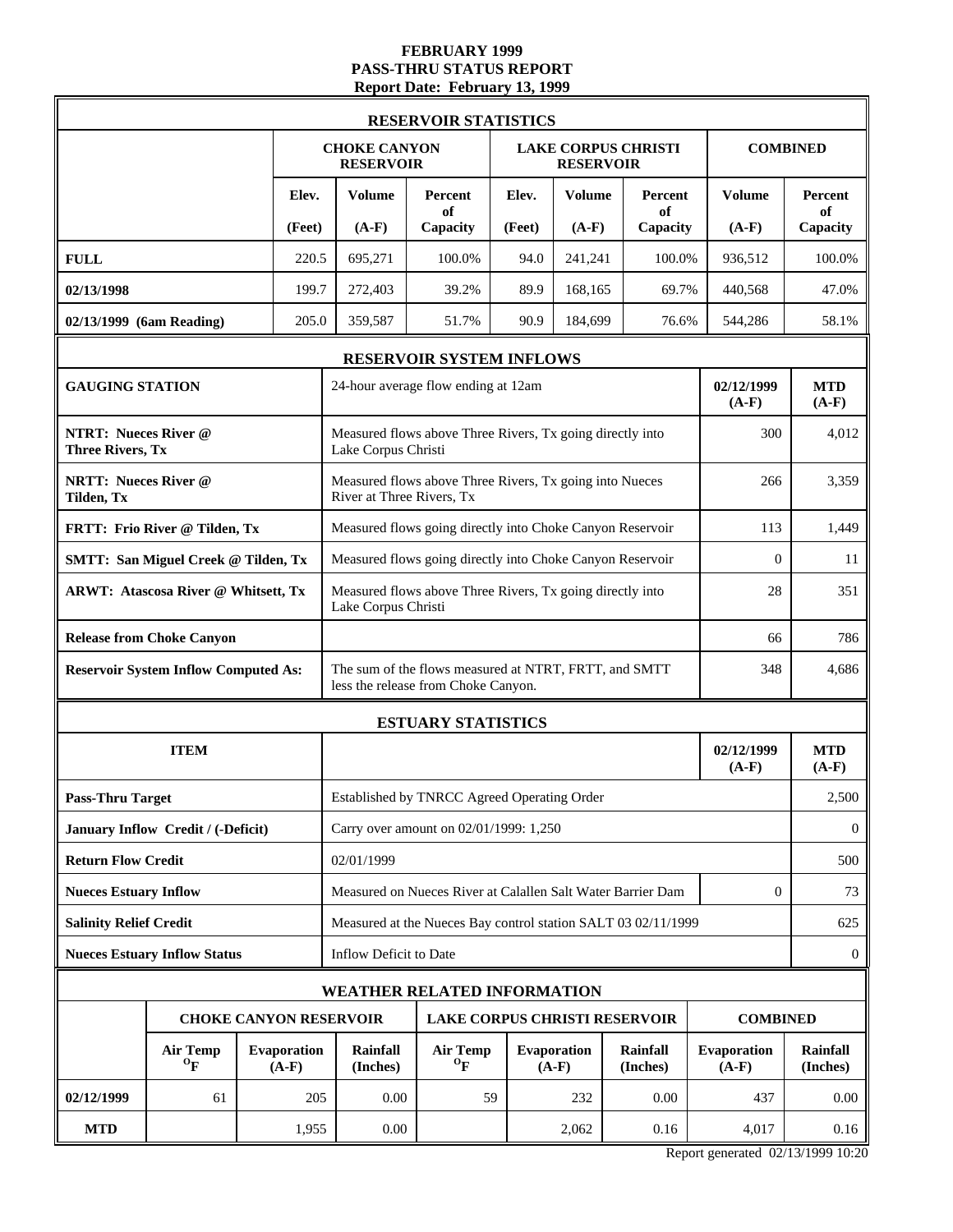#### **FEBRUARY 1999 PASS-THRU STATUS REPORT Report Date: February 14, 1999**

|                                                        |                                              |  |                               |                                                           | <b>RESERVOIR STATISTICS</b>                                                                  |        |                                                |                      |                               |                       |  |
|--------------------------------------------------------|----------------------------------------------|--|-------------------------------|-----------------------------------------------------------|----------------------------------------------------------------------------------------------|--------|------------------------------------------------|----------------------|-------------------------------|-----------------------|--|
|                                                        |                                              |  |                               | <b>CHOKE CANYON</b><br><b>RESERVOIR</b>                   |                                                                                              |        | <b>LAKE CORPUS CHRISTI</b><br><b>RESERVOIR</b> |                      |                               | <b>COMBINED</b>       |  |
|                                                        |                                              |  | Elev.                         | <b>Volume</b>                                             | Percent<br>of                                                                                | Elev.  | <b>Volume</b>                                  | Percent<br>of        | <b>Volume</b>                 | Percent<br>of         |  |
|                                                        |                                              |  | (Feet)                        | $(A-F)$                                                   | Capacity                                                                                     | (Feet) | $(A-F)$                                        | Capacity             | $(A-F)$                       | Capacity              |  |
| <b>FULL</b>                                            |                                              |  | 220.5                         | 695,271                                                   | 100.0%                                                                                       | 94.0   | 241,241                                        | 100.0%               | 936,512                       | 100.0%                |  |
| 02/14/1998                                             |                                              |  | 199.7                         | 272,254                                                   | 39.2%                                                                                        | 89.9   | 168,165                                        | 69.7%                | 440,419                       | 47.0%                 |  |
| 02/14/1999 (6am Reading)                               |                                              |  | 205.0                         | 359,236                                                   | 51.7%                                                                                        | 90.9   | 184,353                                        | 76.4%                | 543,589                       | 58.0%                 |  |
|                                                        |                                              |  |                               |                                                           | RESERVOIR SYSTEM INFLOWS                                                                     |        |                                                |                      |                               |                       |  |
| <b>GAUGING STATION</b>                                 |                                              |  |                               |                                                           | 24-hour average flow ending at 12am                                                          |        |                                                |                      | 02/13/1999<br>$(A-F)$         | <b>MTD</b><br>$(A-F)$ |  |
| <b>NTRT: Nueces River @</b><br><b>Three Rivers, Tx</b> |                                              |  |                               | Lake Corpus Christi                                       | Measured flows above Three Rivers, Tx going directly into                                    |        |                                                |                      | 300                           | 4,311                 |  |
| <b>NRTT: Nueces River @</b><br>Tilden, Tx              |                                              |  |                               | River at Three Rivers, Tx                                 | Measured flows above Three Rivers, Tx going into Nueces                                      |        |                                                |                      | 276                           | 3,635                 |  |
|                                                        | FRTT: Frio River @ Tilden, Tx                |  |                               | Measured flows going directly into Choke Canyon Reservoir | 113                                                                                          | 1,562  |                                                |                      |                               |                       |  |
|                                                        | <b>SMTT: San Miguel Creek @ Tilden, Tx</b>   |  |                               | Measured flows going directly into Choke Canyon Reservoir | $\overline{0}$                                                                               | 11     |                                                |                      |                               |                       |  |
|                                                        | <b>ARWT: Atascosa River @ Whitsett, Tx</b>   |  |                               |                                                           | Measured flows above Three Rivers, Tx going directly into<br>Lake Corpus Christi             |        |                                                |                      |                               |                       |  |
|                                                        | <b>Release from Choke Canyon</b>             |  |                               |                                                           |                                                                                              |        |                                                |                      |                               | 852                   |  |
|                                                        | <b>Reservoir System Inflow Computed As:</b>  |  |                               |                                                           | The sum of the flows measured at NTRT, FRTT, and SMTT<br>less the release from Choke Canyon. |        |                                                |                      | 348                           | 5,033                 |  |
|                                                        |                                              |  |                               |                                                           | <b>ESTUARY STATISTICS</b>                                                                    |        |                                                |                      |                               |                       |  |
|                                                        | <b>ITEM</b>                                  |  |                               |                                                           |                                                                                              |        |                                                |                      | 02/13/1999<br>$(A-F)$         | <b>MTD</b><br>$(A-F)$ |  |
| <b>Pass-Thru Target</b>                                |                                              |  |                               |                                                           | Established by TNRCC Agreed Operating Order                                                  |        |                                                |                      |                               | 2,500                 |  |
|                                                        | January Inflow Credit / (-Deficit)           |  |                               |                                                           | Carry over amount on 02/01/1999: 1,250                                                       |        |                                                |                      |                               | $\overline{0}$        |  |
| <b>Return Flow Credit</b>                              |                                              |  |                               | 02/01/1999                                                |                                                                                              |        |                                                |                      |                               | 500                   |  |
| <b>Nueces Estuary Inflow</b>                           |                                              |  |                               |                                                           | Measured on Nueces River at Calallen Salt Water Barrier Dam                                  |        |                                                |                      | $\mathbf{0}$                  | 73                    |  |
| <b>Salinity Relief Credit</b>                          |                                              |  |                               |                                                           | Measured at the Nueces Bay control station SALT 03 02/11/1999                                |        |                                                |                      |                               | 625                   |  |
|                                                        | <b>Nueces Estuary Inflow Status</b>          |  |                               | Inflow Deficit to Date                                    |                                                                                              |        |                                                |                      |                               | $\mathbf{0}$          |  |
|                                                        |                                              |  |                               | <b>WEATHER RELATED INFORMATION</b>                        |                                                                                              |        |                                                |                      |                               |                       |  |
|                                                        | <b>CHOKE CANYON RESERVOIR</b>                |  |                               |                                                           |                                                                                              |        | <b>LAKE CORPUS CHRISTI RESERVOIR</b>           |                      | <b>COMBINED</b>               |                       |  |
|                                                        | <b>Air Temp</b><br>$\mathbf{O}_{\mathbf{F}}$ |  | <b>Evaporation</b><br>$(A-F)$ | <b>Rainfall</b><br>(Inches)                               | <b>Air Temp</b><br>$\mathbf{o}_{\mathbf{F}}$                                                 |        | <b>Evaporation</b><br>$(A-F)$                  | Rainfall<br>(Inches) | <b>Evaporation</b><br>$(A-F)$ | Rainfall<br>(Inches)  |  |
| 02/13/1999                                             | 68                                           |  | 153                           | 0.00                                                      | 66                                                                                           |        | 172                                            | 0.00                 | 325                           | 0.00                  |  |
| <b>MTD</b>                                             |                                              |  | 2,108                         | 0.00                                                      |                                                                                              |        | 2,234                                          | 0.16                 | 4,342                         | 0.16                  |  |

Report generated 02/14/1999 16:00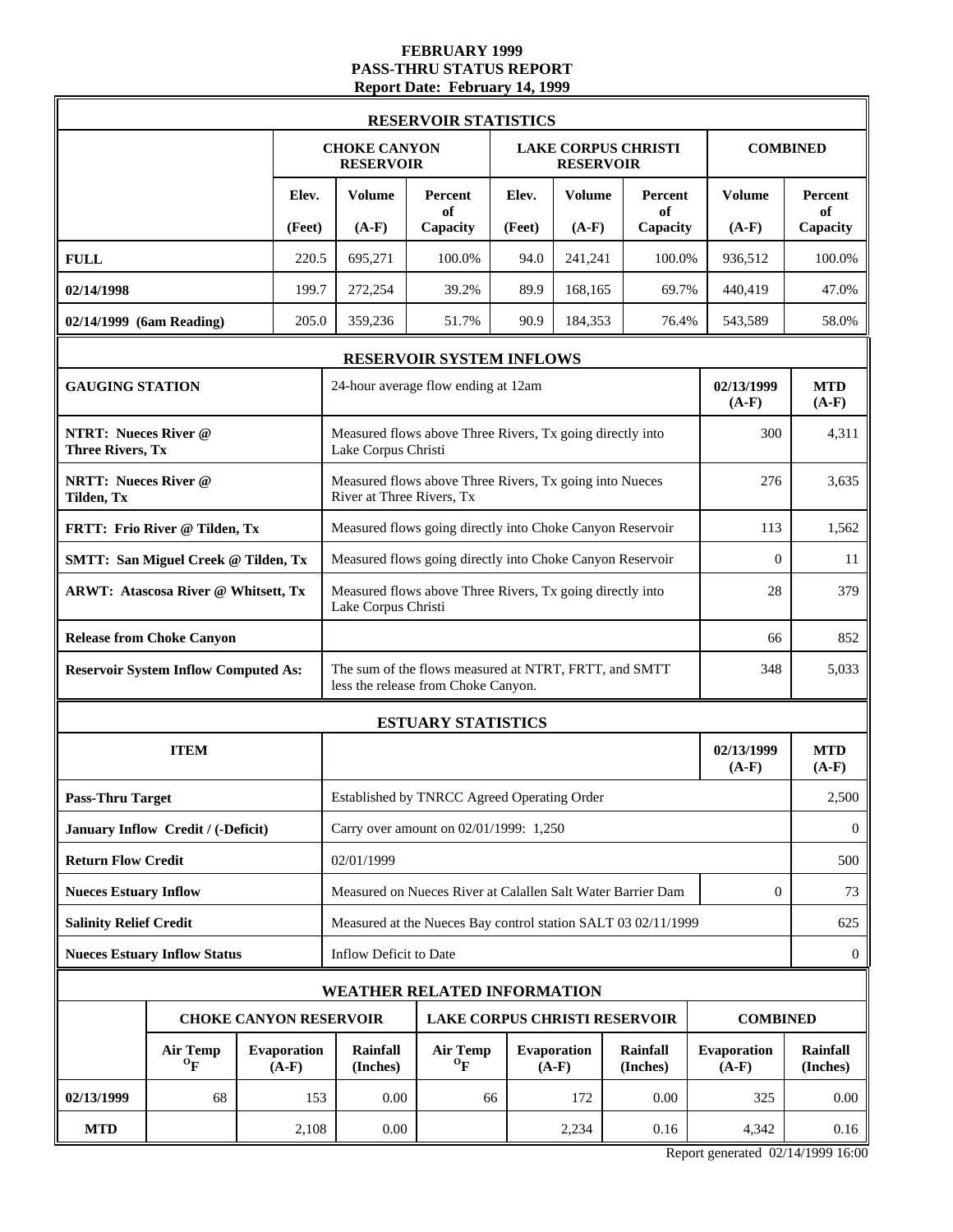#### **FEBRUARY 1999 PASS-THRU STATUS REPORT Report Date: February 15, 1999**

|                                                        |                                              |                                                                       |                               |                                                                                  | <b>RESERVOIR STATISTICS</b>                                   |        |                                                |                      |                        |                       |
|--------------------------------------------------------|----------------------------------------------|-----------------------------------------------------------------------|-------------------------------|----------------------------------------------------------------------------------|---------------------------------------------------------------|--------|------------------------------------------------|----------------------|------------------------|-----------------------|
|                                                        |                                              |                                                                       |                               | <b>CHOKE CANYON</b><br><b>RESERVOIR</b>                                          |                                                               |        | <b>LAKE CORPUS CHRISTI</b><br><b>RESERVOIR</b> |                      |                        | <b>COMBINED</b>       |
|                                                        |                                              |                                                                       | Elev.                         | <b>Volume</b>                                                                    | Percent<br>of                                                 | Elev.  | <b>Volume</b>                                  | Percent<br>of        | Volume                 | <b>Percent</b><br>of  |
|                                                        |                                              |                                                                       | (Feet)                        | $(A-F)$                                                                          | Capacity                                                      | (Feet) | $(A-F)$                                        | Capacity             | $(A-F)$                | Capacity              |
| <b>FULL</b>                                            |                                              |                                                                       | 220.5                         | 695,271                                                                          | 100.0%                                                        | 94.0   | 241,241                                        | 100.0%               | 936,512                | 100.0%                |
| 02/15/1998                                             |                                              |                                                                       | 199.7                         | 272,254                                                                          | 39.2%                                                         | 90.0   | 168,332                                        | 69.8%                | 440,586                | 47.0%                 |
| 02/15/1999 (6am Reading)                               |                                              |                                                                       | 205.0                         | 359,236                                                                          | 51.7%                                                         | 90.9   | 184,179                                        | 76.3%                | 543,415                | 58.0%                 |
|                                                        |                                              |                                                                       |                               |                                                                                  | RESERVOIR SYSTEM INFLOWS                                      |        |                                                |                      |                        |                       |
| <b>GAUGING STATION</b>                                 |                                              |                                                                       |                               |                                                                                  | 24-hour average flow ending at 12am                           |        |                                                |                      | 02/14/1999<br>$(A-F)$  | <b>MTD</b><br>$(A-F)$ |
| <b>NTRT: Nueces River @</b><br><b>Three Rivers, Tx</b> |                                              |                                                                       |                               | Lake Corpus Christi                                                              | Measured flows above Three Rivers, Tx going directly into     |        |                                                |                      | $\overline{0}$         | 4,311                 |
| <b>NRTT: Nueces River @</b><br>Tilden, Tx              |                                              |                                                                       |                               | River at Three Rivers, Tx                                                        | Measured flows above Three Rivers, Tx going into Nueces       |        |                                                |                      | $\Omega$               | 3,635                 |
|                                                        | FRTT: Frio River @ Tilden, Tx                |                                                                       |                               | Measured flows going directly into Choke Canyon Reservoir                        | $\overline{0}$                                                | 1,562  |                                                |                      |                        |                       |
|                                                        | <b>SMTT: San Miguel Creek @ Tilden, Tx</b>   |                                                                       |                               | Measured flows going directly into Choke Canyon Reservoir                        | $\overline{0}$                                                | 11     |                                                |                      |                        |                       |
|                                                        | <b>ARWT: Atascosa River @ Whitsett, Tx</b>   |                                                                       |                               | Measured flows above Three Rivers, Tx going directly into<br>Lake Corpus Christi |                                                               |        |                                                |                      |                        | 379                   |
|                                                        | <b>Release from Choke Canyon</b>             |                                                                       |                               |                                                                                  |                                                               |        |                                                |                      |                        | 917                   |
|                                                        | <b>Reservoir System Inflow Computed As:</b>  |                                                                       |                               | SMTT.                                                                            | The sum of the flows measured at NRTT, ARWT, FRTT and         |        |                                                |                      | $\overline{0}$         | 5,587                 |
|                                                        |                                              |                                                                       |                               |                                                                                  | <b>ESTUARY STATISTICS</b>                                     |        |                                                |                      |                        |                       |
|                                                        | <b>ITEM</b>                                  |                                                                       |                               |                                                                                  |                                                               |        |                                                |                      | 02/14/1999<br>$(A-F)$  | <b>MTD</b><br>$(A-F)$ |
| <b>Pass-Thru Target</b>                                |                                              |                                                                       |                               |                                                                                  | Established by TNRCC Agreed Operating Order                   |        |                                                |                      |                        | 2,500                 |
|                                                        | January Inflow Credit / (-Deficit)           |                                                                       |                               |                                                                                  | Carry over amount on 02/01/1999: 1,250                        |        |                                                |                      |                        | $\bf{0}$              |
| <b>Return Flow Credit</b>                              |                                              |                                                                       |                               | 02/01/1999                                                                       |                                                               |        |                                                |                      |                        | 500                   |
| <b>Nueces Estuary Inflow</b>                           |                                              |                                                                       |                               |                                                                                  | Measured on Nueces River at Calallen Salt Water Barrier Dam   |        |                                                |                      | $\mathbf{0}$           | 73                    |
| <b>Salinity Relief Credit</b>                          |                                              |                                                                       |                               |                                                                                  | Measured at the Nueces Bay control station SALT 03 02/11/1999 |        |                                                |                      |                        | 625                   |
|                                                        | <b>Nueces Estuary Inflow Status</b>          |                                                                       |                               | Inflow Deficit to Date                                                           |                                                               |        |                                                |                      |                        | $\mathbf{0}$          |
|                                                        |                                              |                                                                       |                               | WEATHER RELATED INFORMATION                                                      |                                                               |        |                                                |                      |                        |                       |
|                                                        |                                              | <b>CHOKE CANYON RESERVOIR</b><br><b>LAKE CORPUS CHRISTI RESERVOIR</b> |                               |                                                                                  |                                                               |        |                                                |                      | <b>COMBINED</b>        |                       |
|                                                        | <b>Air Temp</b><br>$\mathbf{O}_{\mathbf{F}}$ |                                                                       | <b>Evaporation</b><br>$(A-F)$ | <b>Rainfall</b><br>(Inches)                                                      | <b>Air Temp</b><br>$\mathbf{O}_{\mathbf{F}}$                  |        | <b>Evaporation</b><br>$(A-F)$                  | Rainfall<br>(Inches) | Evaporation<br>$(A-F)$ | Rainfall<br>(Inches)  |
| 02/14/1999                                             | 72                                           |                                                                       | 174                           | 0.00                                                                             | 70                                                            |        | 222                                            | 0.00                 | 396                    | 0.00                  |
| <b>MTD</b>                                             |                                              |                                                                       | 2,282                         | 0.00                                                                             |                                                               |        | 2,456                                          | 0.16                 | 4,738                  | 0.16                  |

Report generated 02/15/1999 11:43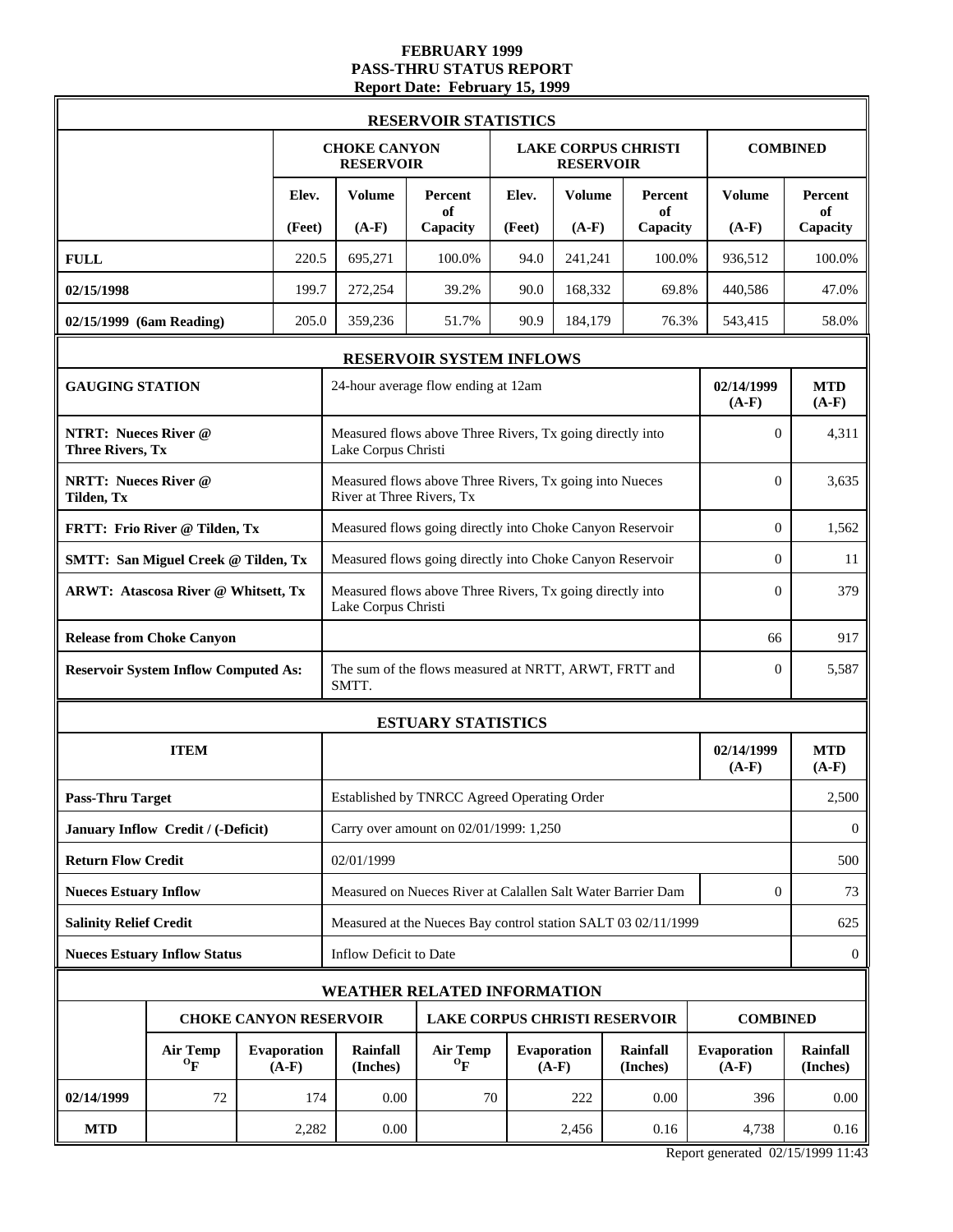#### **FEBRUARY 1999 PASS-THRU STATUS REPORT Report Date: February 16, 1999**

|                                                        |                                                                               |  |        |                                                                                  | <b>RESERVOIR STATISTICS</b>                                                                  |        |                                                |                      |                               |                       |
|--------------------------------------------------------|-------------------------------------------------------------------------------|--|--------|----------------------------------------------------------------------------------|----------------------------------------------------------------------------------------------|--------|------------------------------------------------|----------------------|-------------------------------|-----------------------|
|                                                        |                                                                               |  |        | <b>CHOKE CANYON</b><br><b>RESERVOIR</b>                                          |                                                                                              |        | <b>LAKE CORPUS CHRISTI</b><br><b>RESERVOIR</b> |                      |                               | <b>COMBINED</b>       |
|                                                        |                                                                               |  | Elev.  | <b>Volume</b>                                                                    | Percent<br>of                                                                                | Elev.  | <b>Volume</b>                                  | Percent<br>of        | <b>Volume</b>                 | Percent<br>of         |
|                                                        |                                                                               |  | (Feet) | $(A-F)$                                                                          | Capacity                                                                                     | (Feet) | $(A-F)$                                        | Capacity             | $(A-F)$                       | Capacity              |
| <b>FULL</b>                                            |                                                                               |  | 220.5  | 695,271                                                                          | 100.0%                                                                                       | 94.0   | 241,241                                        | 100.0%               | 936,512                       | 100.0%                |
| 02/16/1998                                             |                                                                               |  | 199.7  | 272,702                                                                          | 39.2%                                                                                        | 90.0   | 168,835                                        | 70.0%                | 441,537                       | 47.1%                 |
| 02/16/1999 (6am Reading)                               |                                                                               |  | 205.0  | 358,885                                                                          | 51.6%                                                                                        | 90.9   | 183,833                                        | 76.2%                | 542,718                       | 58.0%                 |
|                                                        |                                                                               |  |        |                                                                                  | RESERVOIR SYSTEM INFLOWS                                                                     |        |                                                |                      |                               |                       |
| <b>GAUGING STATION</b>                                 |                                                                               |  |        |                                                                                  | 24-hour average flow ending at 12am                                                          |        |                                                |                      | 02/15/1999<br>$(A-F)$         | <b>MTD</b><br>$(A-F)$ |
| <b>NTRT: Nueces River @</b><br><b>Three Rivers, Tx</b> |                                                                               |  |        | Lake Corpus Christi                                                              | Measured flows above Three Rivers, Tx going directly into                                    |        |                                                |                      | 316                           | 4,937                 |
| <b>NRTT: Nueces River @</b><br>Tilden, Tx              |                                                                               |  |        | River at Three Rivers, Tx                                                        | Measured flows above Three Rivers, Tx going into Nueces                                      |        |                                                |                      | 278                           | 4,194                 |
|                                                        | FRTT: Frio River @ Tilden, Tx                                                 |  |        | Measured flows going directly into Choke Canyon Reservoir                        | 111                                                                                          | 1,787  |                                                |                      |                               |                       |
|                                                        | <b>SMTT: San Miguel Creek @ Tilden, Tx</b>                                    |  |        |                                                                                  | Measured flows going directly into Choke Canyon Reservoir                                    |        |                                                |                      | $\overline{0}$                | 12                    |
|                                                        | <b>ARWT: Atascosa River @ Whitsett, Tx</b>                                    |  |        | Measured flows above Three Rivers, Tx going directly into<br>Lake Corpus Christi |                                                                                              |        |                                                |                      |                               | 433                   |
|                                                        | <b>Release from Choke Canyon</b>                                              |  |        |                                                                                  |                                                                                              |        |                                                |                      |                               | 983                   |
|                                                        | <b>Reservoir System Inflow Computed As:</b>                                   |  |        |                                                                                  | The sum of the flows measured at NTRT, FRTT, and SMTT<br>less the release from Choke Canyon. |        |                                                |                      | 361                           | 5,752                 |
|                                                        |                                                                               |  |        |                                                                                  | <b>ESTUARY STATISTICS</b>                                                                    |        |                                                |                      |                               |                       |
|                                                        | <b>ITEM</b>                                                                   |  |        |                                                                                  |                                                                                              |        |                                                |                      | 02/15/1999<br>$(A-F)$         | <b>MTD</b><br>$(A-F)$ |
| <b>Pass-Thru Target</b>                                |                                                                               |  |        |                                                                                  | Established by TNRCC Agreed Operating Order                                                  |        |                                                |                      |                               | 2,500                 |
|                                                        | January Inflow Credit / (-Deficit)                                            |  |        |                                                                                  | Carry over amount on 02/01/1999: 1,250                                                       |        |                                                |                      |                               | $\bf{0}$              |
| <b>Return Flow Credit</b>                              |                                                                               |  |        | 02/01/1999                                                                       |                                                                                              |        |                                                |                      |                               | 500                   |
| <b>Nueces Estuary Inflow</b>                           |                                                                               |  |        |                                                                                  | Measured on Nueces River at Calallen Salt Water Barrier Dam                                  |        |                                                |                      | $\mathbf{0}$                  | 73                    |
| <b>Salinity Relief Credit</b>                          |                                                                               |  |        |                                                                                  | Measured at the Nueces Bay control station SALT 03 02/11/1999                                |        |                                                |                      |                               | 625                   |
|                                                        | <b>Nueces Estuary Inflow Status</b>                                           |  |        | Inflow Deficit to Date                                                           |                                                                                              |        |                                                |                      |                               | $\boldsymbol{0}$      |
|                                                        |                                                                               |  |        | <b>WEATHER RELATED INFORMATION</b>                                               |                                                                                              |        |                                                |                      |                               |                       |
|                                                        |                                                                               |  |        | <b>CHOKE CANYON RESERVOIR</b>                                                    | <b>LAKE CORPUS CHRISTI RESERVOIR</b>                                                         |        |                                                |                      | <b>COMBINED</b>               |                       |
|                                                        | <b>Air Temp</b><br><b>Evaporation</b><br>$\mathbf{O}_{\mathbf{F}}$<br>$(A-F)$ |  |        |                                                                                  | <b>Air Temp</b><br>$\mathbf{o}_{\mathbf{F}}$                                                 |        | <b>Evaporation</b><br>$(A-F)$                  | Rainfall<br>(Inches) | <b>Evaporation</b><br>$(A-F)$ | Rainfall<br>(Inches)  |
| 02/15/1999                                             | 78                                                                            |  | 225    | 0.00                                                                             | 75                                                                                           |        | 232                                            | 0.00                 | 457                           | 0.00                  |
| <b>MTD</b>                                             |                                                                               |  | 2,507  | 0.00                                                                             |                                                                                              |        | 2,688                                          | 0.16                 | 5,195                         | 0.16                  |

Report generated 02/16/1999 12:00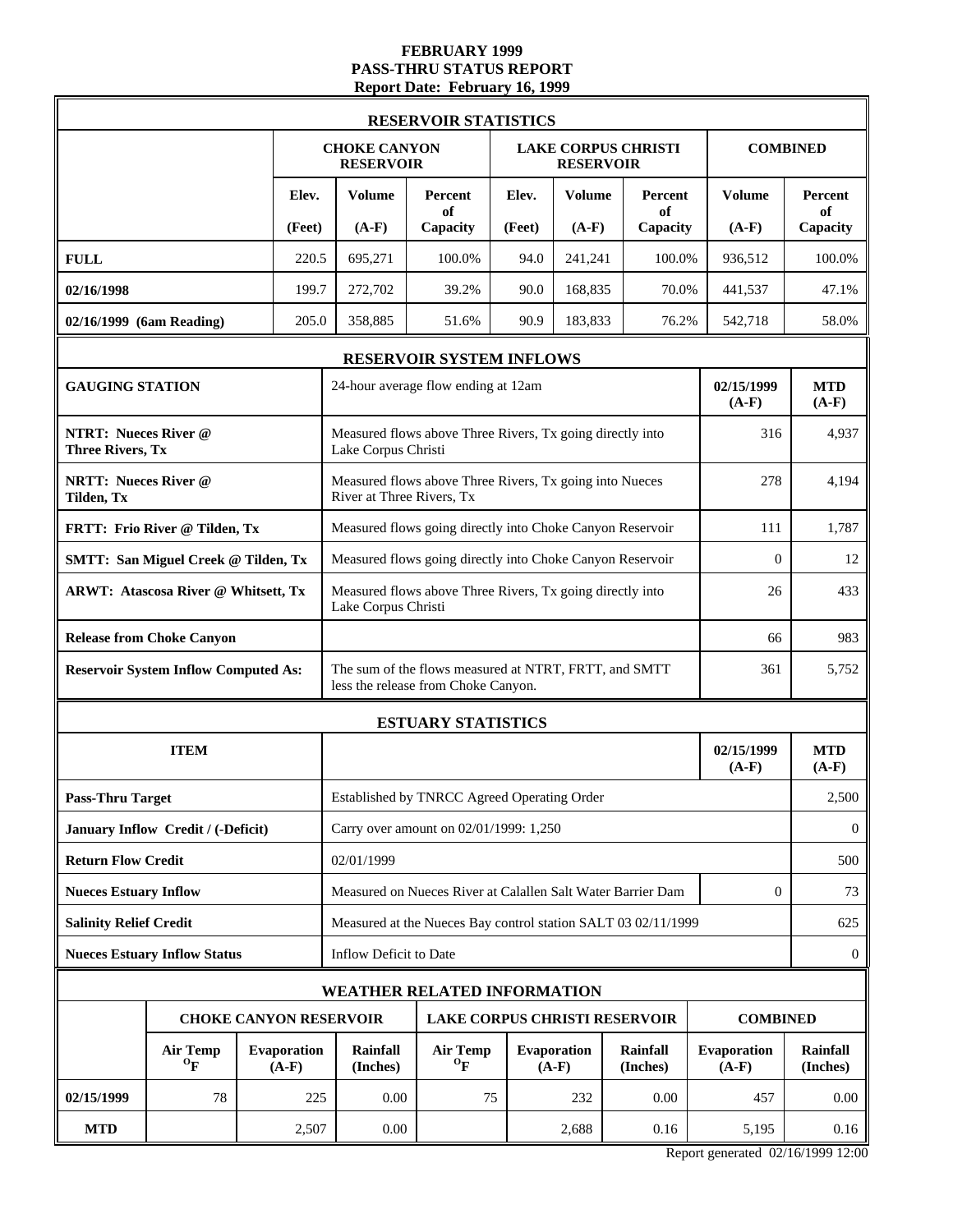# **FEBRUARY 1999 PASS-THRU STATUS REPORT Report Date: February 17, 1999**

|                                                        |                                             |                               |                                                                                      | <b>RESERVOIR STATISTICS</b>                                                                  |        |                                                |                      |                               |                             |
|--------------------------------------------------------|---------------------------------------------|-------------------------------|--------------------------------------------------------------------------------------|----------------------------------------------------------------------------------------------|--------|------------------------------------------------|----------------------|-------------------------------|-----------------------------|
|                                                        |                                             |                               | <b>CHOKE CANYON</b><br><b>RESERVOIR</b>                                              |                                                                                              |        | <b>LAKE CORPUS CHRISTI</b><br><b>RESERVOIR</b> |                      |                               | <b>COMBINED</b>             |
|                                                        |                                             | Elev.                         | Volume                                                                               | Percent<br>of                                                                                | Elev.  | <b>Volume</b>                                  | Percent<br>of        | <b>Volume</b>                 | Percent<br>of               |
|                                                        |                                             | (Feet)                        | $(A-F)$                                                                              | Capacity                                                                                     | (Feet) | $(A-F)$                                        | Capacity             | $(A-F)$                       | Capacity                    |
| <b>FULL</b>                                            |                                             | 220.5                         | 695,271                                                                              | 100.0%                                                                                       | 94.0   | 241,241                                        | 100.0%               | 936,512                       | 100.0%                      |
| 02/17/1998                                             |                                             | 199.7                         | 272,552                                                                              | 39.2%                                                                                        | 90.0   | 169,842                                        | 70.4%                | 442,394                       | 47.2%                       |
| 02/17/1999 (6am Reading)                               |                                             | 205.0                         | 358,710                                                                              | 51.6%                                                                                        | 90.8   | 183,660                                        | 76.1%                | 542,370                       | 57.9%                       |
|                                                        |                                             |                               |                                                                                      | <b>RESERVOIR SYSTEM INFLOWS</b>                                                              |        |                                                |                      |                               |                             |
| <b>GAUGING STATION</b>                                 |                                             |                               |                                                                                      | 24-hour average flow ending at 12am                                                          |        |                                                |                      | 02/16/1999<br>$(A-F)$         | <b>MTD</b><br>$(A-F)$       |
| <b>NTRT: Nueces River @</b><br><b>Three Rivers, Tx</b> |                                             |                               | Lake Corpus Christi                                                                  | Measured flows above Three Rivers, Tx going directly into                                    |        |                                                |                      | 312                           | 5,248                       |
| <b>NRTT: Nueces River @</b><br>Tilden, Tx              |                                             |                               | Measured flows above Three Rivers, Tx going into Nueces<br>River at Three Rivers, Tx | 272                                                                                          | 4,466  |                                                |                      |                               |                             |
|                                                        | FRTT: Frio River @ Tilden, Tx               |                               |                                                                                      | Measured flows going directly into Choke Canyon Reservoir                                    |        |                                                |                      | 111                           | 1,898                       |
|                                                        | <b>SMTT: San Miguel Creek @ Tilden, Tx</b>  |                               | Measured flows going directly into Choke Canyon Reservoir                            | $\mathbf{0}$                                                                                 | 12     |                                                |                      |                               |                             |
|                                                        | <b>ARWT: Atascosa River @ Whitsett, Tx</b>  |                               | Measured flows above Three Rivers, Tx going directly into<br>Lake Corpus Christi     | 28                                                                                           | 461    |                                                |                      |                               |                             |
|                                                        | <b>Release from Choke Canyon</b>            |                               |                                                                                      |                                                                                              |        |                                                |                      |                               | 1,048                       |
|                                                        | <b>Reservoir System Inflow Computed As:</b> |                               |                                                                                      | The sum of the flows measured at NTRT, FRTT, and SMTT<br>less the release from Choke Canyon. |        |                                                |                      | 357                           | 6,110                       |
|                                                        |                                             |                               |                                                                                      | <b>ESTUARY STATISTICS</b>                                                                    |        |                                                |                      |                               |                             |
|                                                        | <b>ITEM</b>                                 |                               |                                                                                      |                                                                                              |        |                                                |                      | 02/16/1999<br>$(A-F)$         | <b>MTD</b><br>$(A-F)$       |
| <b>Pass-Thru Target</b>                                |                                             |                               |                                                                                      | Established by TNRCC Agreed Operating Order                                                  |        |                                                |                      |                               | 2,500                       |
|                                                        | January Inflow Credit / (-Deficit)          |                               |                                                                                      | Carry over amount on 02/01/1999:1,250                                                        |        |                                                |                      |                               | $\mathbf{0}$                |
| <b>Return Flow Credit</b>                              |                                             |                               | 02/01/1999                                                                           |                                                                                              |        |                                                |                      |                               | 500                         |
| <b>Nueces Estuary Inflow</b>                           |                                             |                               |                                                                                      | Measured on Nueces River at Calallen Salt Water Barrier Dam                                  |        |                                                |                      | $\boldsymbol{0}$              | 73                          |
| <b>Salinity Relief Credit</b>                          |                                             |                               |                                                                                      | Measured at the Nueces Bay control station SALT 03 02/11/1999                                |        |                                                |                      |                               | 625                         |
|                                                        | <b>Nueces Estuary Inflow Status</b>         |                               | Inflow Deficit to Date                                                               |                                                                                              |        |                                                |                      |                               | $\mathbf{0}$                |
|                                                        |                                             |                               | <b>WEATHER RELATED INFORMATION</b>                                                   |                                                                                              |        |                                                |                      |                               |                             |
|                                                        |                                             |                               | <b>CHOKE CANYON RESERVOIR</b>                                                        | LAKE CORPUS CHRISTI RESERVOIR                                                                |        |                                                |                      | <b>COMBINED</b>               |                             |
|                                                        | <b>Air Temp</b><br>$\mathbf{p}$             | <b>Evaporation</b><br>$(A-F)$ | <b>Rainfall</b><br>(Inches)                                                          | <b>Air Temp</b><br>$\mathbf{p}$                                                              |        | Evaporation<br>$(A-F)$                         | Rainfall<br>(Inches) | <b>Evaporation</b><br>$(A-F)$ | <b>Rainfall</b><br>(Inches) |
| 02/16/1999                                             | 74                                          | 123                           | 0.00                                                                                 | 73                                                                                           |        | 50                                             | 0.30                 | 173                           | 0.30                        |
| <b>MTD</b>                                             |                                             | 2,630                         | 0.00                                                                                 |                                                                                              |        | 2,738                                          | 0.46                 | 5,368                         | 0.46                        |

Report generated 02/17/1999 09:07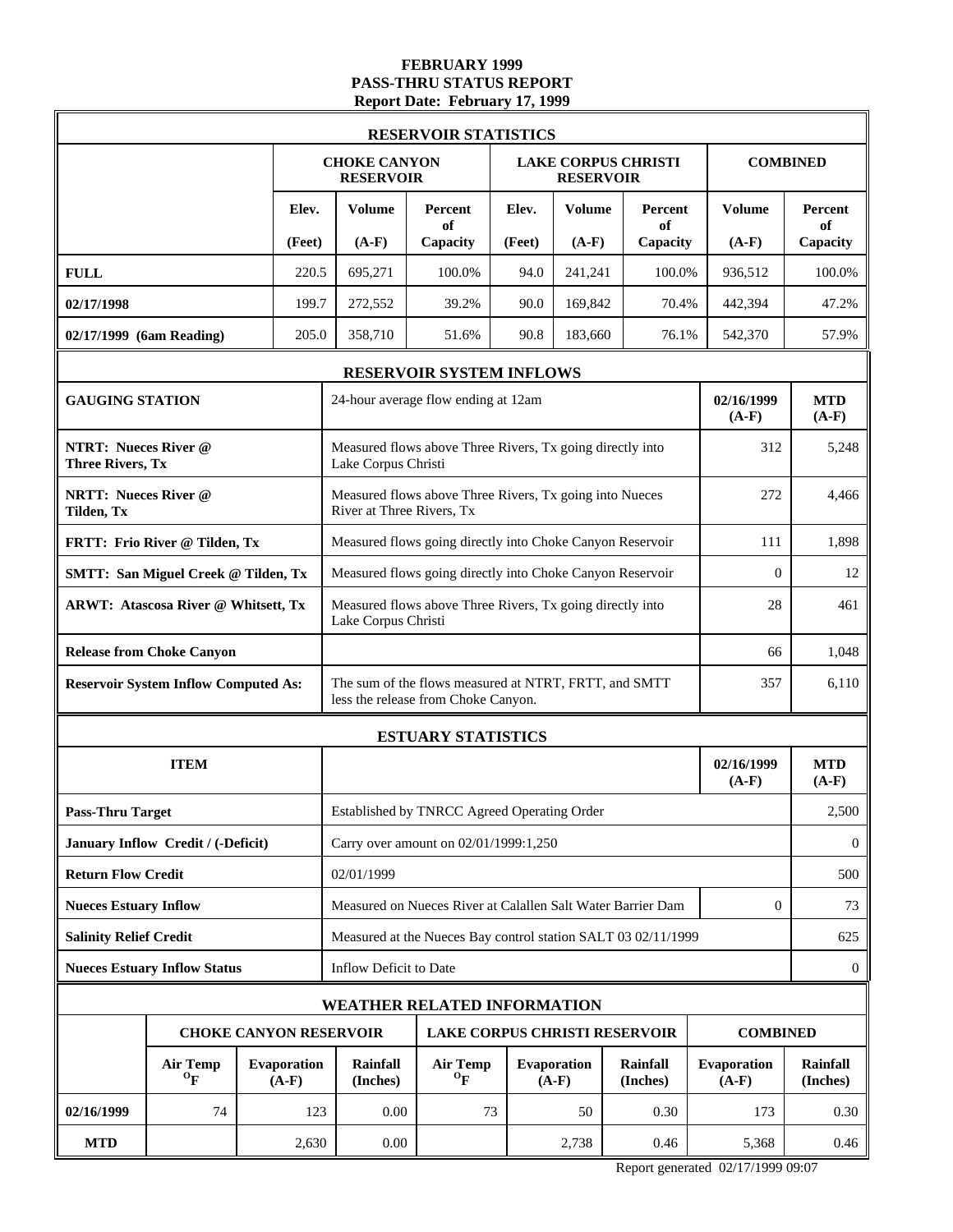#### **FEBRUARY 1999 PASS-THRU STATUS REPORT Report Date: February 18, 1999**

|                                                        |                                              |                               |                                                                                      | <b>RESERVOIR STATISTICS</b>                                                                  |        |                               |                             |                        |                             |
|--------------------------------------------------------|----------------------------------------------|-------------------------------|--------------------------------------------------------------------------------------|----------------------------------------------------------------------------------------------|--------|-------------------------------|-----------------------------|------------------------|-----------------------------|
|                                                        |                                              |                               | <b>CHOKE CANYON</b><br><b>RESERVOIR</b>                                              |                                                                                              |        | <b>RESERVOIR</b>              | <b>LAKE CORPUS CHRISTI</b>  | <b>COMBINED</b>        |                             |
|                                                        |                                              | Elev.                         | Volume                                                                               | Percent<br>of                                                                                | Elev.  | <b>Volume</b>                 | Percent<br>of               | <b>Volume</b>          | Percent<br>of               |
|                                                        |                                              | (Feet)                        | $(A-F)$                                                                              | Capacity                                                                                     | (Feet) | $(A-F)$                       | Capacity                    | $(A-F)$                | Capacity                    |
| <b>FULL</b>                                            |                                              | 220.5                         | 695,271                                                                              | 100.0%                                                                                       | 94.0   | 241,241                       | 100.0%                      | 936,512                | 100.0%                      |
| 02/18/1998                                             |                                              | 199.7                         | 272,403                                                                              | 39.2%                                                                                        | 90.1   | 170,347                       | 70.6%                       | 442,750                | 47.3%                       |
| 02/18/1999 (6am Reading)                               |                                              | 205.0                         | 358,710                                                                              | 51.6%                                                                                        | 90.8   | 183,487                       | 76.1%                       | 542,197                | 57.9%                       |
|                                                        |                                              |                               |                                                                                      | RESERVOIR SYSTEM INFLOWS                                                                     |        |                               |                             |                        |                             |
| <b>GAUGING STATION</b>                                 |                                              |                               |                                                                                      | 24-hour average flow ending at 12am                                                          |        |                               |                             | 02/17/1999<br>$(A-F)$  | <b>MTD</b><br>$(A-F)$       |
| <b>NTRT: Nueces River @</b><br><b>Three Rivers, Tx</b> |                                              |                               | Lake Corpus Christi                                                                  | Measured flows above Three Rivers, Tx going directly into                                    |        |                               |                             | 441                    | 5,689                       |
| <b>NRTT: Nueces River @</b><br>Tilden, Tx              |                                              |                               | Measured flows above Three Rivers, Tx going into Nueces<br>River at Three Rivers, Tx |                                                                                              |        |                               |                             |                        | 4,734                       |
|                                                        | FRTT: Frio River @ Tilden, Tx                |                               |                                                                                      | Measured flows going directly into Choke Canyon Reservoir                                    |        |                               |                             | 111                    | 2,009                       |
|                                                        | <b>SMTT: San Miguel Creek @ Tilden, Tx</b>   |                               |                                                                                      | Measured flows going directly into Choke Canyon Reservoir                                    | 1      | 13                            |                             |                        |                             |
|                                                        | <b>ARWT: Atascosa River @ Whitsett, Tx</b>   |                               | Lake Corpus Christi                                                                  | Measured flows above Three Rivers, Tx going directly into                                    | 30     | 490                           |                             |                        |                             |
|                                                        | <b>Release from Choke Canyon</b>             |                               |                                                                                      |                                                                                              | 66     | 1,114                         |                             |                        |                             |
|                                                        | <b>Reservoir System Inflow Computed As:</b>  |                               |                                                                                      | The sum of the flows measured at NTRT, FRTT, and SMTT<br>less the release from Choke Canyon. |        |                               |                             | 487                    | 6,597                       |
|                                                        |                                              |                               |                                                                                      | <b>ESTUARY STATISTICS</b>                                                                    |        |                               |                             |                        |                             |
|                                                        | <b>ITEM</b>                                  |                               |                                                                                      |                                                                                              |        |                               |                             | 02/17/1999<br>$(A-F)$  | <b>MTD</b><br>$(A-F)$       |
| <b>Pass-Thru Target</b>                                |                                              |                               |                                                                                      | Established by TNRCC Agreed Operating Order                                                  |        |                               |                             |                        | 2,500                       |
|                                                        | January Inflow Credit / (-Deficit)           |                               |                                                                                      | Carry over amount on 02/01/1999: 1,250                                                       |        |                               |                             |                        | $\mathbf{0}$                |
| <b>Return Flow Credit</b>                              |                                              |                               | 02/01/1999                                                                           |                                                                                              |        |                               |                             |                        | 500                         |
| <b>Nueces Estuary Inflow</b>                           |                                              |                               |                                                                                      | Measured on Nueces River at Calallen Salt Water Barrier Dam                                  |        |                               |                             | $\mathbf{0}$           | 73                          |
| <b>Salinity Relief Credit</b>                          |                                              |                               |                                                                                      | Measured at the Nueces Bay control station SALT 03 02/11/1999                                |        |                               |                             |                        | 625                         |
|                                                        | <b>Nueces Estuary Inflow Status</b>          |                               | Inflow Deficit to Date                                                               |                                                                                              |        |                               |                             |                        | $\mathbf{0}$                |
|                                                        |                                              |                               |                                                                                      | <b>WEATHER RELATED INFORMATION</b>                                                           |        |                               |                             |                        |                             |
|                                                        | <b>CHOKE CANYON RESERVOIR</b>                |                               |                                                                                      | <b>LAKE CORPUS CHRISTI RESERVOIR</b>                                                         |        |                               |                             | <b>COMBINED</b>        |                             |
|                                                        | <b>Air Temp</b><br>$\mathbf{O}_{\mathbf{F}}$ | <b>Evaporation</b><br>$(A-F)$ | Rainfall<br>(Inches)                                                                 | <b>Air Temp</b><br>$\mathbf{p}$                                                              |        | <b>Evaporation</b><br>$(A-F)$ | <b>Rainfall</b><br>(Inches) | Evaporation<br>$(A-F)$ | <b>Rainfall</b><br>(Inches) |
| 02/17/1999                                             | 74                                           | 215                           | 0.00                                                                                 | 72                                                                                           |        | 181                           | 0.00                        | 396                    | 0.00                        |
| <b>MTD</b>                                             |                                              | 2,845                         | 0.00                                                                                 |                                                                                              |        | 2,919                         | 0.46                        | 5,764                  | 0.46                        |

Report generated 02/18/1999 08:35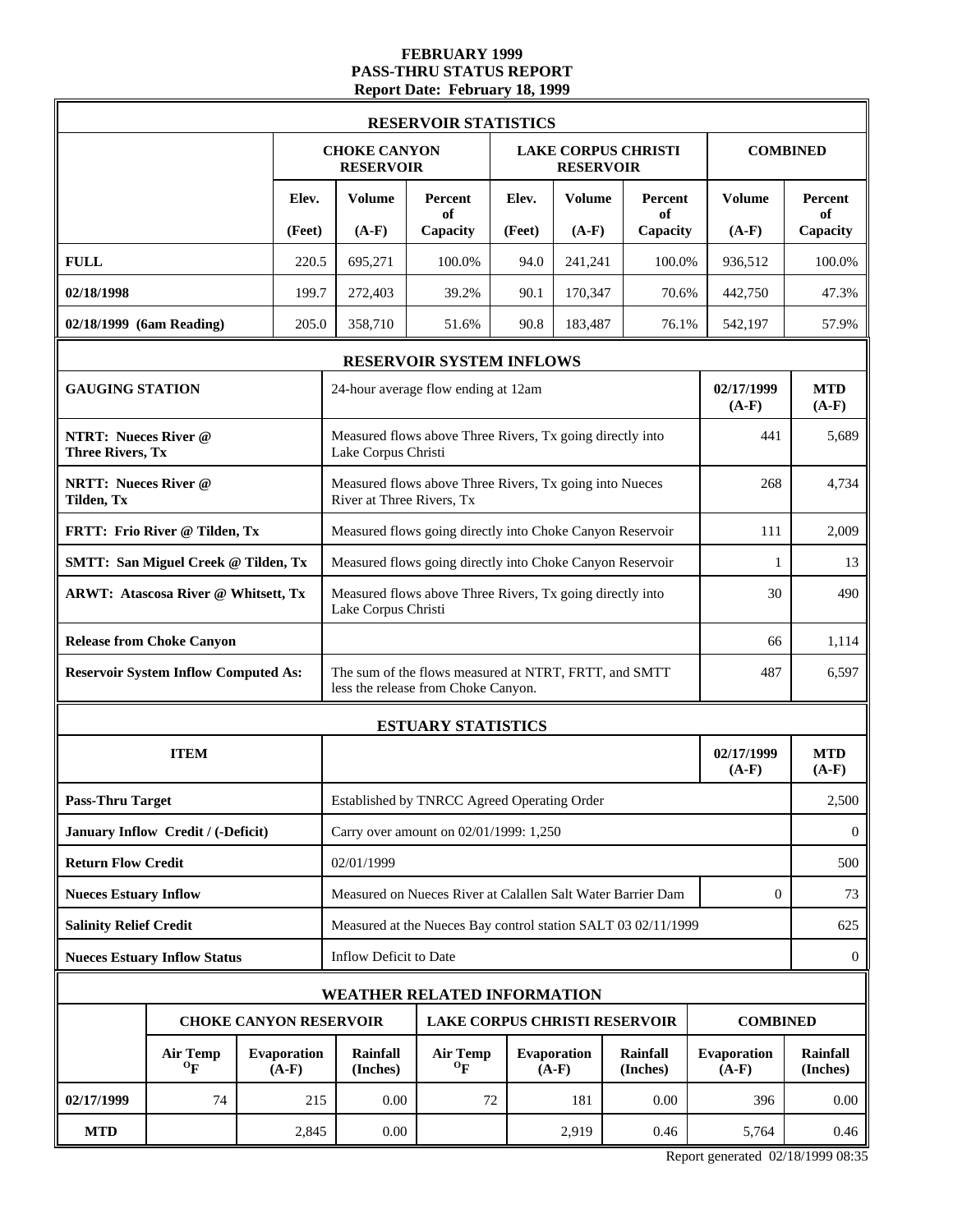### **FEBRUARY 1999 PASS-THRU STATUS REPORT Report Date: February 19, 1999**

|                                                        |                                                                       |  |                               |                                                                                      | <b>RESERVOIR STATISTICS</b>                                                                  |                 |                        |                            |                        |                             |
|--------------------------------------------------------|-----------------------------------------------------------------------|--|-------------------------------|--------------------------------------------------------------------------------------|----------------------------------------------------------------------------------------------|-----------------|------------------------|----------------------------|------------------------|-----------------------------|
|                                                        |                                                                       |  |                               | <b>CHOKE CANYON</b><br><b>RESERVOIR</b>                                              |                                                                                              |                 | <b>RESERVOIR</b>       | <b>LAKE CORPUS CHRISTI</b> |                        | <b>COMBINED</b>             |
|                                                        |                                                                       |  | Elev.                         | <b>Volume</b>                                                                        | Percent<br>оf                                                                                | Elev.           | <b>Volume</b>          | <b>Percent</b><br>of       | <b>Volume</b>          | Percent<br>of               |
|                                                        |                                                                       |  | (Feet)                        | $(A-F)$                                                                              | Capacity                                                                                     | (Feet)          | $(A-F)$                | Capacity                   | $(A-F)$                | Capacity                    |
| <b>FULL</b>                                            |                                                                       |  | 220.5                         | 695,271                                                                              | 100.0%                                                                                       | 94.0            | 241,241                | 100.0%                     | 936,512                | 100.0%                      |
| 02/19/1998                                             |                                                                       |  | 199.7                         | 272,702                                                                              | 39.2%                                                                                        | 90.1            | 170,852                | 70.8%                      | 443,554                | 47.4%                       |
| 02/19/1999 (6am Reading)                               |                                                                       |  | 205.0                         | 358,359                                                                              | 51.5%                                                                                        | 90.8            | 183,314                | 76.0%                      | 541,673                | 57.8%                       |
|                                                        |                                                                       |  |                               |                                                                                      | <b>RESERVOIR SYSTEM INFLOWS</b>                                                              |                 |                        |                            |                        |                             |
| <b>GAUGING STATION</b>                                 |                                                                       |  |                               |                                                                                      | 24-hour average flow ending at 12am                                                          |                 |                        |                            | 02/18/1999<br>$(A-F)$  | <b>MTD</b><br>$(A-F)$       |
| <b>NTRT: Nueces River @</b><br><b>Three Rivers, Tx</b> |                                                                       |  |                               | Lake Corpus Christi                                                                  | Measured flows above Three Rivers, Tx going directly into                                    |                 |                        |                            | 435                    | 6,124                       |
| <b>NRTT: Nueces River @</b><br><b>Tilden</b> , Tx      |                                                                       |  |                               | Measured flows above Three Rivers, Tx going into Nueces<br>River at Three Rivers, Tx |                                                                                              |                 |                        |                            |                        | 4,988                       |
|                                                        | FRTT: Frio River @ Tilden, Tx                                         |  |                               |                                                                                      | Measured flows going directly into Choke Canyon Reservoir                                    |                 |                        |                            | 109                    | 2,118                       |
|                                                        | <b>SMTT: San Miguel Creek @ Tilden, Tx</b>                            |  |                               |                                                                                      | Measured flows going directly into Choke Canyon Reservoir                                    |                 |                        |                            | 5                      | 18                          |
|                                                        | <b>ARWT: Atascosa River @ Whitsett, Tx</b>                            |  |                               | Lake Corpus Christi                                                                  | Measured flows above Three Rivers, Tx going directly into                                    |                 |                        |                            | 46                     | 536                         |
|                                                        | <b>Release from Choke Canyon</b>                                      |  |                               |                                                                                      |                                                                                              |                 |                        |                            |                        | 1,179                       |
|                                                        | <b>Reservoir System Inflow Computed As:</b>                           |  |                               |                                                                                      | The sum of the flows measured at NTRT, FRTT, and SMTT<br>less the release from Choke Canyon. |                 |                        |                            | 483                    | 7,080                       |
|                                                        |                                                                       |  |                               |                                                                                      | <b>ESTUARY STATISTICS</b>                                                                    |                 |                        |                            |                        |                             |
|                                                        | <b>ITEM</b>                                                           |  |                               |                                                                                      |                                                                                              |                 |                        |                            | 02/18/1999<br>$(A-F)$  | <b>MTD</b><br>$(A-F)$       |
| <b>Pass-Thru Target</b>                                |                                                                       |  |                               |                                                                                      | Established by TNRCC Agreed Operating Order                                                  |                 |                        |                            |                        | 2,500                       |
|                                                        | January Inflow Credit / (-Deficit)                                    |  |                               |                                                                                      | Carry over amount on 02/01/1999:1,250                                                        |                 |                        |                            |                        | $\mathbf{0}$                |
| <b>Return Flow Credit</b>                              |                                                                       |  |                               | 02/01/1999                                                                           |                                                                                              |                 |                        |                            |                        | 500                         |
| <b>Nueces Estuary Inflow</b>                           |                                                                       |  |                               |                                                                                      | Measured on Nueces River at Calallen Salt Water Barrier Dam                                  |                 |                        |                            | $\boldsymbol{0}$       | 73                          |
| <b>Salinity Relief Credit</b>                          |                                                                       |  |                               |                                                                                      | Measured at the Nueces Bay control station SALT 03 02/11/1999                                |                 |                        |                            |                        | 625                         |
|                                                        | <b>Nueces Estuary Inflow Status</b>                                   |  |                               | Inflow Deficit to Date                                                               |                                                                                              |                 |                        |                            |                        | $\boldsymbol{0}$            |
|                                                        |                                                                       |  |                               |                                                                                      | <b>WEATHER RELATED INFORMATION</b>                                                           |                 |                        |                            |                        |                             |
|                                                        | <b>CHOKE CANYON RESERVOIR</b><br><b>LAKE CORPUS CHRISTI RESERVOIR</b> |  |                               |                                                                                      |                                                                                              | <b>COMBINED</b> |                        |                            |                        |                             |
|                                                        | <b>Air Temp</b><br>${}^{\mathrm{o}}\mathbf{F}$                        |  | <b>Evaporation</b><br>$(A-F)$ | <b>Rainfall</b><br>(Inches)                                                          | <b>Air Temp</b><br>$\mathbf{O}_{\mathbf{F}}$                                                 |                 | Evaporation<br>$(A-F)$ | Rainfall<br>(Inches)       | Evaporation<br>$(A-F)$ | <b>Rainfall</b><br>(Inches) |
| 02/18/1999                                             | 80                                                                    |  | 184                           | 0.00                                                                                 | 81                                                                                           |                 | 191                    | 0.00                       | 375                    | 0.00                        |
| <b>MTD</b>                                             |                                                                       |  | 3,029                         | 0.00                                                                                 |                                                                                              |                 | 3,110                  | 0.46                       | 6,139                  | 0.46                        |

Report generated 02/19/1999 08:46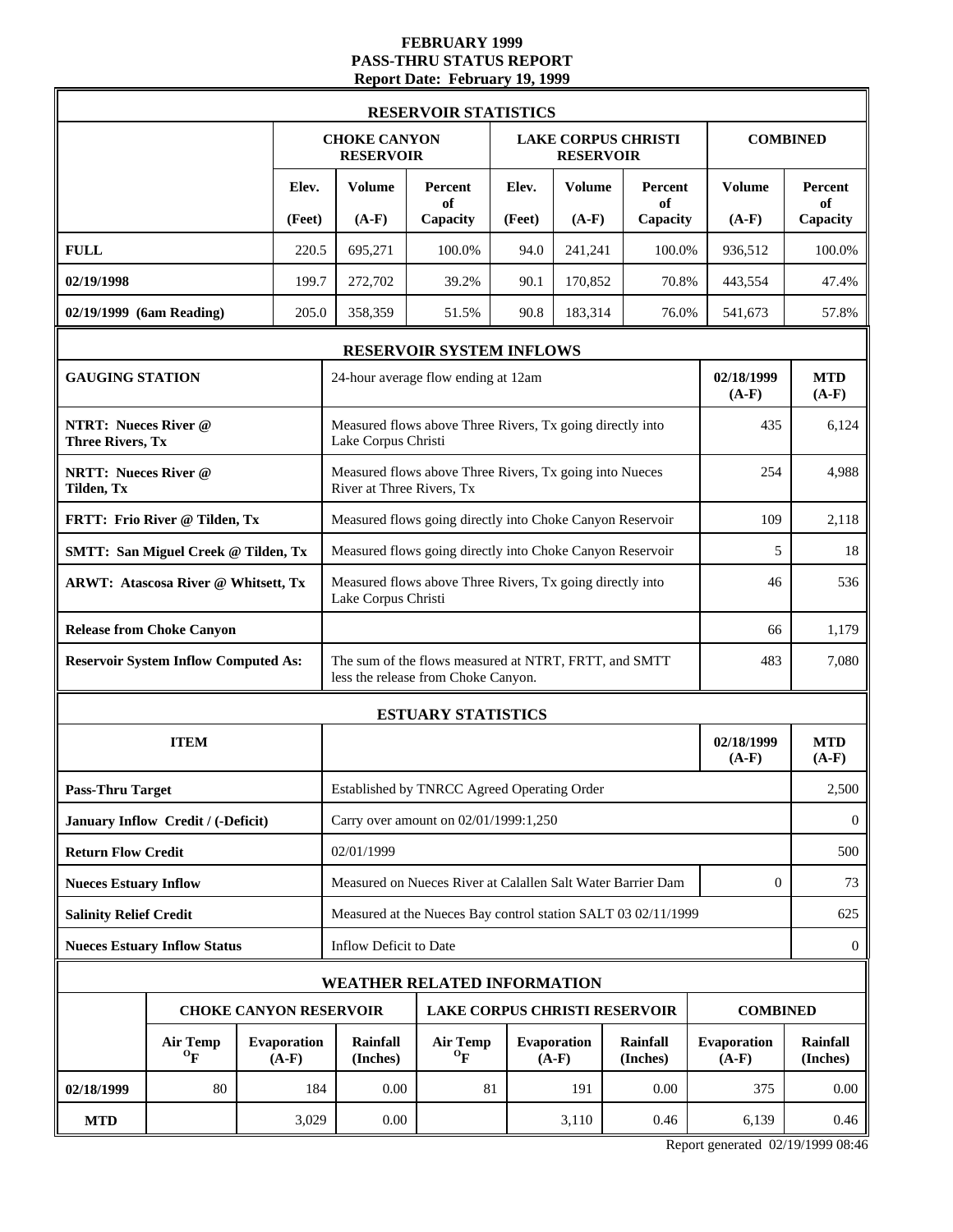#### **FEBRUARY 1999 PASS-THRU STATUS REPORT Report Date: February 20, 1999**

|                                                        |                                              |                               |                                         | <b>RESERVOIR STATISTICS</b>                                                                  |                 |                               |                                      |                          |                                  |
|--------------------------------------------------------|----------------------------------------------|-------------------------------|-----------------------------------------|----------------------------------------------------------------------------------------------|-----------------|-------------------------------|--------------------------------------|--------------------------|----------------------------------|
|                                                        |                                              |                               | <b>CHOKE CANYON</b><br><b>RESERVOIR</b> |                                                                                              |                 | <b>RESERVOIR</b>              | <b>LAKE CORPUS CHRISTI</b>           |                          | <b>COMBINED</b>                  |
|                                                        |                                              | Elev.<br>(Feet)               | <b>Volume</b><br>$(A-F)$                | Percent<br>of<br>Capacity                                                                    | Elev.<br>(Feet) | <b>Volume</b><br>$(A-F)$      | Percent<br>of<br>Capacity            | <b>Volume</b><br>$(A-F)$ | <b>Percent</b><br>of<br>Capacity |
| <b>FULL</b>                                            |                                              | 220.5                         | 695,271                                 | 100.0%                                                                                       | 94.0            | 241,241                       | 100.0%                               | 936,512                  | 100.0%                           |
| 02/20/1998                                             |                                              | 199.7                         | 272,702                                 | 39.2%                                                                                        | 90.1            | 171,358                       | 71.0%                                | 444,060                  | 47.4%                            |
| 02/20/1999 (6am Reading)                               |                                              | 205.0                         | 358,359                                 | 51.5%                                                                                        | 90.8            | 183,141                       | 75.9%                                | 541,500                  | 57.8%                            |
|                                                        |                                              |                               |                                         | RESERVOIR SYSTEM INFLOWS                                                                     |                 |                               |                                      |                          |                                  |
| <b>GAUGING STATION</b>                                 |                                              |                               |                                         | 24-hour average flow ending at 12am                                                          |                 |                               |                                      | 02/19/1999<br>$(A-F)$    | <b>MTD</b><br>$(A-F)$            |
| <b>NTRT: Nueces River @</b><br><b>Three Rivers, Tx</b> |                                              |                               | Lake Corpus Christi                     | Measured flows above Three Rivers, Tx going directly into                                    |                 |                               |                                      | 466                      | 6,590                            |
| <b>NRTT: Nueces River @</b><br>Tilden, Tx              |                                              |                               | River at Three Rivers, Tx               | Measured flows above Three Rivers, Tx going into Nueces                                      |                 |                               |                                      | 246                      | 5,234                            |
|                                                        | FRTT: Frio River @ Tilden, Tx                |                               |                                         | Measured flows going directly into Choke Canyon Reservoir                                    |                 |                               |                                      | 107                      | 2,225                            |
|                                                        | <b>SMTT: San Miguel Creek @ Tilden, Tx</b>   |                               |                                         | Measured flows going directly into Choke Canyon Reservoir                                    |                 |                               |                                      | 1                        | 19                               |
|                                                        | <b>ARWT: Atascosa River @ Whitsett, Tx</b>   |                               | Lake Corpus Christi                     | Measured flows above Three Rivers, Tx going directly into                                    | 48              | 584                           |                                      |                          |                                  |
|                                                        | <b>Release from Choke Canyon</b>             |                               |                                         |                                                                                              | 66              | 1,245                         |                                      |                          |                                  |
|                                                        | <b>Reservoir System Inflow Computed As:</b>  |                               |                                         | The sum of the flows measured at NTRT, FRTT, and SMTT<br>less the release from Choke Canyon. |                 |                               |                                      | 510                      | 7,590                            |
|                                                        |                                              |                               |                                         | <b>ESTUARY STATISTICS</b>                                                                    |                 |                               |                                      |                          |                                  |
|                                                        | <b>ITEM</b>                                  |                               |                                         |                                                                                              |                 |                               |                                      | 02/19/1999<br>$(A-F)$    | <b>MTD</b><br>$(A-F)$            |
| <b>Pass-Thru Target</b>                                |                                              |                               |                                         | Established by TNRCC Agreed Operating Order                                                  |                 |                               |                                      |                          | 2,500                            |
|                                                        | January Inflow Credit / (-Deficit)           |                               |                                         | Carry over amount on 02/01/1999: 1,250                                                       |                 |                               |                                      |                          | $\mathbf{0}$                     |
| <b>Return Flow Credit</b>                              |                                              |                               | 02/01/1999                              |                                                                                              |                 |                               |                                      |                          | 500                              |
| <b>Nueces Estuary Inflow</b>                           |                                              |                               |                                         | Measured on Nueces River at Calallen Salt Water Barrier Dam                                  |                 |                               |                                      | $\mathbf{0}$             | 73                               |
| <b>Salinity Relief Credit</b>                          |                                              |                               |                                         | Measured at the Nueces Bay control station SALT 03 02/11/1999                                |                 |                               |                                      |                          | 625                              |
|                                                        | <b>Nueces Estuary Inflow Status</b>          |                               | Inflow Deficit to Date                  |                                                                                              |                 |                               |                                      |                          | $\mathbf{0}$                     |
|                                                        |                                              |                               |                                         | <b>WEATHER RELATED INFORMATION</b>                                                           |                 |                               |                                      |                          |                                  |
|                                                        |                                              |                               | <b>CHOKE CANYON RESERVOIR</b>           |                                                                                              |                 |                               | <b>LAKE CORPUS CHRISTI RESERVOIR</b> | <b>COMBINED</b>          |                                  |
|                                                        | <b>Air Temp</b><br>$\mathbf{O}_{\mathbf{F}}$ | <b>Evaporation</b><br>$(A-F)$ | Rainfall<br>(Inches)                    | <b>Air Temp</b><br>$\mathbf{p}$                                                              |                 | <b>Evaporation</b><br>$(A-F)$ | <b>Rainfall</b><br>(Inches)          | Evaporation<br>$(A-F)$   | <b>Rainfall</b><br>(Inches)      |
| 02/19/1999                                             | 65                                           | 235                           | 0.00                                    | 73                                                                                           |                 | 232                           | 0.00                                 | 467                      | 0.00                             |
| <b>MTD</b>                                             |                                              | 3,264                         | 0.00                                    |                                                                                              |                 | 3,342                         | 0.46                                 | 6,606                    | 0.46                             |

Report generated 02/20/1999 08:35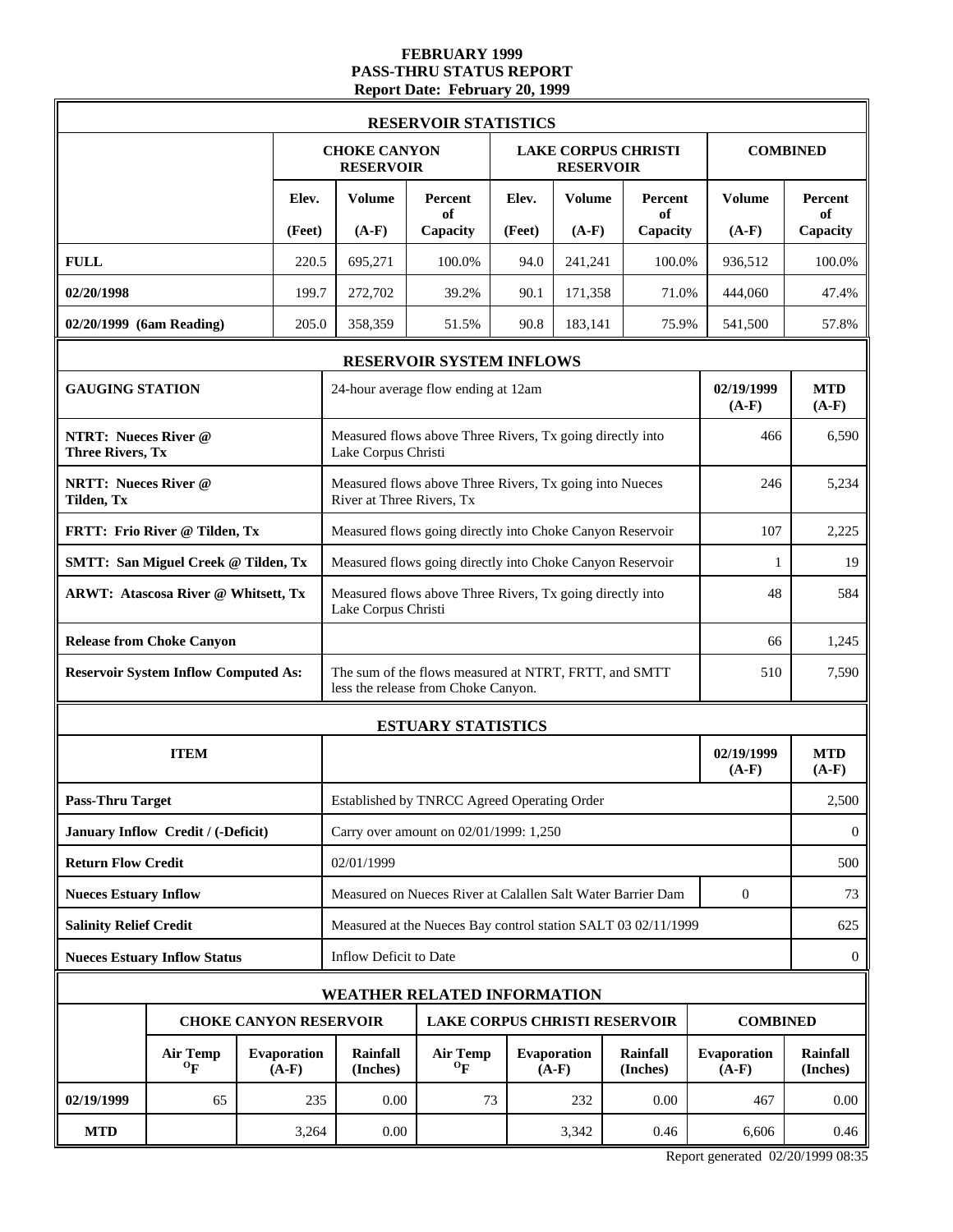#### **FEBRUARY 1999 PASS-THRU STATUS REPORT Report Date: February 21, 1999**

|                                                        |                                              |                                            |        |                                                           |                                              | <b>RESERVOIR STATISTICS</b>                                                                  |                               |                      |                                                               |                       |                       |  |
|--------------------------------------------------------|----------------------------------------------|--------------------------------------------|--------|-----------------------------------------------------------|----------------------------------------------|----------------------------------------------------------------------------------------------|-------------------------------|----------------------|---------------------------------------------------------------|-----------------------|-----------------------|--|
|                                                        |                                              |                                            |        | <b>CHOKE CANYON</b>                                       | <b>RESERVOIR</b>                             |                                                                                              |                               | <b>RESERVOIR</b>     | <b>LAKE CORPUS CHRISTI</b>                                    |                       | <b>COMBINED</b>       |  |
|                                                        |                                              |                                            | Elev.  | <b>Volume</b>                                             |                                              | Percent<br>of                                                                                | Elev.                         | <b>Volume</b>        | Percent<br>of                                                 | Volume                | <b>Percent</b><br>of  |  |
|                                                        |                                              |                                            | (Feet) | $(A-F)$                                                   |                                              | Capacity                                                                                     | (Feet)                        | $(A-F)$              | Capacity                                                      | $(A-F)$               | Capacity              |  |
| <b>FULL</b>                                            |                                              |                                            | 220.5  | 695,271                                                   |                                              | 100.0%                                                                                       | 94.0                          | 241,241              | 100.0%                                                        | 936,512               | 100.0%                |  |
| 02/21/1998                                             |                                              |                                            | 199.7  | 272,702                                                   |                                              | 39.2%                                                                                        | 90.2                          | 172,033              | 71.3%                                                         | 444,735               | 47.5%                 |  |
| 02/21/1999 (6am Reading)                               |                                              |                                            | 205.0  | 358,359                                                   |                                              | 51.5%                                                                                        | 90.8                          | 183,141              | 75.9%                                                         | 541,500               | 57.8%                 |  |
|                                                        |                                              |                                            |        |                                                           |                                              | RESERVOIR SYSTEM INFLOWS                                                                     |                               |                      |                                                               |                       |                       |  |
| <b>GAUGING STATION</b>                                 |                                              |                                            |        |                                                           |                                              | 24-hour average flow ending at 12am                                                          |                               |                      |                                                               | 02/20/1999<br>$(A-F)$ | <b>MTD</b><br>$(A-F)$ |  |
| <b>NTRT: Nueces River @</b><br><b>Three Rivers, Tx</b> |                                              |                                            |        | Lake Corpus Christi                                       |                                              | Measured flows above Three Rivers, Tx going directly into                                    |                               |                      |                                                               | 586                   | 7,176                 |  |
| <b>NRTT: Nueces River @</b><br>Tilden, Tx              |                                              |                                            |        |                                                           |                                              | Measured flows above Three Rivers, Tx going into Nueces<br>River at Three Rivers, Tx         |                               |                      |                                                               | 246                   | 5,481                 |  |
|                                                        | FRTT: Frio River @ Tilden, Tx                |                                            |        | Measured flows going directly into Choke Canyon Reservoir |                                              |                                                                                              |                               |                      |                                                               |                       | 2,330                 |  |
|                                                        |                                              | <b>SMTT: San Miguel Creek @ Tilden, Tx</b> |        |                                                           |                                              | Measured flows going directly into Choke Canyon Reservoir                                    |                               |                      |                                                               |                       |                       |  |
|                                                        | <b>ARWT: Atascosa River @ Whitsett, Tx</b>   |                                            |        | Lake Corpus Christi                                       |                                              | Measured flows above Three Rivers, Tx going directly into                                    |                               |                      |                                                               | 38                    | 621                   |  |
|                                                        | <b>Release from Choke Canyon</b>             |                                            |        |                                                           |                                              |                                                                                              |                               |                      |                                                               | 66                    | 1,310                 |  |
|                                                        | <b>Reservoir System Inflow Computed As:</b>  |                                            |        |                                                           |                                              | The sum of the flows measured at NTRT, FRTT, and SMTT<br>less the release from Choke Canyon. |                               |                      |                                                               | 625                   | 8,216                 |  |
|                                                        |                                              |                                            |        | <b>ESTUARY STATISTICS</b>                                 |                                              |                                                                                              |                               |                      |                                                               |                       |                       |  |
|                                                        | <b>ITEM</b>                                  |                                            |        |                                                           |                                              |                                                                                              |                               |                      |                                                               | 02/20/1999<br>$(A-F)$ | <b>MTD</b><br>$(A-F)$ |  |
| <b>Pass-Thru Target</b>                                |                                              |                                            |        |                                                           |                                              | Established by TNRCC Agreed Operating Order                                                  |                               |                      |                                                               |                       | 2,500                 |  |
|                                                        | January Inflow Credit / (-Deficit)           |                                            |        |                                                           |                                              | Carry over amount on 02/01/1999: 1,250                                                       |                               |                      |                                                               |                       | $\boldsymbol{0}$      |  |
| <b>Return Flow Credit</b>                              |                                              |                                            |        | 02/01/1999                                                |                                              |                                                                                              |                               |                      |                                                               |                       | 500                   |  |
| <b>Nueces Estuary Inflow</b>                           |                                              |                                            |        |                                                           |                                              |                                                                                              |                               |                      | Measured on Nueces River at Calallen Salt Water Barrier Dam   | 14                    | 87                    |  |
| <b>Salinity Relief Credit</b>                          |                                              |                                            |        |                                                           |                                              |                                                                                              |                               |                      | Measured at the Nueces Bay control station SALT 03 02/11/1999 |                       | 625                   |  |
|                                                        | <b>Nueces Estuary Inflow Status</b>          |                                            |        | Inflow Deficit to Date                                    |                                              |                                                                                              |                               |                      |                                                               |                       | $\mathbf{0}$          |  |
|                                                        |                                              |                                            |        |                                                           |                                              | WEATHER RELATED INFORMATION                                                                  |                               |                      |                                                               |                       |                       |  |
|                                                        | <b>CHOKE CANYON RESERVOIR</b>                |                                            |        |                                                           |                                              |                                                                                              |                               |                      | <b>LAKE CORPUS CHRISTI RESERVOIR</b>                          | <b>COMBINED</b>       |                       |  |
|                                                        | <b>Air Temp</b><br>$\mathbf{O}_{\mathbf{F}}$ | <b>Evaporation</b><br>$(A-F)$              |        | <b>Rainfall</b><br>(Inches)                               | <b>Air Temp</b><br>$\mathbf{o}_{\mathbf{F}}$ |                                                                                              | <b>Evaporation</b><br>$(A-F)$ | Rainfall<br>(Inches) | <b>Evaporation</b><br>$(A-F)$                                 | Rainfall<br>(Inches)  |                       |  |
| 02/20/1999                                             | 82                                           |                                            | 194    |                                                           | 0.00                                         | 83                                                                                           |                               | 191                  | 0.00                                                          | 385                   | 0.00                  |  |
| <b>MTD</b>                                             |                                              |                                            | 3,458  |                                                           | 0.00                                         |                                                                                              |                               | 3,533                | 0.46                                                          | 6,991                 | 0.46                  |  |

Report generated 02/21/1999 08:34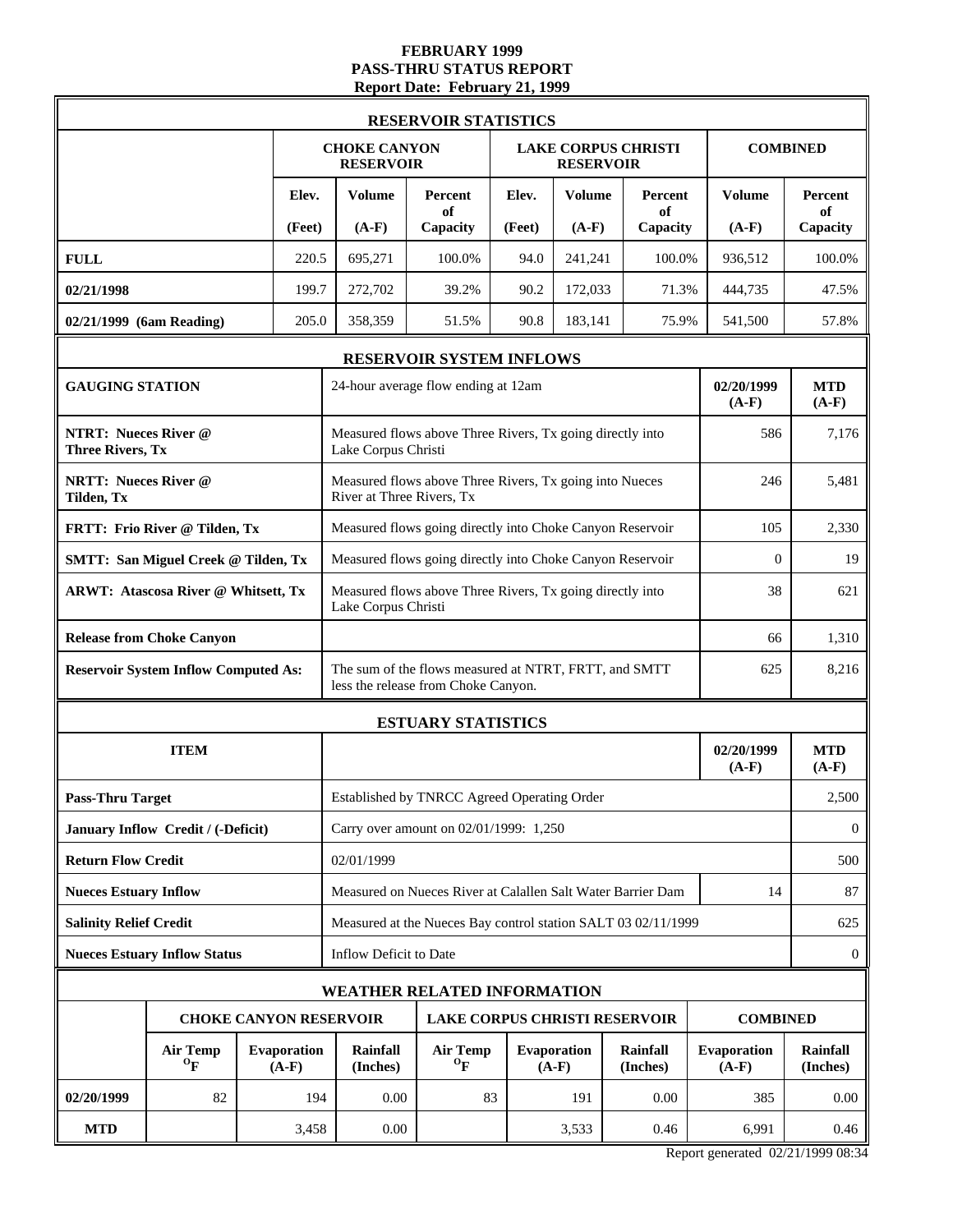#### **FEBRUARY 1999 PASS-THRU STATUS REPORT Report Date: February 22, 1999**

|                                                        |                                                                               |                                                                                          |        |                                         | <b>RESERVOIR STATISTICS</b>                                                                  |        |                                                |                      |                        |                       |
|--------------------------------------------------------|-------------------------------------------------------------------------------|------------------------------------------------------------------------------------------|--------|-----------------------------------------|----------------------------------------------------------------------------------------------|--------|------------------------------------------------|----------------------|------------------------|-----------------------|
|                                                        |                                                                               |                                                                                          |        | <b>CHOKE CANYON</b><br><b>RESERVOIR</b> |                                                                                              |        | <b>LAKE CORPUS CHRISTI</b><br><b>RESERVOIR</b> |                      |                        | <b>COMBINED</b>       |
|                                                        |                                                                               |                                                                                          | Elev.  | <b>Volume</b>                           | Percent<br>of                                                                                | Elev.  | <b>Volume</b>                                  | Percent<br>of        | <b>Volume</b>          | Percent<br>of         |
|                                                        |                                                                               |                                                                                          | (Feet) | $(A-F)$                                 | Capacity                                                                                     | (Feet) | $(A-F)$                                        | Capacity             | $(A-F)$                | Capacity              |
| <b>FULL</b>                                            |                                                                               |                                                                                          | 220.5  | 695,271                                 | 100.0%                                                                                       | 94.0   | 241,241                                        | 100.0%               | 936,512                | 100.0%                |
| 02/22/1998                                             |                                                                               |                                                                                          | 199.7  | 273,000                                 | 39.3%                                                                                        | 90.2   | 173,216                                        | 71.8%                | 446,216                | 47.6%                 |
| 02/22/1999 (6am Reading)                               |                                                                               |                                                                                          | 205.0  | 358,009                                 | 51.5%                                                                                        | 90.8   | 182,968                                        | 75.8%                | 540,977                | 57.8%                 |
|                                                        |                                                                               |                                                                                          |        |                                         | RESERVOIR SYSTEM INFLOWS                                                                     |        |                                                |                      |                        |                       |
| <b>GAUGING STATION</b>                                 |                                                                               |                                                                                          |        |                                         | 24-hour average flow ending at 12am                                                          |        |                                                |                      | 02/21/1999<br>$(A-F)$  | <b>MTD</b><br>$(A-F)$ |
| <b>NTRT: Nueces River @</b><br><b>Three Rivers, Tx</b> |                                                                               |                                                                                          |        | Lake Corpus Christi                     | Measured flows above Three Rivers, Tx going directly into                                    |        |                                                |                      | 435                    | 7,610                 |
| <b>NRTT: Nueces River @</b><br>Tilden, Tx              |                                                                               |                                                                                          |        | River at Three Rivers, Tx               | Measured flows above Three Rivers, Tx going into Nueces                                      |        |                                                |                      | 252                    | 5,733                 |
|                                                        | FRTT: Frio River @ Tilden, Tx                                                 |                                                                                          |        |                                         | Measured flows going directly into Choke Canyon Reservoir                                    |        |                                                |                      | 105                    | 2,436                 |
|                                                        | <b>SMTT: San Miguel Creek @ Tilden, Tx</b>                                    |                                                                                          |        |                                         | Measured flows going directly into Choke Canyon Reservoir                                    |        |                                                |                      | $\mathbf{0}$           | 20                    |
|                                                        | <b>ARWT: Atascosa River @ Whitsett, Tx</b>                                    |                                                                                          |        | Lake Corpus Christi                     | Measured flows above Three Rivers, Tx going directly into                                    |        |                                                |                      | 34                     | 655                   |
|                                                        | <b>Release from Choke Canyon</b>                                              |                                                                                          |        |                                         |                                                                                              |        |                                                |                      |                        | 1,376                 |
|                                                        | <b>Reservoir System Inflow Computed As:</b>                                   |                                                                                          |        |                                         | The sum of the flows measured at NTRT, FRTT, and SMTT<br>less the release from Choke Canyon. |        |                                                |                      | 474                    | 8,690                 |
|                                                        |                                                                               |                                                                                          |        |                                         | <b>ESTUARY STATISTICS</b>                                                                    |        |                                                |                      |                        |                       |
|                                                        | <b>ITEM</b>                                                                   |                                                                                          |        |                                         |                                                                                              |        |                                                |                      | 02/21/1999<br>$(A-F)$  | <b>MTD</b><br>$(A-F)$ |
| <b>Pass-Thru Target</b>                                |                                                                               |                                                                                          |        |                                         | Established by TNRCC Agreed Operating Order                                                  |        |                                                |                      |                        | 2,500                 |
|                                                        | January Inflow Credit / (-Deficit)                                            |                                                                                          |        |                                         | Carry over amount on 02/01/1999: 1250                                                        |        |                                                |                      |                        | $\overline{0}$        |
| <b>Return Flow Credit</b>                              |                                                                               |                                                                                          |        | 02/01/1999                              |                                                                                              |        |                                                |                      |                        | 500                   |
| <b>Nueces Estuary Inflow</b>                           |                                                                               |                                                                                          |        |                                         | Measured on Nueces River at Calallen Salt Water Barrier Dam                                  |        |                                                |                      | $\mathbf{0}$           | 87                    |
| <b>Salinity Relief Credit</b>                          |                                                                               |                                                                                          |        |                                         | Measured at the Nueces Bay control station SALT 03 02/11/1999                                |        |                                                |                      |                        | 625                   |
|                                                        | <b>Nueces Estuary Inflow Status</b>                                           |                                                                                          |        | Inflow Deficit to Date                  |                                                                                              |        |                                                |                      |                        | $\mathbf{0}$          |
|                                                        |                                                                               |                                                                                          |        | <b>WEATHER RELATED INFORMATION</b>      |                                                                                              |        |                                                |                      |                        |                       |
|                                                        |                                                                               | <b>CHOKE CANYON RESERVOIR</b><br><b>LAKE CORPUS CHRISTI RESERVOIR</b><br><b>COMBINED</b> |        |                                         |                                                                                              |        |                                                |                      |                        |                       |
|                                                        | <b>Air Temp</b><br><b>Evaporation</b><br>$\mathbf{O}_{\mathbf{F}}$<br>$(A-F)$ |                                                                                          |        |                                         | <b>Air Temp</b><br>$\mathbf{o}_{\mathbf{F}}$                                                 |        | <b>Evaporation</b><br>$(A-F)$                  | Rainfall<br>(Inches) | Evaporation<br>$(A-F)$ | Rainfall<br>(Inches)  |
| 02/21/1999                                             | 68                                                                            |                                                                                          | 255    | 0.00                                    | 67                                                                                           |        | 232                                            | 0.00                 | 487                    | 0.00                  |
| <b>MTD</b>                                             |                                                                               |                                                                                          | 3,713  | 0.00                                    |                                                                                              |        | 3,765                                          | 0.46                 | 7,478                  | 0.46                  |

Report generated 02/22/1999 08:22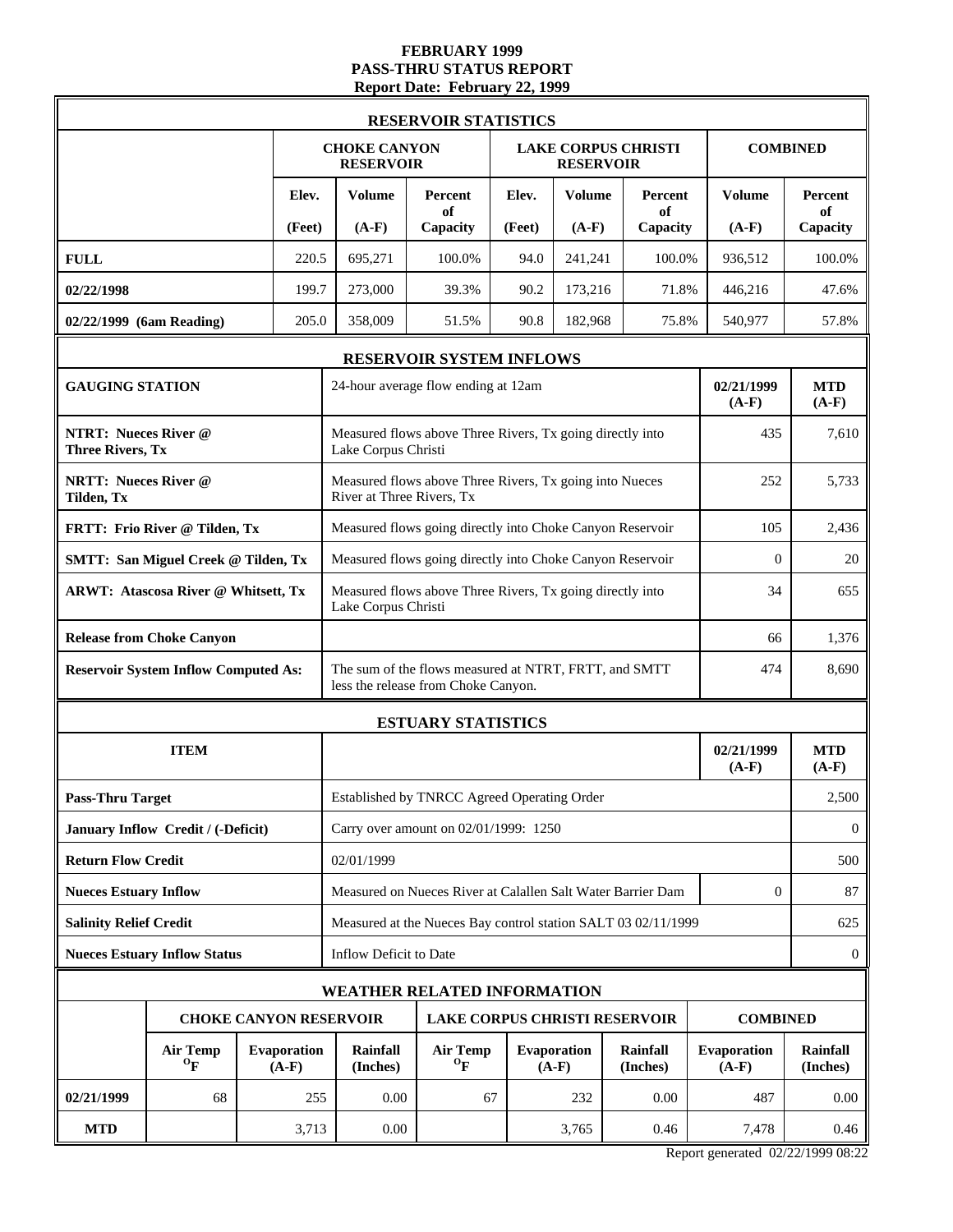# **FEBRUARY 1999 PASS-THRU STATUS REPORT Report Date: February 23, 1999**

|                                                        |                                              |                               |                                                                                              | <b>RESERVOIR STATISTICS</b>                                     |        |                        |                            |                        |                       |
|--------------------------------------------------------|----------------------------------------------|-------------------------------|----------------------------------------------------------------------------------------------|-----------------------------------------------------------------|--------|------------------------|----------------------------|------------------------|-----------------------|
|                                                        |                                              |                               | <b>CHOKE CANYON</b><br><b>RESERVOIR</b>                                                      |                                                                 |        | <b>RESERVOIR</b>       | <b>LAKE CORPUS CHRISTI</b> |                        | <b>COMBINED</b>       |
|                                                        |                                              | Elev.                         | Volume                                                                                       | Percent<br>of                                                   | Elev.  | <b>Volume</b>          | Percent<br>of              | <b>Volume</b>          | Percent<br>of         |
|                                                        |                                              | (Feet)                        | $(A-F)$                                                                                      | Capacity                                                        | (Feet) | $(A-F)$                | Capacity                   | $(A-F)$                | Capacity              |
| <b>FULL</b>                                            |                                              | 220.5                         | 695,271                                                                                      | 100.0%                                                          | 94.0   | 241,241                | 100.0%                     | 936,512                | 100.0%                |
| 02/23/1998                                             |                                              | 199.9                         | 276,000                                                                                      | 39.7%                                                           | 90.5   | 177,298                | 73.5%                      | 453,298                | 48.4%                 |
| 02/23/1999 (6am Reading)                               |                                              | 205.0                         | 357,833                                                                                      | 51.5%                                                           | 90.8   | 182,795                | 75.8%                      | 540,628                | 57.7%                 |
|                                                        |                                              |                               |                                                                                              | RESERVOIR SYSTEM INFLOWS                                        |        |                        |                            |                        |                       |
| <b>GAUGING STATION</b>                                 |                                              |                               |                                                                                              | 24-hour average flow ending at 12am                             |        |                        |                            | 02/22/1999<br>$(A-F)$  | <b>MTD</b><br>$(A-F)$ |
| <b>NTRT: Nueces River @</b><br><b>Three Rivers, Tx</b> |                                              |                               | Lake Corpus Christi                                                                          | Measured flows above Three Rivers, Tx going directly into       | 427    | 8,037                  |                            |                        |                       |
| <b>NRTT: Nueces River @</b><br>Tilden, Tx              |                                              |                               | Measured flows above Three Rivers, Tx going into Nueces<br>River at Three Rivers, Tx         | 244                                                             | 5,977  |                        |                            |                        |                       |
|                                                        | FRTT: Frio River @ Tilden, Tx                |                               | Measured flows going directly into Choke Canyon Reservoir                                    | 107                                                             | 2,543  |                        |                            |                        |                       |
|                                                        | <b>SMTT: San Miguel Creek @ Tilden, Tx</b>   |                               | Measured flows going directly into Choke Canyon Reservoir                                    | $\mathbf{0}$                                                    | 20     |                        |                            |                        |                       |
|                                                        | <b>ARWT: Atascosa River @ Whitsett, Tx</b>   |                               | Measured flows above Three Rivers, Tx going directly into<br>Lake Corpus Christi             | 30                                                              | 685    |                        |                            |                        |                       |
|                                                        | <b>Release from Choke Canyon</b>             |                               | 66                                                                                           |                                                                 |        |                        |                            |                        | 1,441                 |
|                                                        | <b>Reservoir System Inflow Computed As:</b>  |                               | The sum of the flows measured at NTRT, FRTT, and SMTT<br>less the release from Choke Canyon. | 469                                                             | 9,159  |                        |                            |                        |                       |
|                                                        |                                              |                               | <b>ESTUARY STATISTICS</b>                                                                    |                                                                 |        |                        |                            |                        |                       |
|                                                        | <b>ITEM</b>                                  |                               |                                                                                              |                                                                 |        |                        |                            | 02/22/1999<br>$(A-F)$  | <b>MTD</b><br>$(A-F)$ |
| <b>Pass-Thru Target</b>                                |                                              |                               |                                                                                              | Established by TNRCC Agreed Operating Order                     |        |                        |                            |                        | 2,500                 |
|                                                        | January Inflow Credit / (-Deficit)           |                               |                                                                                              | Carry over amount on 02/01/1999: 1,250                          |        |                        |                            |                        | $\boldsymbol{0}$      |
| <b>Return Flow Credit</b>                              |                                              |                               | 02/01/1999                                                                                   |                                                                 |        |                        |                            |                        | 500                   |
| <b>Nueces Estuary Inflow</b>                           |                                              |                               |                                                                                              | Measured on Nueces River at Calallen Salt Water Barrier Dam     |        |                        |                            | $\mathbf{0}$           | 87                    |
| <b>Salinity Relief Credit</b>                          |                                              |                               |                                                                                              | Measured at the Nueces Bay control station SALT 03 (625 S.R.C.) |        |                        |                            |                        | $\overline{0}$        |
|                                                        | <b>Nueces Estuary Inflow Status</b>          |                               | Inflow Deficit to Date                                                                       |                                                                 |        |                        |                            |                        | -663                  |
|                                                        |                                              |                               | <b>WEATHER RELATED INFORMATION</b>                                                           |                                                                 |        |                        |                            |                        |                       |
|                                                        |                                              |                               | <b>CHOKE CANYON RESERVOIR</b>                                                                | <b>LAKE CORPUS CHRISTI RESERVOIR</b>                            |        |                        |                            | <b>COMBINED</b>        |                       |
|                                                        | <b>Air Temp</b><br>$\mathbf{O}_{\mathbf{F}}$ | <b>Evaporation</b><br>$(A-F)$ | Rainfall<br>(Inches)                                                                         | <b>Air Temp</b><br>$\mathbf{O}_{\mathbf{F}}$                    |        | Evaporation<br>$(A-F)$ | Rainfall<br>(Inches)       | Evaporation<br>$(A-F)$ | Rainfall<br>(Inches)  |
| 02/22/1999                                             | 74                                           | 163                           | 0.00                                                                                         | 72                                                              |        | 191                    | 0.00                       | 354                    | 0.00                  |
| <b>MTD</b>                                             |                                              | 3,876                         | 0.00                                                                                         |                                                                 |        | 3,956                  | 0.46                       | 7,832                  | 0.46                  |

Report generated 02/23/1999 11:42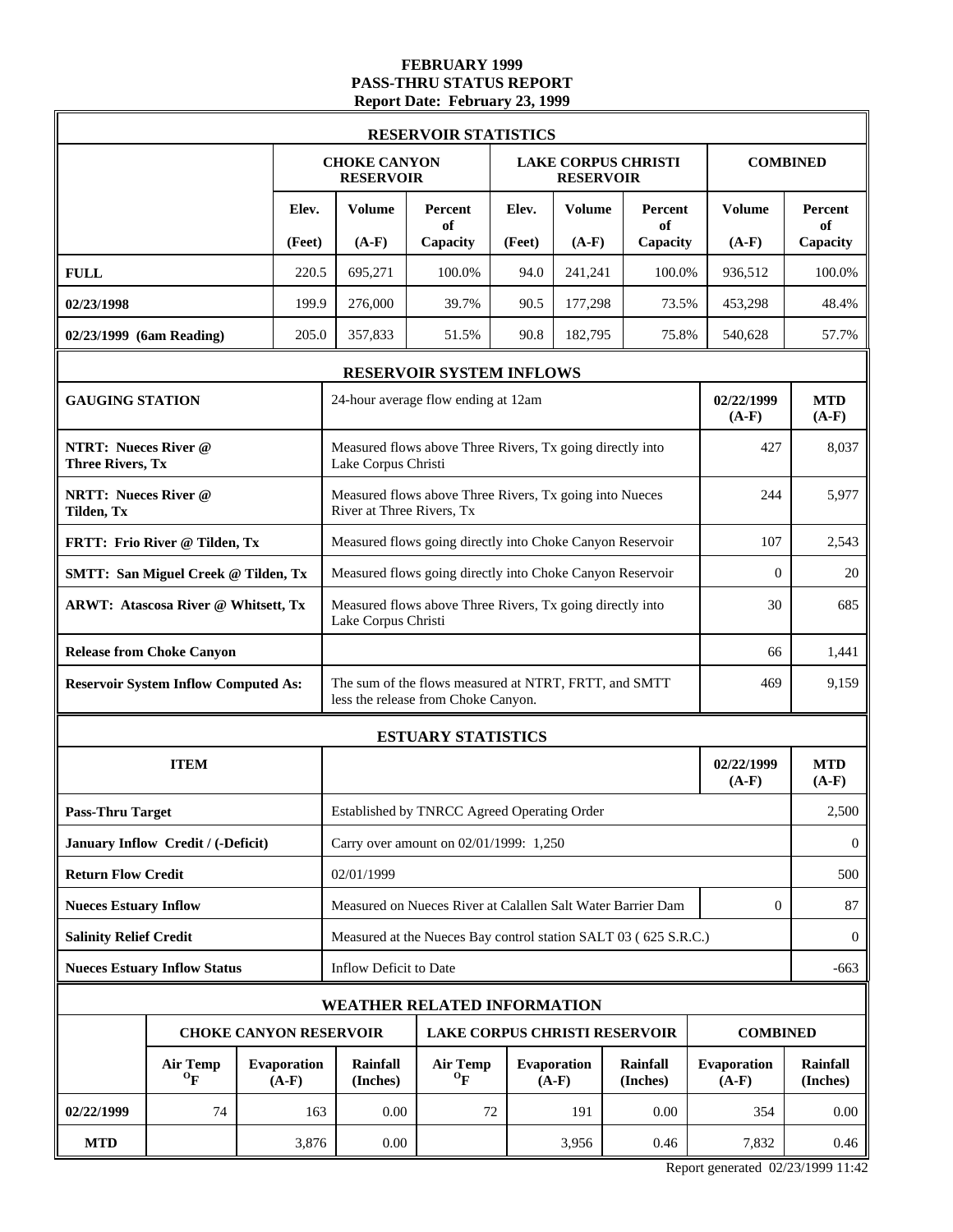#### **FEBRUARY 1999 PASS-THRU STATUS REPORT Report Date: February 24, 1999**

|                                                        |                                              |  |                               |                                                                                      | <b>RESERVOIR STATISTICS</b>                                                                  |        |                               |                            |                               |                       |
|--------------------------------------------------------|----------------------------------------------|--|-------------------------------|--------------------------------------------------------------------------------------|----------------------------------------------------------------------------------------------|--------|-------------------------------|----------------------------|-------------------------------|-----------------------|
|                                                        |                                              |  |                               | <b>CHOKE CANYON</b><br><b>RESERVOIR</b>                                              |                                                                                              |        | <b>RESERVOIR</b>              | <b>LAKE CORPUS CHRISTI</b> |                               | <b>COMBINED</b>       |
|                                                        |                                              |  | Elev.                         | <b>Volume</b>                                                                        | Percent<br>of                                                                                | Elev.  | <b>Volume</b>                 | Percent<br>of              | <b>Volume</b>                 | Percent<br>of         |
|                                                        |                                              |  | (Feet)                        | $(A-F)$                                                                              | Capacity                                                                                     | (Feet) | $(A-F)$                       | Capacity                   | $(A-F)$                       | Capacity              |
| <b>FULL</b>                                            |                                              |  | 220.5                         | 695,271                                                                              | 100.0%                                                                                       | 94.0   | 241,241                       | 100.0%                     | 936,512                       | 100.0%                |
| 02/24/1998                                             |                                              |  | 200.0                         | 276,753                                                                              | 39.8%                                                                                        | 90.8   | 182,795                       | 75.8%                      | 459,548                       | 49.1%                 |
| 02/24/1999 (6am Reading)                               |                                              |  | 204.9                         | 357,483                                                                              | 51.4%                                                                                        | 90.8   | 182,622                       | 75.7%                      | 540,105                       | 57.7%                 |
|                                                        |                                              |  |                               |                                                                                      | RESERVOIR SYSTEM INFLOWS                                                                     |        |                               |                            |                               |                       |
| <b>GAUGING STATION</b>                                 |                                              |  |                               |                                                                                      | 24-hour average flow ending at 12am                                                          |        |                               |                            | 02/23/1999<br>$(A-F)$         | <b>MTD</b><br>$(A-F)$ |
| <b>NTRT: Nueces River @</b><br><b>Three Rivers, Tx</b> |                                              |  |                               | Lake Corpus Christi                                                                  | Measured flows above Three Rivers, Tx going directly into                                    | 417    | 8,454                         |                            |                               |                       |
| <b>NRTT: Nueces River @</b><br>Tilden, Tx              |                                              |  |                               | Measured flows above Three Rivers, Tx going into Nueces<br>River at Three Rivers, Tx |                                                                                              |        |                               |                            |                               | 6,209                 |
|                                                        | FRTT: Frio River @ Tilden, Tx                |  |                               | Measured flows going directly into Choke Canyon Reservoir                            | 107                                                                                          | 2,650  |                               |                            |                               |                       |
|                                                        | <b>SMTT: San Miguel Creek @ Tilden, Tx</b>   |  |                               | Measured flows going directly into Choke Canyon Reservoir                            | $\overline{0}$                                                                               | 20     |                               |                            |                               |                       |
|                                                        | <b>ARWT: Atascosa River @ Whitsett, Tx</b>   |  |                               | Measured flows above Three Rivers, Tx going directly into<br>Lake Corpus Christi     |                                                                                              |        |                               |                            |                               | 715                   |
|                                                        | <b>Release from Choke Canyon</b>             |  |                               |                                                                                      |                                                                                              |        |                               |                            |                               | 1,507                 |
|                                                        | <b>Reservoir System Inflow Computed As:</b>  |  |                               |                                                                                      | The sum of the flows measured at NTRT, FRTT, and SMTT<br>less the release from Choke Canyon. |        |                               |                            | 459                           | 9,617                 |
|                                                        |                                              |  |                               |                                                                                      | <b>ESTUARY STATISTICS</b>                                                                    |        |                               |                            |                               |                       |
|                                                        | <b>ITEM</b>                                  |  |                               |                                                                                      |                                                                                              |        |                               |                            | 02/23/1999<br>$(A-F)$         | <b>MTD</b><br>$(A-F)$ |
| <b>Pass-Thru Target</b>                                |                                              |  |                               |                                                                                      | Established by TNRCC Agreed Operating Order                                                  |        |                               |                            |                               | 2,500                 |
|                                                        | January Inflow Credit / (-Deficit)           |  |                               |                                                                                      | Carry over amount on 02/01/1999: 1,250                                                       |        |                               |                            |                               | $\boldsymbol{0}$      |
| <b>Return Flow Credit</b>                              |                                              |  |                               | 02/01/1999                                                                           |                                                                                              |        |                               |                            |                               | 500                   |
| <b>Nueces Estuary Inflow</b>                           |                                              |  |                               |                                                                                      | Measured on Nueces River at Calallen Salt Water Barrier Dam                                  |        |                               |                            | $\mathbf{0}$                  | 87                    |
| <b>Salinity Relief Credit</b>                          |                                              |  |                               |                                                                                      | Measured at the Nueces Bay control station SALT 03 (625 S.R.C.)                              |        |                               |                            |                               | $\overline{0}$        |
|                                                        | <b>Nueces Estuary Inflow Status</b>          |  |                               | Inflow Deficit to Date                                                               |                                                                                              |        |                               |                            |                               | $-663$                |
|                                                        |                                              |  |                               | <b>WEATHER RELATED INFORMATION</b>                                                   |                                                                                              |        |                               |                            |                               |                       |
|                                                        |                                              |  |                               | <b>CHOKE CANYON RESERVOIR</b>                                                        | <b>LAKE CORPUS CHRISTI RESERVOIR</b>                                                         |        |                               |                            | <b>COMBINED</b>               |                       |
|                                                        | <b>Air Temp</b><br>$\mathbf{O}_{\mathbf{F}}$ |  | <b>Evaporation</b><br>$(A-F)$ | Rainfall<br>(Inches)                                                                 | <b>Air Temp</b><br>$\mathbf{o}_{\mathbf{F}}$                                                 |        | <b>Evaporation</b><br>$(A-F)$ | Rainfall<br>(Inches)       | <b>Evaporation</b><br>$(A-F)$ | Rainfall<br>(Inches)  |
| 02/23/1999                                             | 78<br>153                                    |  |                               | 0.00                                                                                 | 76                                                                                           |        | 171                           | 0.00                       | 324                           | 0.00                  |
| <b>MTD</b>                                             |                                              |  | 4,029                         | 0.00                                                                                 |                                                                                              |        | 4,127                         | 0.46                       | 8,156                         | 0.46                  |

Report generated 02/24/1999 09:00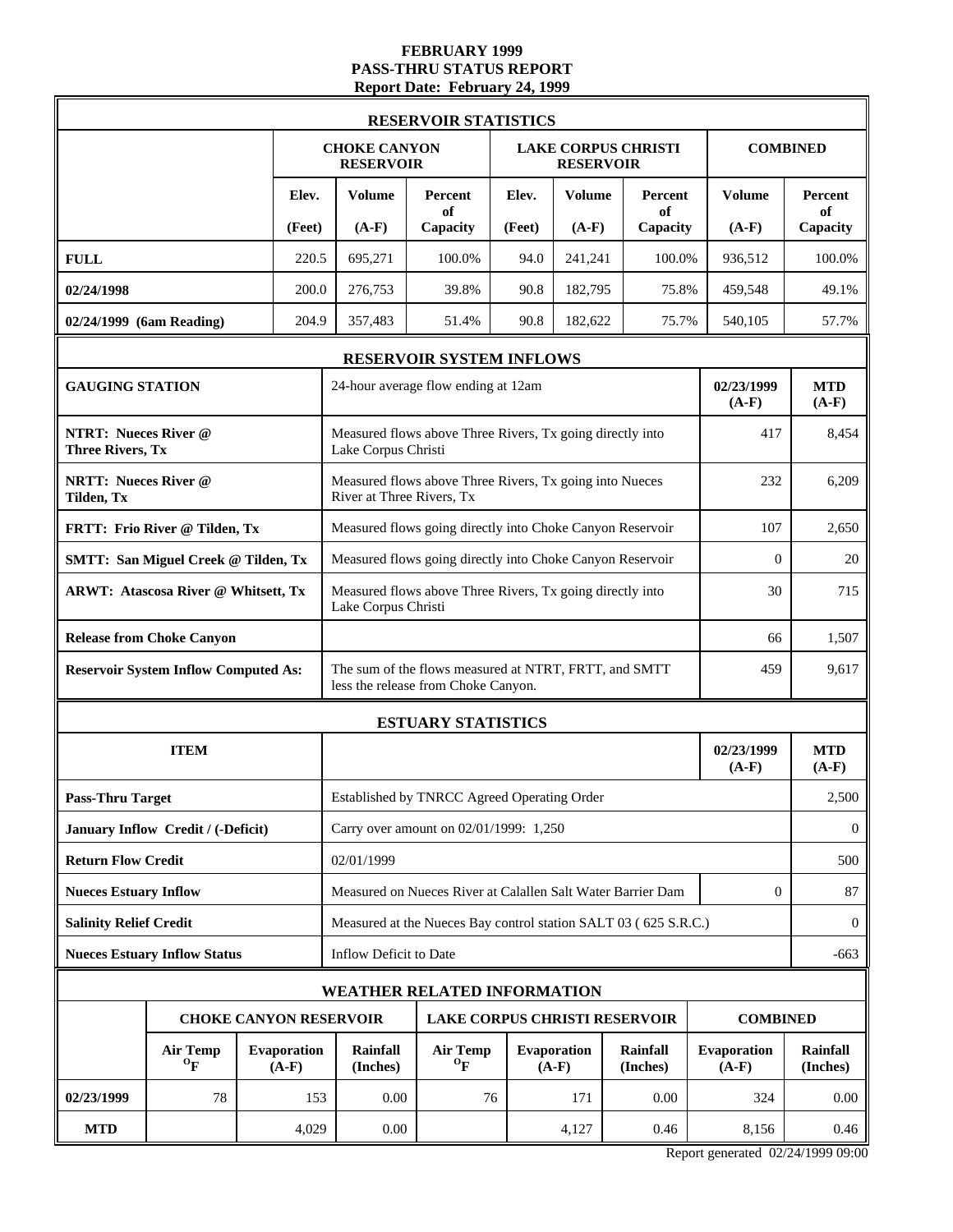#### **FEBRUARY 1999 PASS-THRU STATUS REPORT Report Date: February 25, 1999**

| <b>RESERVOIR STATISTICS</b>                 |                                                        |  |                                                                 |                                                                                                     |                                                           |                                      |                               |                            |                               |                      |  |
|---------------------------------------------|--------------------------------------------------------|--|-----------------------------------------------------------------|-----------------------------------------------------------------------------------------------------|-----------------------------------------------------------|--------------------------------------|-------------------------------|----------------------------|-------------------------------|----------------------|--|
|                                             |                                                        |  |                                                                 | <b>CHOKE CANYON</b><br><b>RESERVOIR</b>                                                             |                                                           |                                      | <b>RESERVOIR</b>              | <b>LAKE CORPUS CHRISTI</b> |                               | <b>COMBINED</b>      |  |
|                                             | Elev.                                                  |  | <b>Volume</b>                                                   | Percent<br>of                                                                                       | Elev.                                                     | <b>Volume</b>                        | Percent<br>of                 | <b>Volume</b>              | Percent<br>of                 |                      |  |
|                                             |                                                        |  | (Feet)                                                          | $(A-F)$                                                                                             | Capacity                                                  | (Feet)                               | $(A-F)$                       | Capacity                   | $(A-F)$                       | Capacity             |  |
| <b>FULL</b>                                 |                                                        |  | 220.5                                                           | 695,271                                                                                             | 100.0%                                                    | 94.0                                 | 241,241                       | 100.0%                     | 936,512                       | 100.0%               |  |
| 02/25/1998                                  |                                                        |  | 200.0                                                           | 276,753                                                                                             | 39.8%                                                     | 90.9                                 | 184,526                       | 76.5%                      | 461,279                       | 49.3%                |  |
| 02/25/1999 (6am Reading)                    |                                                        |  | 204.9                                                           | 357,308                                                                                             | 51.4%                                                     | 90.8                                 | 182,450                       | 75.6%                      | 539,758                       | 57.6%                |  |
|                                             |                                                        |  |                                                                 | RESERVOIR SYSTEM INFLOWS                                                                            |                                                           |                                      |                               |                            |                               |                      |  |
| <b>GAUGING STATION</b>                      |                                                        |  |                                                                 |                                                                                                     | 24-hour average flow ending at 12am                       | 02/24/1999<br>$(A-F)$                | <b>MTD</b><br>$(A-F)$         |                            |                               |                      |  |
|                                             | <b>NTRT: Nueces River @</b><br><b>Three Rivers, Tx</b> |  |                                                                 | Measured flows above Three Rivers, Tx going directly into<br>Lake Corpus Christi                    | 411                                                       | 8,865                                |                               |                            |                               |                      |  |
| <b>NRTT: Nueces River @</b><br>Tilden, Tx   |                                                        |  |                                                                 | River at Three Rivers, Tx                                                                           | Measured flows above Three Rivers, Tx going into Nueces   |                                      |                               |                            | 228                           | 6,437                |  |
|                                             | FRTT: Frio River @ Tilden, Tx                          |  |                                                                 |                                                                                                     | Measured flows going directly into Choke Canyon Reservoir | 105                                  | 2,755                         |                            |                               |                      |  |
|                                             | <b>SMTT: San Miguel Creek @ Tilden, Tx</b>             |  |                                                                 |                                                                                                     | Measured flows going directly into Choke Canyon Reservoir | $\overline{0}$                       | 20                            |                            |                               |                      |  |
|                                             | <b>ARWT: Atascosa River @ Whitsett, Tx</b>             |  | Lake Corpus Christi                                             | Measured flows above Three Rivers, Tx going directly into                                           | 30                                                        | 744                                  |                               |                            |                               |                      |  |
|                                             | <b>Release from Choke Canyon</b>                       |  |                                                                 |                                                                                                     | 66                                                        | 1,572                                |                               |                            |                               |                      |  |
| <b>Reservoir System Inflow Computed As:</b> |                                                        |  |                                                                 | The sum of the flows measured at NTRT, FRTT, and SMTT<br>451<br>less the release from Choke Canyon. |                                                           |                                      |                               |                            |                               |                      |  |
|                                             |                                                        |  |                                                                 |                                                                                                     | <b>ESTUARY STATISTICS</b>                                 |                                      |                               |                            |                               |                      |  |
|                                             | <b>ITEM</b>                                            |  |                                                                 |                                                                                                     |                                                           | 02/24/1999<br>$(A-F)$                | <b>MTD</b><br>$(A-F)$         |                            |                               |                      |  |
| <b>Pass-Thru Target</b>                     |                                                        |  |                                                                 | Established by TNRCC Agreed Operating Order                                                         |                                                           | 2,500                                |                               |                            |                               |                      |  |
|                                             | January Inflow Credit / (-Deficit)                     |  |                                                                 | Carry over amount on 02/01/1999: 1,250                                                              |                                                           |                                      |                               |                            |                               |                      |  |
| <b>Return Flow Credit</b>                   |                                                        |  |                                                                 | 02/01/1999                                                                                          |                                                           |                                      |                               |                            |                               |                      |  |
| <b>Nueces Estuary Inflow</b>                |                                                        |  |                                                                 | Measured on Nueces River at Calallen Salt Water Barrier Dam<br>$\mathbf{0}$                         |                                                           |                                      |                               |                            |                               |                      |  |
| <b>Salinity Relief Credit</b>               |                                                        |  | Measured at the Nueces Bay control station SALT 03 (625 S.R.C.) |                                                                                                     |                                                           |                                      |                               |                            |                               |                      |  |
|                                             | <b>Nueces Estuary Inflow Status</b>                    |  |                                                                 | Inflow Deficit to Date                                                                              |                                                           |                                      |                               |                            |                               |                      |  |
| <b>WEATHER RELATED INFORMATION</b>          |                                                        |  |                                                                 |                                                                                                     |                                                           |                                      |                               |                            |                               |                      |  |
|                                             |                                                        |  |                                                                 | <b>CHOKE CANYON RESERVOIR</b>                                                                       |                                                           | <b>LAKE CORPUS CHRISTI RESERVOIR</b> |                               |                            | <b>COMBINED</b>               |                      |  |
|                                             | <b>Air Temp</b><br>$\mathbf{O}_{\mathbf{F}}$           |  | <b>Evaporation</b><br>$(A-F)$                                   | Rainfall<br>(Inches)                                                                                | <b>Air Temp</b><br>$\mathbf{o}_{\mathbf{F}}$              |                                      | <b>Evaporation</b><br>$(A-F)$ | Rainfall<br>(Inches)       | <b>Evaporation</b><br>$(A-F)$ | Rainfall<br>(Inches) |  |
| 02/24/1999                                  | 80                                                     |  | 204                                                             | 0.00                                                                                                | 78                                                        |                                      | 251                           | 0.00                       | 455                           | 0.00                 |  |
| <b>MTD</b>                                  |                                                        |  | 4,233                                                           | 0.00                                                                                                |                                                           |                                      | 4,378                         | 0.46                       | 8,611                         | 0.46                 |  |

Report generated 02/25/1999 08:40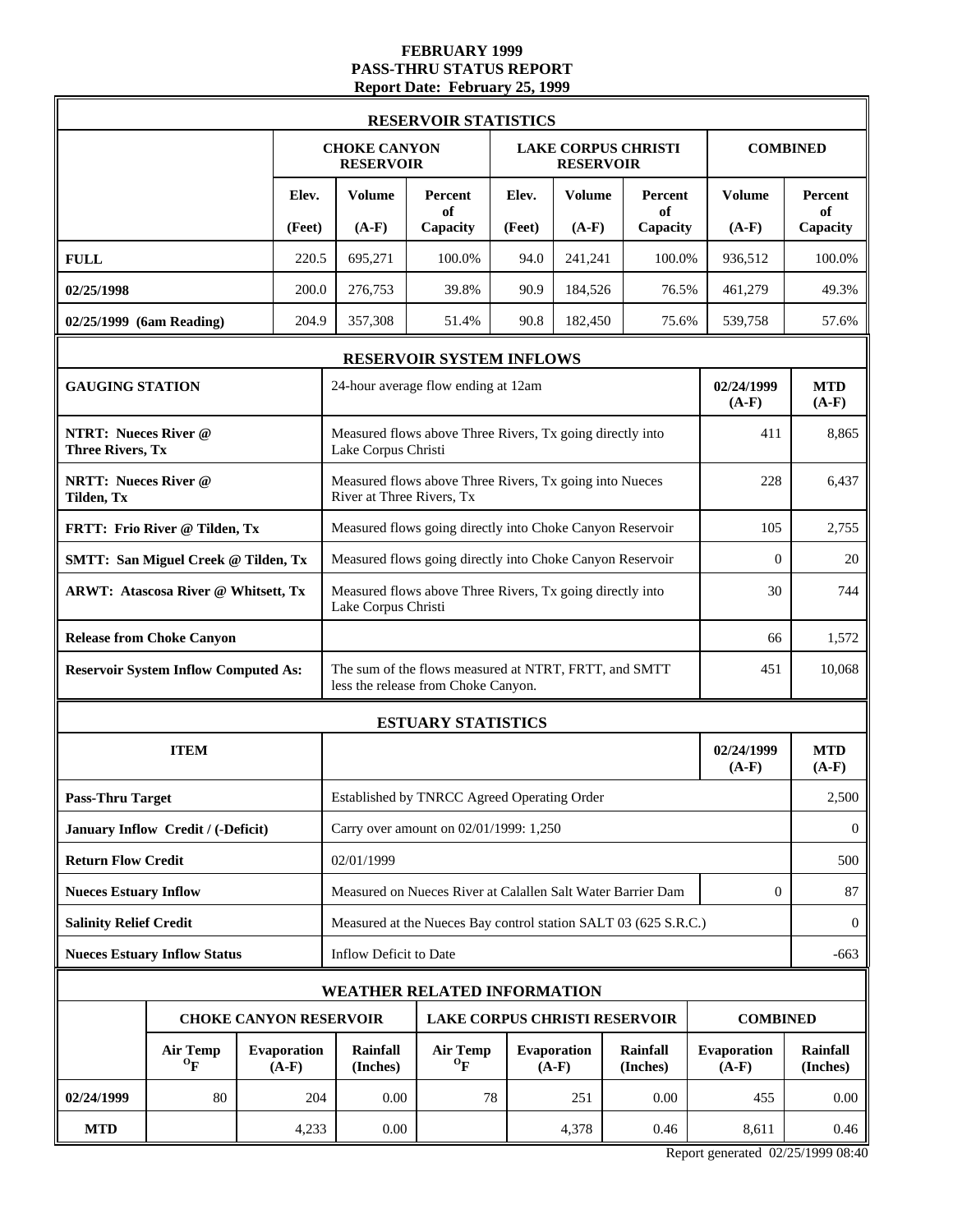# **FEBRUARY 1999 PASS-THRU STATUS REPORT Report Date: February 26, 1999**

| <b>RESERVOIR STATISTICS</b>                            |                                              |                               |        |                                                                                                     |                                                           |                       |                               |                             |                        |                      |  |
|--------------------------------------------------------|----------------------------------------------|-------------------------------|--------|-----------------------------------------------------------------------------------------------------|-----------------------------------------------------------|-----------------------|-------------------------------|-----------------------------|------------------------|----------------------|--|
|                                                        |                                              |                               |        | <b>CHOKE CANYON</b><br><b>RESERVOIR</b>                                                             |                                                           |                       | <b>RESERVOIR</b>              | <b>LAKE CORPUS CHRISTI</b>  |                        | <b>COMBINED</b>      |  |
|                                                        |                                              |                               | Elev.  | <b>Volume</b>                                                                                       | Percent<br>of                                             | Elev.                 | <b>Volume</b>                 | Percent<br>of               | <b>Volume</b>          | Percent<br>of        |  |
|                                                        |                                              |                               | (Feet) | $(A-F)$                                                                                             | Capacity                                                  | (Feet)                | $(A-F)$                       | Capacity                    | $(A-F)$                | Capacity             |  |
| <b>FULL</b>                                            |                                              |                               | 220.5  | 695,271                                                                                             | 100.0%                                                    | 94.0                  | 241,241                       | 100.0%                      | 936,512                | 100.0%               |  |
| 02/26/1998                                             |                                              |                               | 200.0  | 276,452                                                                                             | 39.8%                                                     | 91.0                  | 185,567                       | 76.9%                       | 462,019                | 49.3%                |  |
| 02/26/1999 (6am Reading)                               |                                              |                               | 204.9  | 356,958                                                                                             | 51.3%                                                     | 90.8                  | 182,277                       | 75.6%                       | 539,235                | 57.6%                |  |
|                                                        |                                              |                               |        | RESERVOIR SYSTEM INFLOWS                                                                            |                                                           |                       |                               |                             |                        |                      |  |
| <b>GAUGING STATION</b>                                 |                                              |                               |        |                                                                                                     | 24-hour average flow ending at 12am                       | 02/25/1999<br>$(A-F)$ | <b>MTD</b><br>$(A-F)$         |                             |                        |                      |  |
| <b>NTRT: Nueces River @</b><br><b>Three Rivers, Tx</b> |                                              |                               |        | Lake Corpus Christi                                                                                 | Measured flows above Three Rivers, Tx going directly into | 403                   | 9,268                         |                             |                        |                      |  |
| <b>NRTT: Nueces River @</b><br>Tilden, Tx              |                                              |                               |        | River at Three Rivers, Tx                                                                           | Measured flows above Three Rivers, Tx going into Nueces   |                       |                               |                             | 220                    | 6.658                |  |
|                                                        | FRTT: Frio River @ Tilden, Tx                |                               |        |                                                                                                     | Measured flows going directly into Choke Canyon Reservoir |                       |                               |                             | 105                    | 2,860                |  |
|                                                        | <b>SMTT: San Miguel Creek @ Tilden, Tx</b>   |                               |        |                                                                                                     | Measured flows going directly into Choke Canyon Reservoir | $\overline{0}$        | 20                            |                             |                        |                      |  |
|                                                        | ARWT: Atascosa River @ Whitsett, Tx          |                               |        | Measured flows above Three Rivers, Tx going directly into<br>Lake Corpus Christi                    | 28                                                        | 772                   |                               |                             |                        |                      |  |
|                                                        | <b>Release from Choke Canyon</b>             |                               |        |                                                                                                     | 66                                                        | 1,638                 |                               |                             |                        |                      |  |
|                                                        | <b>Reservoir System Inflow Computed As:</b>  |                               |        | The sum of the flows measured at NTRT, FRTT, and SMTT<br>443<br>less the release from Choke Canyon. |                                                           |                       |                               |                             |                        |                      |  |
|                                                        |                                              |                               |        |                                                                                                     | <b>ESTUARY STATISTICS</b>                                 |                       |                               |                             |                        |                      |  |
|                                                        | <b>ITEM</b>                                  |                               |        |                                                                                                     |                                                           | 02/25/1999<br>$(A-F)$ | <b>MTD</b><br>$(A-F)$         |                             |                        |                      |  |
| <b>Pass-Thru Target</b>                                |                                              |                               |        | Established by TNRCC Agreed Operating Order                                                         |                                                           |                       |                               |                             |                        |                      |  |
|                                                        | January Inflow Credit / (-Deficit)           |                               |        | Carry over amount on 02/01/1999: 1,250                                                              |                                                           |                       |                               |                             |                        |                      |  |
| <b>Return Flow Credit</b>                              |                                              |                               |        | 02/01/1999                                                                                          |                                                           |                       |                               |                             |                        |                      |  |
| <b>Nueces Estuary Inflow</b>                           |                                              |                               |        | Measured on Nueces River at Calallen Salt Water Barrier Dam                                         | $\boldsymbol{0}$                                          | 87                    |                               |                             |                        |                      |  |
| <b>Salinity Relief Credit</b>                          |                                              |                               |        | Measured at the Nueces Bay control station SALT 03 (625 S.R.C.)                                     |                                                           |                       |                               |                             |                        |                      |  |
|                                                        | <b>Nueces Estuary Inflow Status</b>          |                               |        | Inflow Deficit to Date                                                                              |                                                           |                       |                               |                             |                        |                      |  |
| <b>WEATHER RELATED INFORMATION</b>                     |                                              |                               |        |                                                                                                     |                                                           |                       |                               |                             |                        |                      |  |
|                                                        |                                              |                               |        | <b>CHOKE CANYON RESERVOIR</b>                                                                       | <b>LAKE CORPUS CHRISTI RESERVOIR</b>                      |                       |                               |                             | <b>COMBINED</b>        |                      |  |
|                                                        | <b>Air Temp</b><br>$\mathbf{O}_{\mathbf{F}}$ | <b>Evaporation</b><br>$(A-F)$ |        | Rainfall<br>(Inches)                                                                                | <b>Air Temp</b><br>$\mathbf{O}_{\mathbf{F}}$              |                       | <b>Evaporation</b><br>$(A-F)$ | <b>Rainfall</b><br>(Inches) | Evaporation<br>$(A-F)$ | Rainfall<br>(Inches) |  |
| 02/25/1999                                             | 82                                           |                               | 153    | 0.00                                                                                                | 80                                                        |                       | 111                           | 0.00                        | 264                    | 0.00                 |  |
| <b>MTD</b>                                             |                                              |                               | 4,386  | 0.00                                                                                                |                                                           |                       | 4,489                         | 0.46                        | 8,875                  | 0.46                 |  |

Report generated 02/26/1999 09:01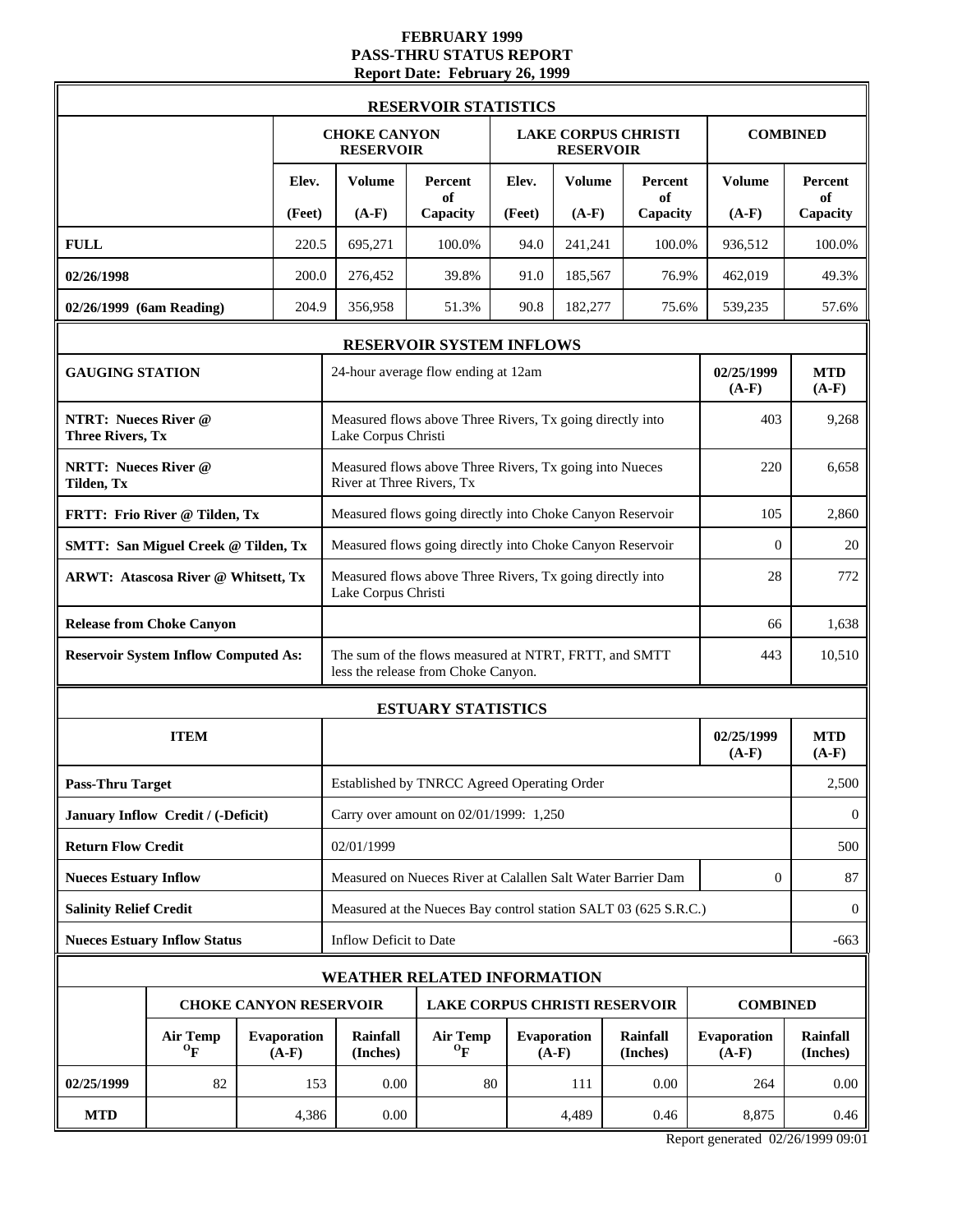### **FEBRUARY 1999 PASS-THRU STATUS REPORT Report Date: February 27, 1999**

| <b>RESERVOIR STATISTICS</b>                            |                                              |  |                        |                                                                                              |                                                           |                                      |                            |                                  |                          |                             |  |
|--------------------------------------------------------|----------------------------------------------|--|------------------------|----------------------------------------------------------------------------------------------|-----------------------------------------------------------|--------------------------------------|----------------------------|----------------------------------|--------------------------|-----------------------------|--|
|                                                        |                                              |  |                        | <b>CHOKE CANYON</b><br><b>RESERVOIR</b>                                                      |                                                           | <b>RESERVOIR</b>                     | <b>LAKE CORPUS CHRISTI</b> |                                  | <b>COMBINED</b>          |                             |  |
|                                                        | Elev.                                        |  | (Feet)                 | <b>Volume</b><br>$(A-F)$                                                                     | Percent<br>of<br>Capacity                                 | Elev.<br>(Feet)                      | <b>Volume</b><br>$(A-F)$   | <b>Percent</b><br>of<br>Capacity | <b>Volume</b><br>$(A-F)$ | Percent<br>of<br>Capacity   |  |
| <b>FULL</b>                                            |                                              |  | 220.5                  | 695,271                                                                                      | 100.0%                                                    | 94.0                                 | 241,241                    | 100.0%                           | 936,512                  | 100.0%                      |  |
| 02/27/1998                                             |                                              |  | 200.0                  | 276,603                                                                                      | 39.8%                                                     | 91.0                                 | 185,741                    | 77.0%                            | 462,344                  | 49.4%                       |  |
| 02/27/1999 (6am Reading)                               |                                              |  | 204.9                  | 356,958                                                                                      | 51.3%                                                     | 90.8                                 | 182,104                    | 75.5%                            | 539,062                  | 57.6%                       |  |
|                                                        |                                              |  |                        | <b>RESERVOIR SYSTEM INFLOWS</b>                                                              |                                                           |                                      |                            |                                  |                          |                             |  |
|                                                        | <b>GAUGING STATION</b>                       |  |                        |                                                                                              | 24-hour average flow ending at 12am                       | 02/26/1999<br>$(A-F)$                | <b>MTD</b><br>$(A-F)$      |                                  |                          |                             |  |
| <b>NTRT: Nueces River @</b><br><b>Three Rivers, Tx</b> |                                              |  |                        | Lake Corpus Christi                                                                          | Measured flows above Three Rivers, Tx going directly into |                                      |                            |                                  | 411                      | 9,679                       |  |
| <b>NRTT: Nueces River @</b><br>Tilden, Tx              |                                              |  |                        | River at Three Rivers, Tx                                                                    | Measured flows above Three Rivers, Tx going into Nueces   |                                      |                            |                                  | 214                      | 6,872                       |  |
|                                                        | FRTT: Frio River @ Tilden, Tx                |  |                        |                                                                                              | Measured flows going directly into Choke Canyon Reservoir | 103                                  | 2,964                      |                                  |                          |                             |  |
|                                                        | <b>SMTT: San Miguel Creek @ Tilden, Tx</b>   |  |                        |                                                                                              | Measured flows going directly into Choke Canyon Reservoir | $\theta$                             | 20                         |                                  |                          |                             |  |
|                                                        | <b>ARWT: Atascosa River @ Whitsett, Tx</b>   |  |                        | Lake Corpus Christi                                                                          | Measured flows above Three Rivers, Tx going directly into | 28                                   | 800                        |                                  |                          |                             |  |
|                                                        | <b>Release from Choke Canyon</b>             |  |                        |                                                                                              | 66                                                        | 1,703                                |                            |                                  |                          |                             |  |
|                                                        | <b>Reservoir System Inflow Computed As:</b>  |  |                        | The sum of the flows measured at NTRT, FRTT, and SMTT<br>less the release from Choke Canyon. | 449                                                       | 10,959                               |                            |                                  |                          |                             |  |
|                                                        |                                              |  |                        |                                                                                              | <b>ESTUARY STATISTICS</b>                                 |                                      |                            |                                  |                          |                             |  |
|                                                        | <b>ITEM</b>                                  |  |                        |                                                                                              |                                                           |                                      |                            |                                  | 02/26/1999<br>$(A-F)$    | <b>MTD</b><br>$(A-F)$       |  |
| <b>Pass-Thru Target</b>                                |                                              |  |                        | Established by TNRCC Agreed Operating Order                                                  |                                                           | 2,500                                |                            |                                  |                          |                             |  |
|                                                        | January Inflow Credit / (-Deficit)           |  |                        | Carry over amount on 02/01/1999: 1,250                                                       |                                                           |                                      |                            |                                  |                          |                             |  |
| <b>Return Flow Credit</b>                              |                                              |  |                        | 02/01/1999                                                                                   |                                                           |                                      |                            |                                  |                          |                             |  |
| <b>Nueces Estuary Inflow</b>                           |                                              |  |                        | Measured on Nueces River at Calallen Salt Water Barrier Dam<br>28                            |                                                           |                                      |                            |                                  |                          |                             |  |
| <b>Salinity Relief Credit</b>                          |                                              |  |                        | Measured at the Nueces Bay control station SALT 03 (625 S.R.C.)                              |                                                           |                                      |                            |                                  |                          |                             |  |
|                                                        | <b>Nueces Estuary Inflow Status</b>          |  |                        | Inflow Deficit to Date                                                                       |                                                           |                                      |                            |                                  |                          |                             |  |
| <b>WEATHER RELATED INFORMATION</b>                     |                                              |  |                        |                                                                                              |                                                           |                                      |                            |                                  |                          |                             |  |
|                                                        | <b>CHOKE CANYON RESERVOIR</b>                |  |                        |                                                                                              |                                                           | <b>LAKE CORPUS CHRISTI RESERVOIR</b> |                            |                                  | <b>COMBINED</b>          |                             |  |
|                                                        | <b>Air Temp</b><br>$\mathbf{O}_{\mathbf{F}}$ |  | Evaporation<br>$(A-F)$ | Rainfall<br>(Inches)                                                                         | <b>Air Temp</b><br>$\mathbf{O}_{\mathbf{F}}$              |                                      | Evaporation<br>$(A-F)$     | <b>Rainfall</b><br>(Inches)      | Evaporation<br>$(A-F)$   | <b>Rainfall</b><br>(Inches) |  |
| 02/26/1999                                             | 79                                           |  | 112                    | 0.00                                                                                         | 78                                                        |                                      | 101                        | 0.00                             | 213                      | 0.00                        |  |
| <b>MTD</b>                                             |                                              |  | 4,498                  | $0.00\,$                                                                                     |                                                           |                                      | 4,590                      | 0.46                             | 9,088                    | 0.46                        |  |

Report generated 02/27/1999 09:25